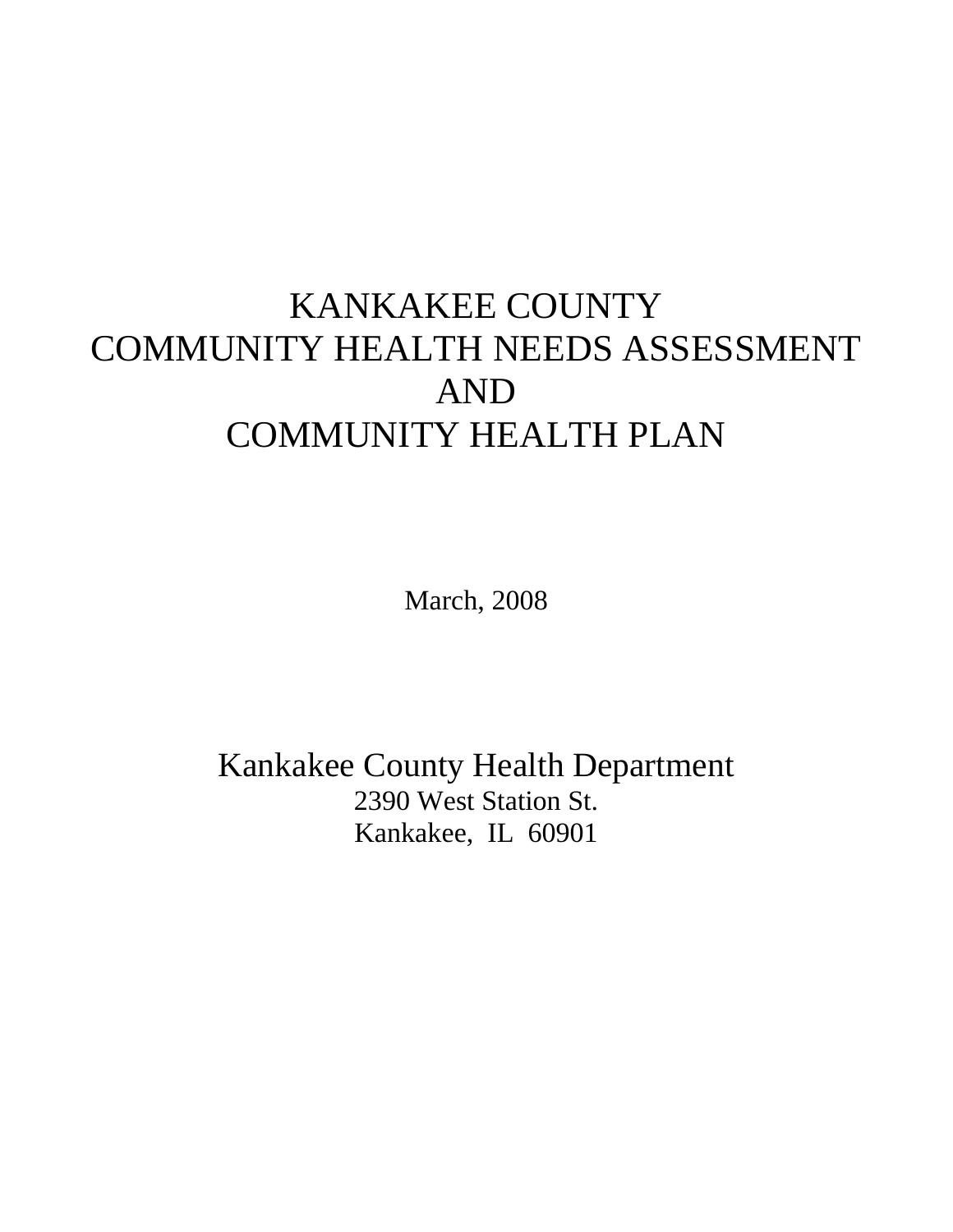## EXECUTIVE SUMMARY

This Kankakee County Community Needs Assessment and Community Health Plan is a public health approach to improving the quality of life for the citizens of Kankakee County. This is the third such assessment and health plan written for the county. Each of these plans share some similar characteristics but allow for growth, expansion, evaluation and improvement on the selected health priorities. The impact of these earlier plans and the focused action on identified priorities is evidenced by the reduction in infant mortality, the decrease in teen pregnancy rate, and the increase in access to health care services. Improvements have been seen in the areas of cancer and cardiovascular disease, but these continue to be problems the community sees as priorities.

The community assessment and community health plan was developed following the guidelines of the IPLAN initiative of the Illinois Department of Public Health using "APEX/PH: An Assessment Protocol for Excellence in Public Health" by the National Association of City and County Health Officials (NACCHO) as the model for assessing community health status and creating plans to address these needs.

Data necessary for the decision-making process was provided by Health Systems Research of the University of Illinois College of Medicine, at Rockford. This statistical data was summarized on tables and graphs and presented in power point format to the IPLAN Community Forum. Forum members were representatives from various medical, social service, education, business, and community agencies who were knowledgeable about the community and volunteered their time to review the data, develop priorities and provide input into the plan development. The Kankakee County Health Department led the process for the needs assessment and the development of the health plan. Implementation of the health plan will be conducted, facilitated and collaborated with other agencies. The Community Forum will continue to meet and plans to develop subcommittees for each of the priorities, in order to assist in the implementation and evaluation of the health plan.

The Community Forum identified three priority health problems based on the size and seriousness of the problem in the community and the possibility of successful intervention. For each problem, intervention strategies and possible resources to implement the strategies were suggested. The Kankakee County Board of Health then reviewed the committee's recommendations, the needs assessment and the health plan, and agreed with the three priority areas identified and recommended that the health plan be used by the Health Department to guide the actions and work of the Health Department for the next five years.

The three priorities identified in the needs assessment and addressed in the health plan are:

- Reduce the incidence of cancer
- Reduce the incidence of cardiovascular disease
- Reduce the incidence of sexually transmitted diseases.

The health plan will provide the county with a valuable strategy for meeting the health needs of its citizens. It will avoid duplication of services and foster collaboration among the various agencies involved, as together all work toward the goal of making Kankakee County a better place to live by promoting healthy lifestyles to prevent premature death, disability, and illness.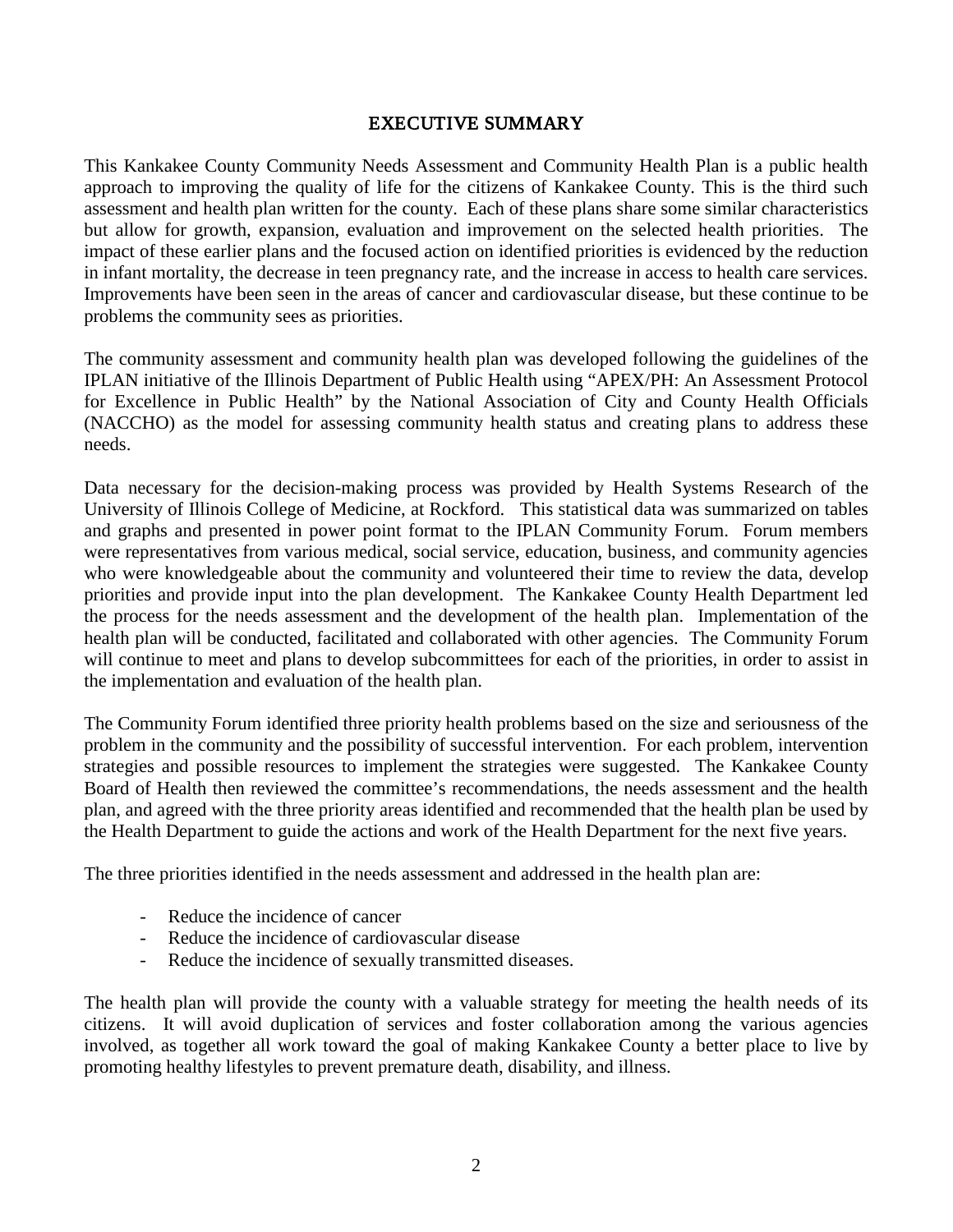## COMMUNITY HEALTH NEEDS ASSESSMENT

## I. Purpose

The Kankakee County Health Department seeks to serve the health needs of the citizens of Kankakee County through an emphasis on health promotion and disease prevention. Knowing exactly what the health needs of the constituency are as well as understanding other social characteristics of the population being served is essential to the proper performance of this role. Assessment of the community and planning for its needs requires a constant flow of information from many sources, plus analysis of that information and transformation into policy and programming to best serve the local residents. This includes assessing what problems exist, and deciding how to bring about changes that will create improvement. To that end, this report summarizes the results of a comprehensive community health needs assessment completed for Kankakee County and identifies the priority areas for action.

In addition to being a collaborative effort to address community health needs, this assessment has also been prepared by the Kankakee County Health Department, led by the health department administrator, Bonnie Schaafsma, to meet the requirements of Section 600.400 of the Certified Local Health Department Code which requires a community health needs assessment that systematically describes the prevailing health status and health needs of the population within the local health department's jurisdiction. Such assessments are to be conducted at 5 year intervals. This will be the third such assessment and plan completed for Kankakee County and will cover the year 2008-2012.

Community health needs were identified during the community health needs assessment process based on analysis of data describing the health of the population and on the judgment of the community participants concerning the seriousness of the health problems and needs. The Kankakee County Health Department, Riverside Medical Center, and Provena St. Mary's Hospital partnered to contract with Health Systems Research of the University of Illinois College of Medicine at Rockford to do the actual data collection and analysis used by the community forum.

## II. Community Participation Process.

## IPLAN Community Forum

Thirty four individuals representing 26 different medical, social service, governmental, and business entities in the county were invited to serve on the IPLAN Community Forum. Representatives were chosen to participate based on their commitment to improving the health of the county, knowledge about the county, willingness to maintain a county-wide perspective, and their willingness to represent a particular perspective, organization or sector of the county. Figure 1 lists the community groups involved in the forum.

Specifically, committee members were asked to function in the following roles:

1. Review and evaluate health and demographic data for Kankakee County.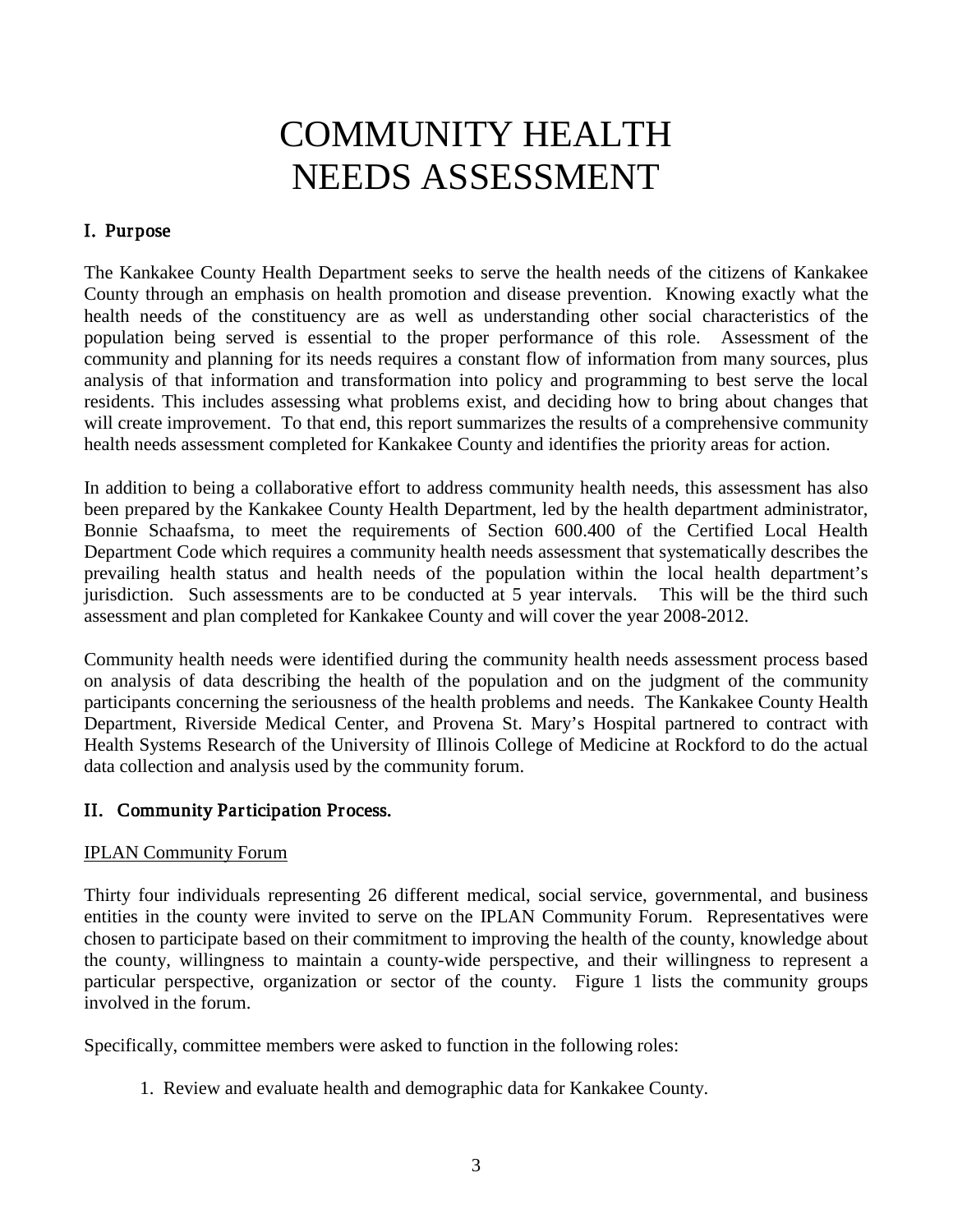- 2. Identify and prioritize health problems in accordance with the Assessment Protocol for Excellence in Public Health (APEX/PH) process.
- 3. Present their perspective in discussions, balancing those views with a county-wide perspective.
- 4. Participate in the development and recommendation of a health plan for the county.

## Data Source

Data necessary for the decision-making process was provided by the Health Systems Research unit of the University of Illinois College of Medicine, at Rockford. The Analysis of Community Health Needs prepared by Health Systems Research presents a comprehensive overview of Kankakee County, describing the population through secondary sources of information. Topics covered include population, age, race/ethnicity, gender, family structure, income and poverty, education, employment, housing, births, deaths, health status, disability, health resources, and crime and violence. The major sources of information for the Community Analysis include the 2000 Census of Population and Housing, 2005 American community Survey, other Census updates, vital statistics collected by the Illinois Department of Public Health, hospital discharge data, the 2004 Illinois County Behavioral Risk Factor Survey for Kankakee County, and other social and economic indicators primarily from state and regional agencies. The complete analysis document is on file at the Kankakee County Health Department. A detailed summary of the data and statistics may be found in Section III of this report. A summary of the data in power point presentation format was developed and presented to the community forum for their consideration and may also be found in Appendix A to this report.

## Process and Priority Setting Method

On July 9, 2007, the IPLAN Community Forum group convened to consider a presentation of the demographic and population patterns and trends in the community and to receive a health-related data overview for the county. As noted above, this information was complied by Health Systems Research and was presented to the group in power point format by Joel Cowen and Deborah Lischwe. Mr. Cowen also facilitated the discussion during the health problem identification and prioritization process. The members of the forum present were also given hard copies of the information presented for their consideration.

Following the presentation of the data and analysis, the group was given the opportunity to discuss the information and begin to identify the health problems facing the county. The definition of a health problem: "A situation or condition of people which is considered undesirable, is likely to exist in the future, and is measured as death, disease, or disability" was provided as a framework for discussion. Following a lengthy discussion, the group identified the ten health issues listed below as possible priorities and areas needing further analysis. Health Systems Research was charged with compiling additional in depth information on these topics for presentation at the next meeting.

| Access to Care                  | Accidents                            |
|---------------------------------|--------------------------------------|
| <b>Arthritis and Disability</b> | Cancer                               |
| Cardiovascular Disease          | Deaths of Infants and Young Children |
| Mental and Behavioral Health    | <b>Sexually Transmitted Diseases</b> |
| Tobacco Use                     | Obesity                              |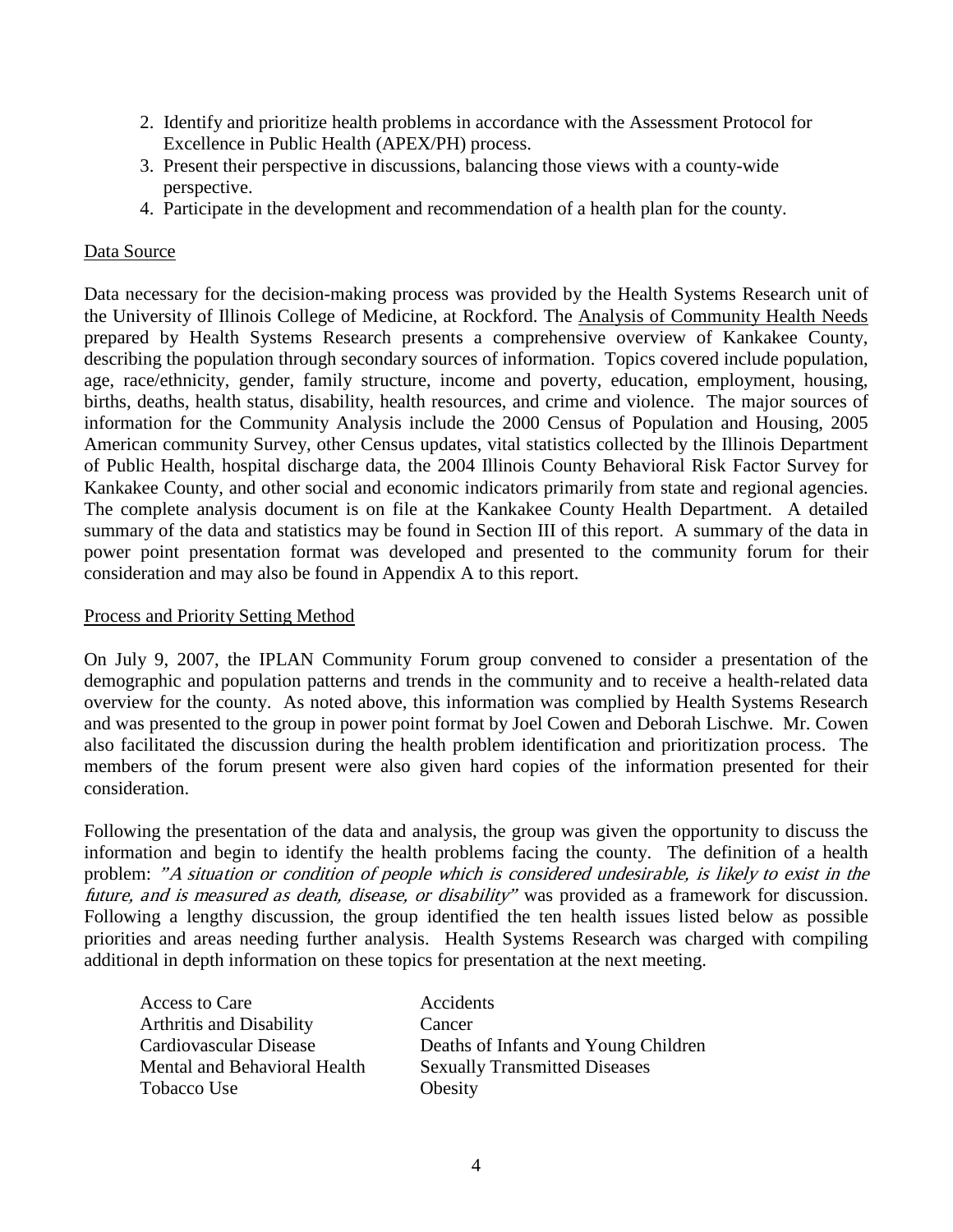At the next meeting on July 24, 2007, the community forum members received additional data and narrative which focused on the ten areas chosen for further consideration. This information is provided in Appendix B of this report. Discussion and group process was again facilitated by Joel Cowen of Health Systems Research. The Modified Hanlon Process for problem prioritization was described to the members. This process involves evaluating each potential problem based on the following factors:

SIZE: Proportion of population affected. Number of people affected.

SERIOUSNESS: Is intervention needed urgently? How significant is the problem? Does the problem have a high death, hospitalization or disability rate? Is the economic impact great? What will happen if no action is taken?

CURRENT ACTIONS: Are actions already underway? Does the problem need new activity? Are other on the right track with sufficient resources?

INTERVENTION POTENTIAL: Can anything be done? Do we know enough to act? Are known intervention effective? Any political, social, economic factors prohibiting action?

Members present were asked to rate each of the potential priorities based on this process and were given time to do so. When the group reconvened to discuss and compare their ratings, the following were identified as the top three health problems needing focused action: cancer, cardiovascular disease, and sexually transmitted diseases.

Health problem analysis worksheets were then developed through discussion for each of these top three areas. These worksheets detailed the risk factors and contributing factors leading to the current prevalence of the health problem. Finally, implementation strategies were discussed and recommendations made as to how to reduce the level of the contributing factors. Community resources and community organizations were identified to work with the health department on these strategies. The health department administrator, Bonnie Schaafsma, compiled the results of the committee discussion and work to use in the formal development of the community health plan presented later in this report. Plans were also made for the forum group to continue to meet periodically, and to form subcommittees for each of the priority health needs identified. These subcommittees will serve to assist with planning, implementation and evaluation of actions to address the identified problems.

In August, 2007, a report on the community needs assessment and the priority health problems identified was presented to the Kankakee County Board of Health. The Board approved the assessment and accepted the three priority areas of cancer, cardiovascular disease and sexually transmitted disease as areas of focus for the work of the health department and for budget consideration in the coming five years.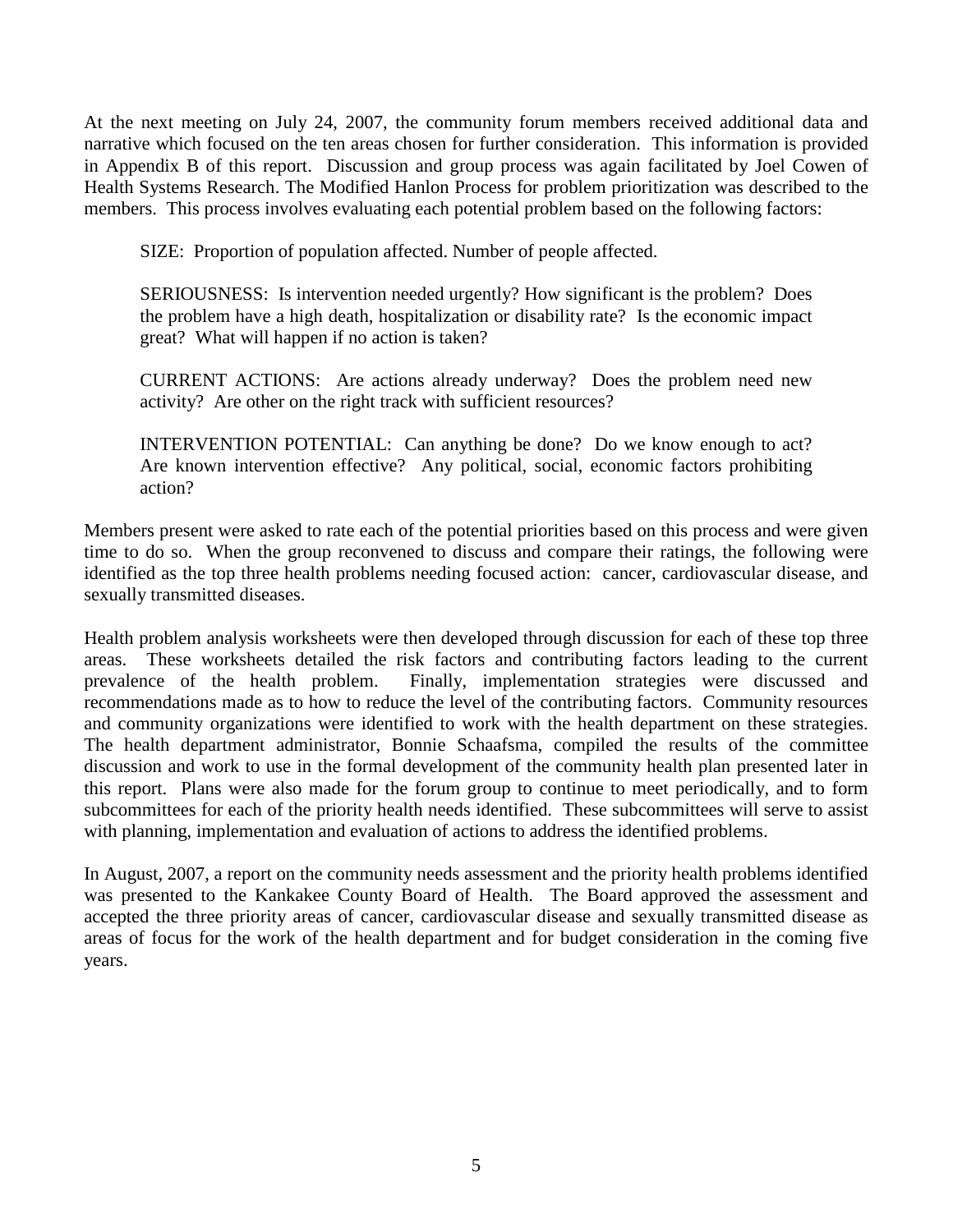## Figure 1.

#### IPLAN COMMUNITY FORUM

Kankakee County Health Department-3 representatives Kankakee County Board of Health- 2 representatives Medical Providers-5 representatives from various areas of practice Riverside Medical Center-3 representatives Provena St. Mary's Hospital-3 representatives The Daily Journal-1 representatives Pledge for Life Partnership-1 representatives Kankakee Regional Office of Education-1 representative Kankakee County Sheriff- 1 representative Kankakee County Economic Development Association- 1 representative Options for Independent Living-1 representative Kankakee Community College- 1 representative Olivet Nazarene University- 1 representative Helen Wheeler Center for Mental Health- 1 representative Azzarelli Community Clinic- 1 representative United Way of Kankakee County- 2 representatives Aunt Martha's Youth Center/Community Clinic- 1 representative Kankakee County Board- 2 representatives Duane Dean Center for Substance Abuse Treatment- 1 representative University of Illinois Extension- 1 representative Bright Beginnings Early Intervention Program- 1 representative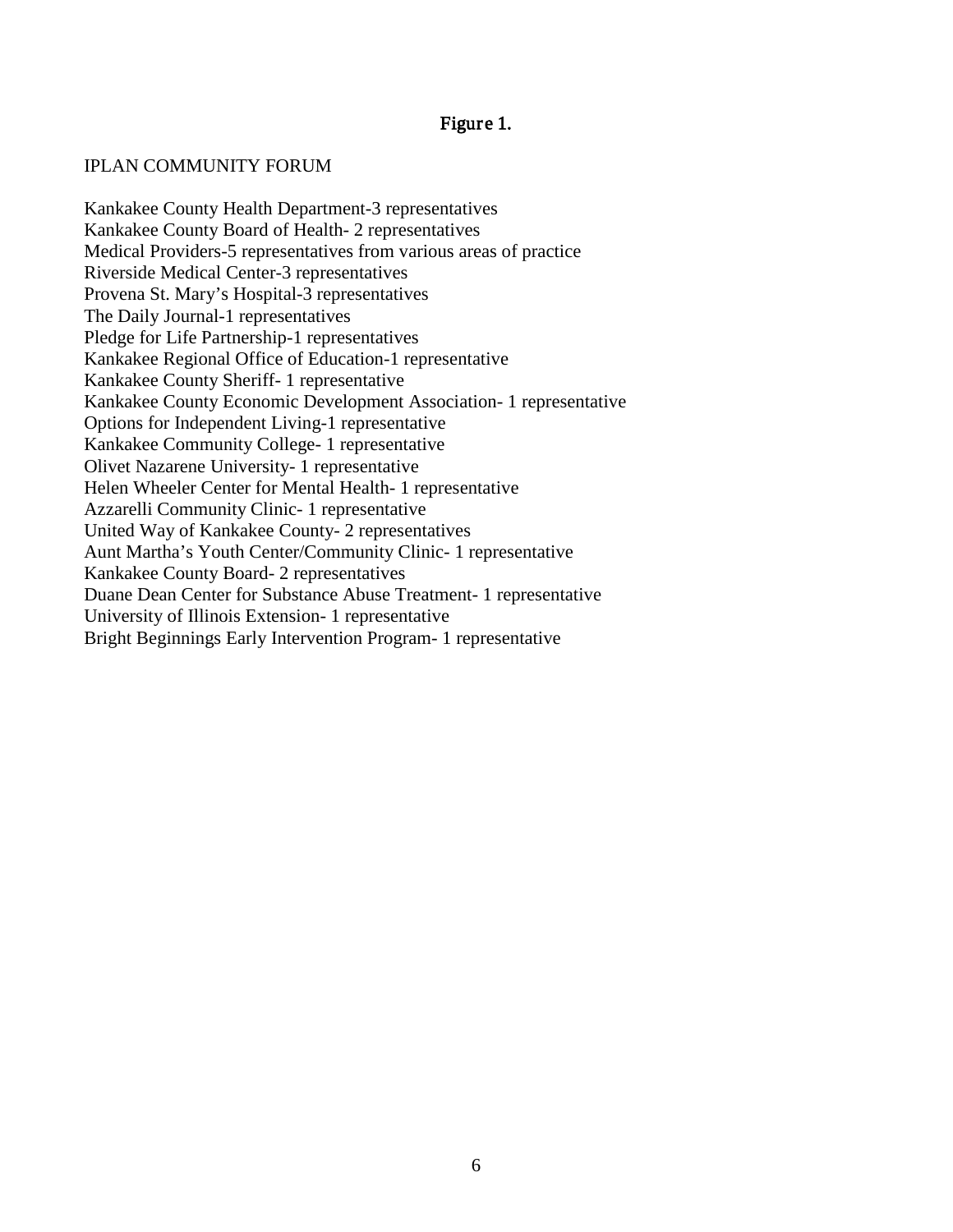## III. Health Data

## Summary of Health Statistics

## 1. Population

- According to the 2006 Census estimate, the population of Kankakee County stood at 109,090, an increase of 5.1% from the decennial Census in 2000 and a 13.3% increase since the 1990 Census. In 2006, Kankakee was the  $18<sup>th</sup>$  most populous out of 102 Illinois counties.
- Kankakee County has grown in all decades except the 1980s since 1900. The county experienced the greatest growth from the 1930s to the 1950s. Population growth tapered sharply in the 1960s. In the 1980s, the county recorded a population decrease of 6.5%; however, during the 1990s, the county showed renewed growth, increasing by 7.9%. Between 2000 and 2006, the county's population increased by an estimated 5.1%
- The total land area of Kankakee County is 676.75 square miles, yielding a 2006 population density of 161.2, lower than the state density.
- All but four of the 19 Kankakee County communities experiences population growth during the 1990s. Only Buckingham (-30.3%), Sun River Terrace Village (-28%), Kankakee (-0.2%), and Union Hill (-5.7%) reported population losses.
- From 2000 to 2005, ten of the nineteen communities in the county experienced growth. The largest percentage growth occurred in Manteno, with a population increase of 24%, followed by Essex, with a gain of 22.6%. The largest numerical population loss took place in Kankakee, with a population decrease of 849 persons.
- Manteno Township was the fastest growing township from 1990 to 2005. During the 1990s, Manteno Township increase by 55.1%, while from 200 to 2005, it grew by 20.7%.
- The majority of the population of Kankakee County is concentrates in Kankakee and Bourbonnais Townships. These townships were home to 58% of the county's population in 2005 estimates.
- After taking natural increase into consideration, net migration to Kankakee County during the 1990s was 1,820 persons. Estimated net migration from 200-2006 was 2,657 individuals. About 28.2% of the Kankakee County's population change from 1990-1999 and half of the population change from 200-2006 appears to be due to migration.
- According to tax files from the Internal Revenue Service, 33% of persons who moved to Kankakee County in 2004-2005 came from Cook County, while 19.3% came from Will County. OF those who moved out of Kankakee County, 13.6% moved to Cook County, while one in ten (10%) moved to Will County and 9.7% moved to Iroquois County.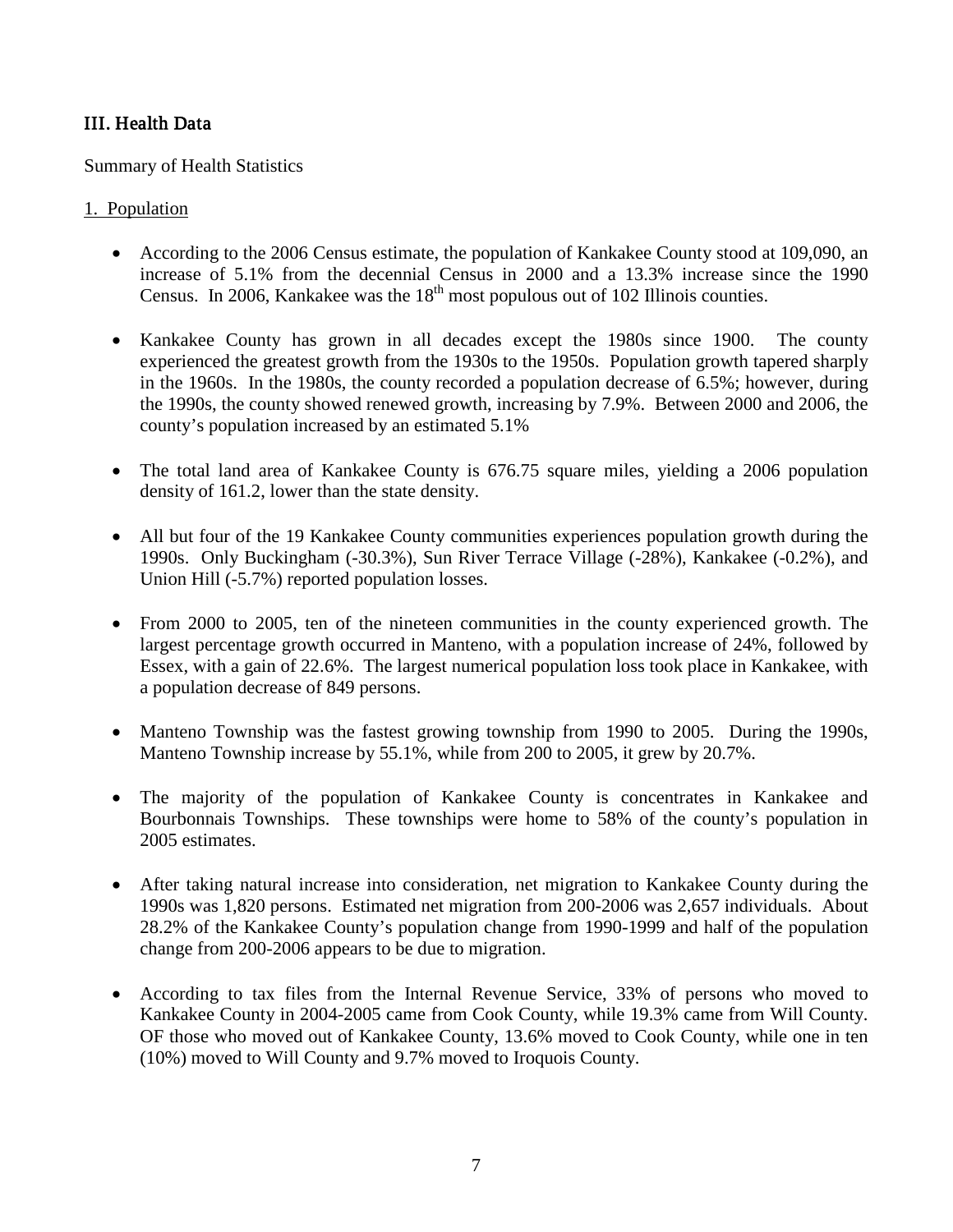#### 2. Race, Ethnicity, Language, Ancestry

- In the 2000 Census, 79.9% of Kankakee County residents were white, 15.5% black, 0.7% Asian/Pacific Islander, and 0.2% American Indian. "Other race" accounted for 2.4% of the population, while 1.4% identified themselves as being of two or more races. The Census considers Hispanic to be an ethnicity, not a race.
- In 2005 Census estimates, white residents accounted for 82.6% of the population, while black residents were 15.2%. Less than one percent were Asian/Pacific Islander, and 0.2% were American Indian. Those reporting two or more races were just over 1% of the county's population. Additionally, 14.3% of county residents of any race reported to be Hispanic.
- From 2000-2005, the number of Asian/Pacific Islanders increased by 38.4%, followed by whites (7.5%), blacks (2.0%), and American Indians (0.5%). Persons of two or more races declined by 17.1%. In comparison, county-wide growth from 2000 to 2005 was 4.0%.
- Compared to Illinois, Kankakee County has a slightly higher percentage of white residents and a lower percentage of Asian/Pacific Islander residents according to 2005 estimates. Additionally, the county has a much lower percentage of Hispanic residents (6.5%) than does Illinois (14.3%). Compared to the nation, Kankakee has slightly more white residents and slightly fewer black residents. Additionally, the county has fewer American Indian and Pacific Islander, and Hispanic residents.
- The number of residents who identified themselves as Hispanic or Latino rose by 154.8% during the 1990s. The proportion of Hispanics in the county was still much lower than the state or nation. The Census Bureau estimates that from 2000 to 2005, the number of Hispanics in Kankakee County rose from 4,959 to 7,010, a growth of 41.4% during the five-year period, reaching 6.5% of the county population.
- Over four of five (82.2%) Hispanic residents of Kankakee County are of Mexican ancestry.
- In the 2005 U.S. Census estimates, white, non-Hispanic individuals account for 76.5% of the total population, higher than state (65.8%) or national (66.9%) levels. Almost 15% of the population is black, non-Hispanic. Hispanics account for 6.5% of the population, much lower that state and national proportions of over 14%. Asian/Pacific Islander, American Indian, or two or more races each comprise less than 1% of the county population.
- The proportion of white residents in Bourbonnais and Bradley is much higher that that of the state or the nation with a much lower percentage of black and Hispanic residents than Illinois or the U.S. In the city of Kankakee, almost half (47.8%) of residents are black, while two in five residents are Hispanic. White account for 9.3% of all residents in the city.
- According to 2005 Census estimates, youth aged 1-19 constitute a much higher percentage of the black, non-Hispanic (38.5%) and Hispanic (39.1%) populations than is the case for the general population (287.%).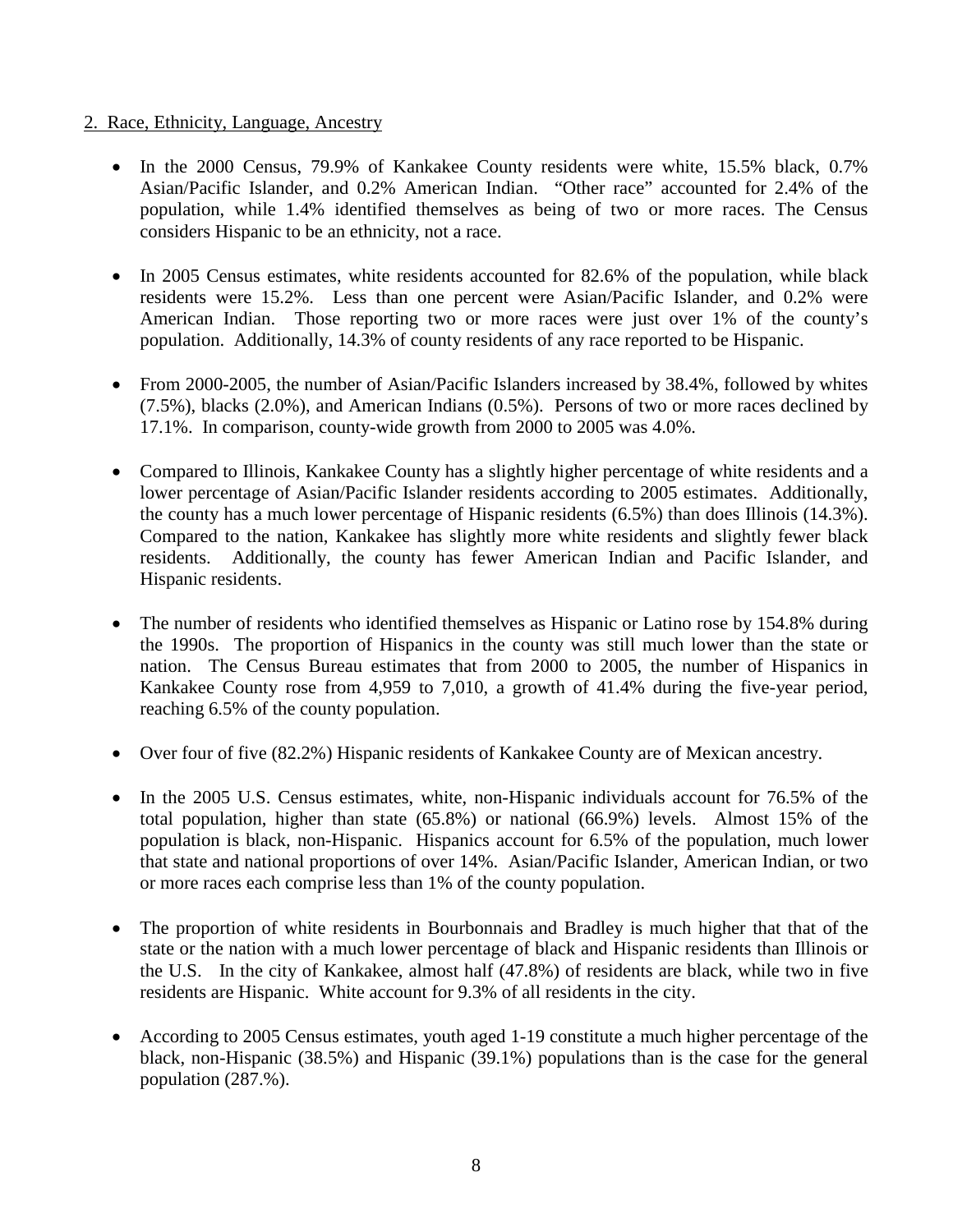- The vast majority of the students are white in all except three Kankakee County school districts. Most notable among these are Grant Park #6, HErscher#2, and Manteno #5, where over 90% of students are white. The proportion of black students is by far the highest in Pembroke #259, where 99.1% of students are black. Additionally, 58.8% of students at Kankakee #111 and 61.1% of students at St. Anne High School #302 are black. The highest percentage of Hispanic students is found in Kankakee #111 (17.9%), followed by Momence #1 (15.3%) and St. Anne #256 (14%).
- The leading ancestries in Kankakee County are German (24.0%), Irish (13.3%), and French  $(10.3\%)$ .
- French ancestry is much more common in Kankakee County (10.3%) than in the state (2.3%) or nation (3.3%). The proportion of county residents with Dutch ancestry (3.2%) is double that of the state or nation (both1.6%).
- A large majority of the Kankakee County population (96.5%) was born in the United States. According to the 2000 Census, 3,611 (3.5%) Kankakee County residents are foreign-born.
- Mexico is the leading place of birth for local foreign-born residents. Over half (56.0%) of Kankakee County's foreign-born residents came from Mexico, followed by India (5.7%) and Germany (4.5%).
- Of the 96,675 Kankakee County residents aged five and older, 6.4% responded that they regularly speak a language other than English at home. Spanish, spoken by 4.3% off all residents age 5+, is by far the leading non-English language spoken in Kankakee County.
- About over 7 in 10 persons who speak Spanish are also able to speak English "very well", or "well", while 29% report speaking English "not well" or "not at all".

## 3. Age and Gender

- Kankakee County recorded an estimated 2005 median age of 35.1, which is 1.1 years younger that the U.S. median of 36.2 years. The distribution of the county population in all age groups is comparable to national numbers.
- The proportion of Kankakee county children aged 0-17 (26%) is just above the national level (24.8%), while elderly aged 65 and older account for 12.9% of Kankakee County residents, similar to the 12.4% level for the nation.
- After an increase of 2.5 years in the 1990s, the median age in Kankakee County decreased by 0.3 years from 2000 to 2005. In comparison, the median age in the nation has increased in the past fifteen years.
- The number of persons in most age groups in Kankakee County increased in the 1990s. However, the 25-34 year old, 65-74 year old, and under 5 year old age groups all declined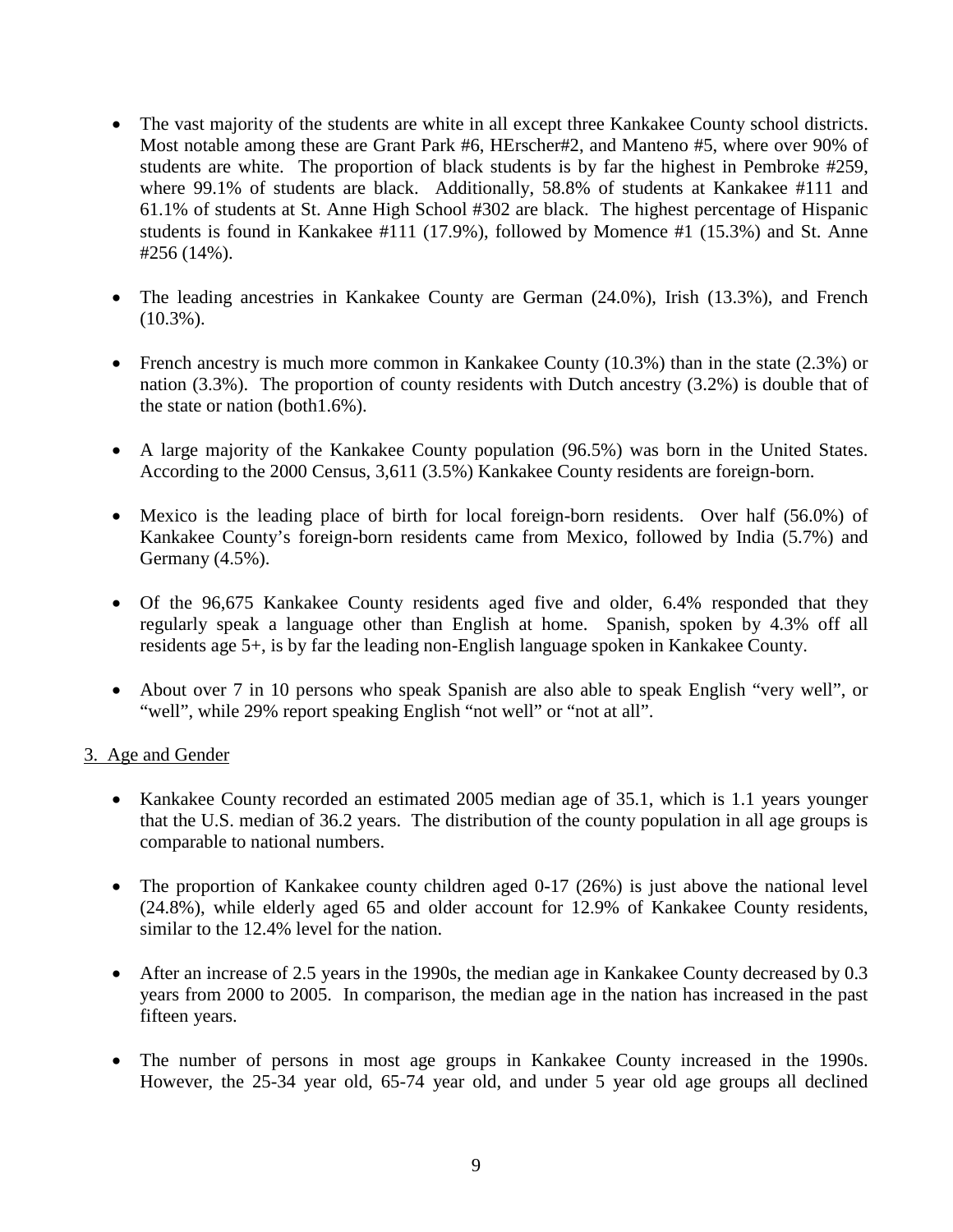somewhat. The greatest increase during this period took place in the 45-54 year old age group  $(42.1\%)$ .

- From 2000 to 2005, three age groups recorded decreases in numbers. The largest of these was the 8.1% decline in the 35-44 year old age group. The greatest gains in population during this time period were in the 55-64 year old age group (26.7%) and the 85+ age group (15.9%).
- In the 2005 estimate, the median age for women in the county is 36.5 years, 2.3 years older than males (34.2), owing primarily to gender differences in longevity. Since 1990, the median for Kankakee for Kankakee County males has increased by 2.4 years, while for women, median age rose 2.5 years.
- Kankakee County whites had a 2005 estimated median age of 38.6 years, compared to 27.6 years for blacks and just 24.9 years for Hispanics.
- Of the three Kankakee County places with populations over 10,000, the median age is the lowest in Bourbonnais (31.9). The City of Kankakee reports a median age of 32.3, while Bradley recorded a median age of 33.5.
- The gender ratio (males per 100 females) in the county in 2005 was estimated at 95.2, similar to the county's 2000 ratio of 95.5 and slightly higher that the 1990 ratio of 93.7. For all age groups younger that 30, males outnumber females. The gender ratio drops sharply for every age group 70 and older, in the 85+ group, the gender ratio is just 35.7.
- Hispanics exhibit a substantial excess of males. The Hispanic gender ratio in the 2005 Census estimate stood at 125.7, compared to the white ratio of 94.0 and the black ratio of just 90.6.
- Each of the three larger cities in the county report gender ratios of less than 100.0, indicting that there are fewer men than women in these areas. The city recording the most disproportionate gender ratio is Bourbonnais, with 90.8 men for every 100 women.

## 4. Household Characteristics, Marital Status, and Marriage/Divorce

- The number of Kankakee County households stood at 39,761 in the 2005 American Community Survey (ACS). Almost seven in ten (68.4%) households are family households, slightly higher than the 66.8% figure for Illinois and 66.9% for the nation. Married couple families account for just over half (53.1%) of Kankakee County households. Married couples with children form 22.5% of households in the county.
- In 2005, Kankakee County contained 3,697 (09.3%) single parent household, close to the Illinois rate of 9.2% and the U.S. rate of 9.9%. Of the single parent households in the county, 80.6% are headed by a female.
- The average household size in Kankakee County was 2.61 persons in the 2005 ACS, close to the U.S. average of 2.60 but smaller than the state average of 2.65 persons. The average family has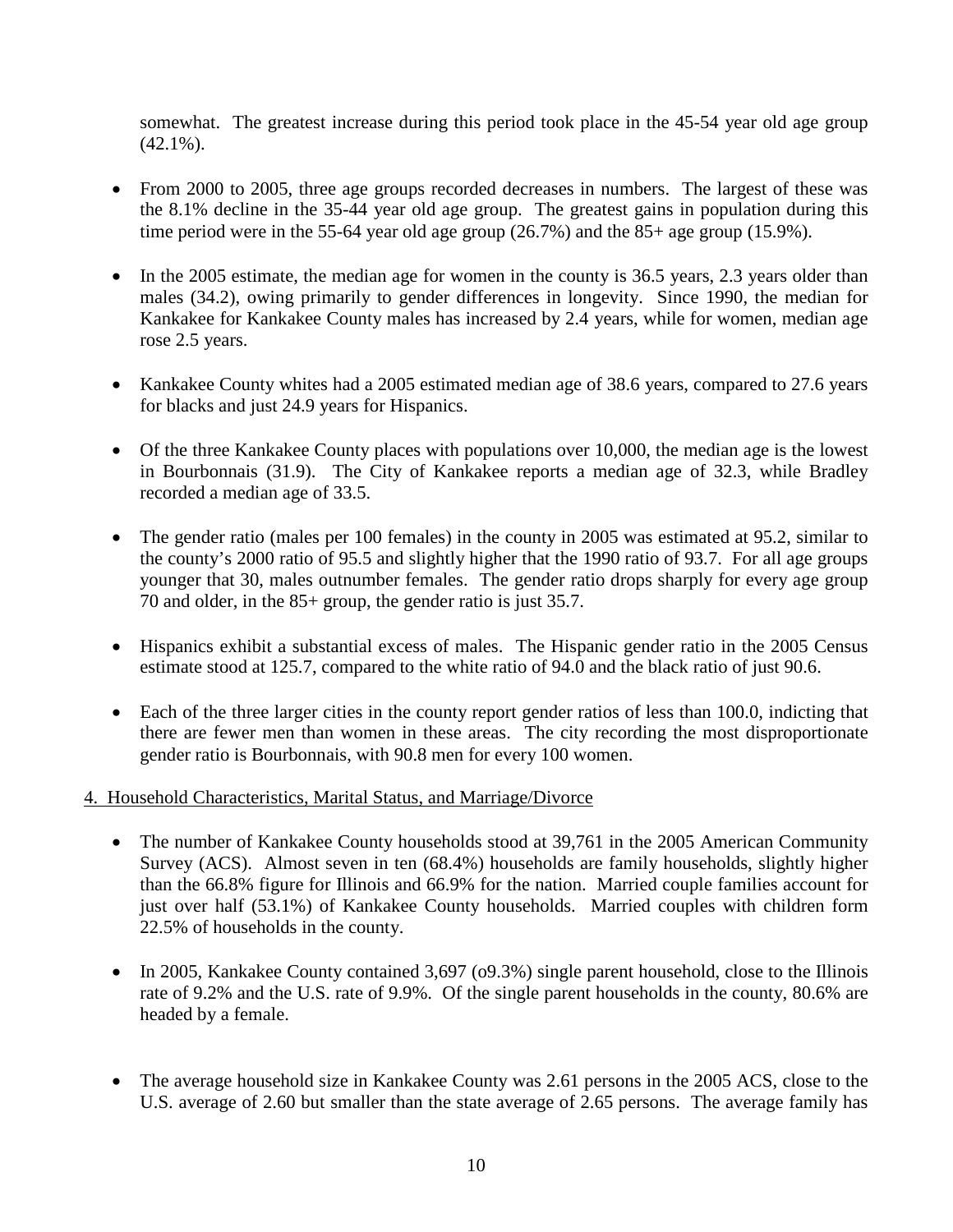3.23 persons, smaller than the Illinois average of 3.29 persons but larger that the U.S. average of 3.18 persons.

- When examined by race/ethnicity, white households (2.51) recorded a smaller 2000 Census average household size than black households (2.95) or especially Hispanic household (3.84).
- Over six in ten (63.4%) Kankakee County children under age 18 live in a married couple family, somewhat below state (67%) and national (66%) proportions. One in five (20.6%) children in the county live with a single female. One in twenty (5.3%) children lives with a single male. The level of children living with a single parent in the county is higher that found statewide and nationally.
- In Kankakee County, 1,783 children or 6.3%, live in a home where a grandparent is in the household, the same proportion as in the U.S. and slightly lower than the state level of 6.6%. Substantial race differences exist; while 4.6% of white, non–Hispanic children and 5.5% of Hispanic children live with a grandparent, 11.9% of black, non-Hispanic children in the county have this living arrangement. These large differences by race are not found in state or national numbers.
- In 2000 almost six of ten (59.6%) persons aged 65 and older in Kankakee County were living in a family household. The number of elderly women living alone stood at 3.05 or about 22.5% of older persons. Finally, 1,195 or 8.8% of county seniors, live in group quarters.
- Kankakee County contained 2,180 unmarried partner households according to the 2000 Census. Of these, 93.5% are male/female households, while 2.4% have persons who are both male, and 4.1% are households in which both partners are female.
- About 3.9% of Kankakee County residents lived in group quarters in 2000. individuals living in a nursing home accounted for 29.4% of those living in group quarters, while persons living in a college dormitory comprised 26.6% of the group quarters population. The population of county correctional institutions is 5.9% of the total population of group quarters in the county, while 2.7% of this population resided in mental (psychiatric) hospitals.
- Among Kankakee County residents, about one in four (25.3%) are single (never married), 55.8% are married, 12% are divorced or separated, and 7% are widowed. The county contains slightly higher levels of married persons than the state and U.S., while the percentage of never married individuals is lower than the state or nation.
- Since 1992, the Kankakee County dissolution ratio has been much lower than for the state or nation. In 2003, Kankakee County recorded a low dissolution ratio (31.3) compared to Illinois (42.3) or the U. S. (50.8). The lowest dissolution ratio for the county (29.8) was recorded in 1994.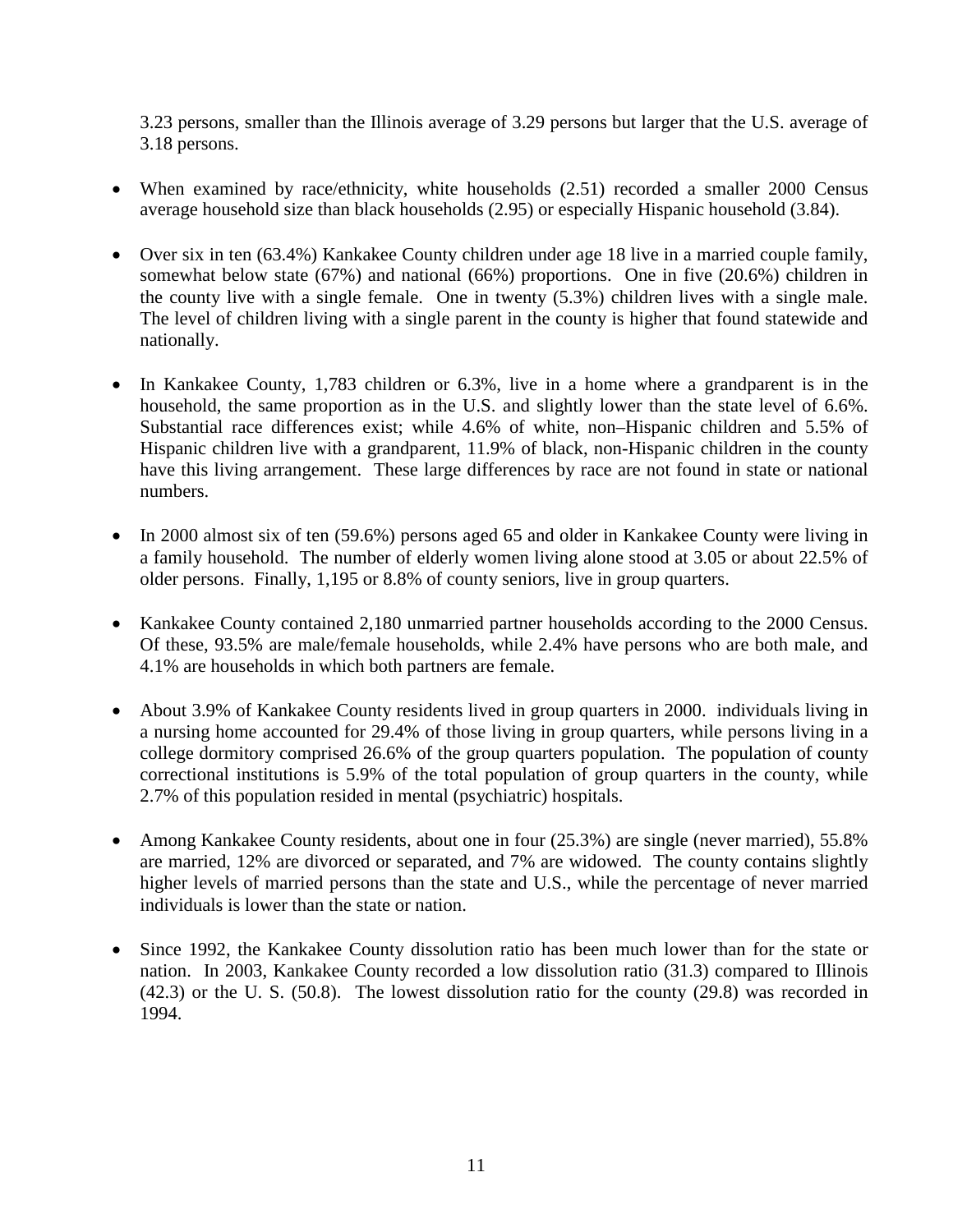## 5. Housing

- Kankakee County contained 40,610 housing units on April 1, 2000. Of those, 6.0% or 2,428 were vacant with vacancies far more common in rental units (6%) than owner-occupied (2.2%) units.
- Home ownership stood at an estimated 71.7% of occupied units in 2005, moving up from 69.4% of housing units occupied by owner in 1990. Home ownership locally is slightly higher than the national level which stood at 66.9% on 2006.
- Proportionately, far more white, non-Hispanic (77.7%) households own their home than do black (47.3%) or Hispanic (49.2%) households.
- The area's housing stock is dominated by one unit detached (single family) homes, comprising 71.4% of total housing units in 2005. Another 3.3% are single units which are attached such as townhouses.
- The median number of rooms in Kankakee County housing units stood at 5.4 in 2000, exactly the same room size as the nation. Owners' homes (6.0 rooms) are larger that renters (4.2). Few units are overcrowded, more that one person per room.
- Just over half (57.3%) of local county residents who were five or older in 2000 lived in the same home on 2000 as they did in 1995. OF those in a different home, about half moved from elsewhere in Kankakee County and most others came from elsewhere in Illinois.
- The 2000 Census also reports the year that housing units were built, Kankakee County's median year of 1964 was similar to the state (1962), but older than the nation (1071). The 2005 ACS reported that 7.1% of units were built in 2000 or later.
- Asked the value of their home in 2005, homeowners gave a median value of \$118,500, which was up appreciably from a designated value of \$99,200 in 2000. Home value in Kankakee county is well below home values for the nation. According to the Illinois Association of Realtors the average sale price in 2006 was \$131,250 for single homes, below the state average of \$254,480.
- In 2005, the median gross rent was \$657. Gross rent is the contract rent plus the average monthly cost of utilities if paid separately by the renter. Median gross rent nationally in 2005 stood at \$728.
- 3.3% of Kankakee county households lacked a phone in 2000 and 7.3% did not have access to a vehicle, reaching 20.4% of senior 75+.
- Home values and rents are shown to be somewhat higher in Bourbonnais and Bradley than in Kankakee. Kankakee has more rental housing than Bourbonnais or Bradley, and vacancy rates are highest of the three larger communities.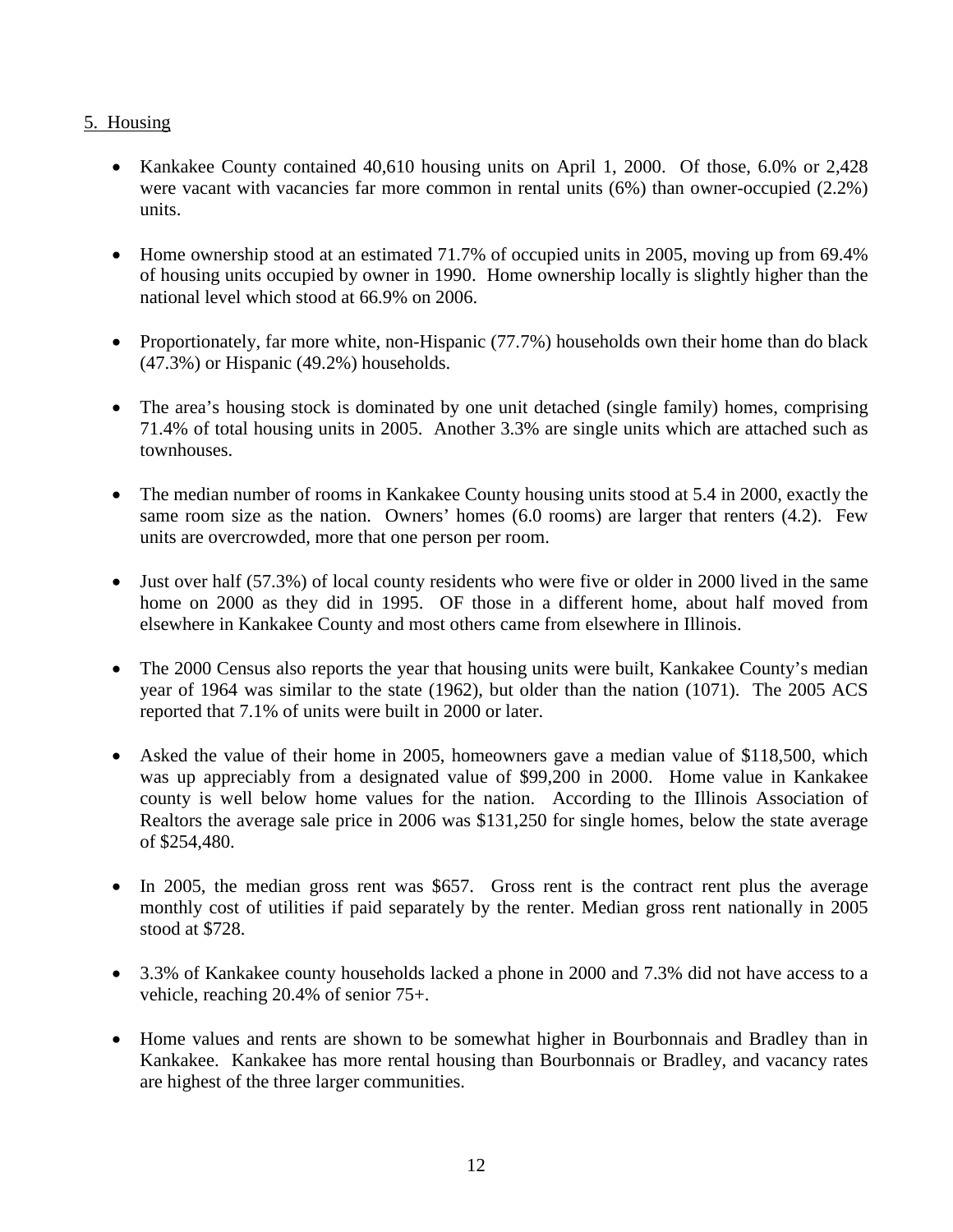## 6. Education and Employment

- About eight in ten (79.8%) Kankakee County adults aged 25 years and older were high school graduates in 2000, rising from 61% in 1980; 15% in 2000 held a bachelor's degree, only about half of the Illinois and U.S. level.
- Educational attainment differs greatly by racial and ethnic category. Less than half (43.3%) of Kankakee County Hispanics have completed high school. Similarly, high school completion for blacks (64.7%) is quite low when compared to the white, non-Hispanic level of 83.7%. The differential also extends to the proportion of college graduates in that the black (7.1%) and Hispanic (7.2%) levels are well below the white , non-Hispanic group at 16.3% with bachelor's degrees.
- In school year 2005-2006, four Kankakee County school districts exceeded the state graduation rate of 87.8% led by Herscher#2 (94.8%), Grant Park #6 (94.7%), and Momence #1 (94.7%). Bradley Bourbonnais #307 was just above the state at 89.7%. However, Kankakee #111 (74.0%) was well below the state. The graduation rate measures ninth graders who graduate four years later.
- Men (71.6%) were more likely than women (59.7%) to be in the labor force. However, proportion of males working has been relatively stable, while a higher portion of females have participated in the workforce over time, especially women with preschool children which escalated from 48.0% in 1980 to 68.9% in 2000. Figures are for persons 16+.
- Three occupational categories led the 2000 Census workforce in Kankakee County. These are management, professional, and related occupations, accounting for 26.1% of workers, sales and office occupations (26.5%) and production and transportation (20.7%).
- Education, health and social services with 22.4% of workers is the leading industry sector, followed by manufacturing (16.3%) and retail trade (14.3).
- Males predominate in management, sciences, construction, maintenance, production, transportation, laborers, and protection. Women, on the other hand, constitute most of the workers in health care, "other professional workers", technicians, sales, administrative support, and service workers.
- Unemployment in Kankakee County has historically run near or slightly above state and national levels. Such was the case during 2006 when the unemployment rate was 5.6%, above both Illinois  $(4.5\%)$  and the nation  $(4.6\%)$ .
- Health care holds the first four spots among leading employers, led by Riverside Health Care.
- Kankakee County workers average a 22 minute commute to work because a high proportion work in the county.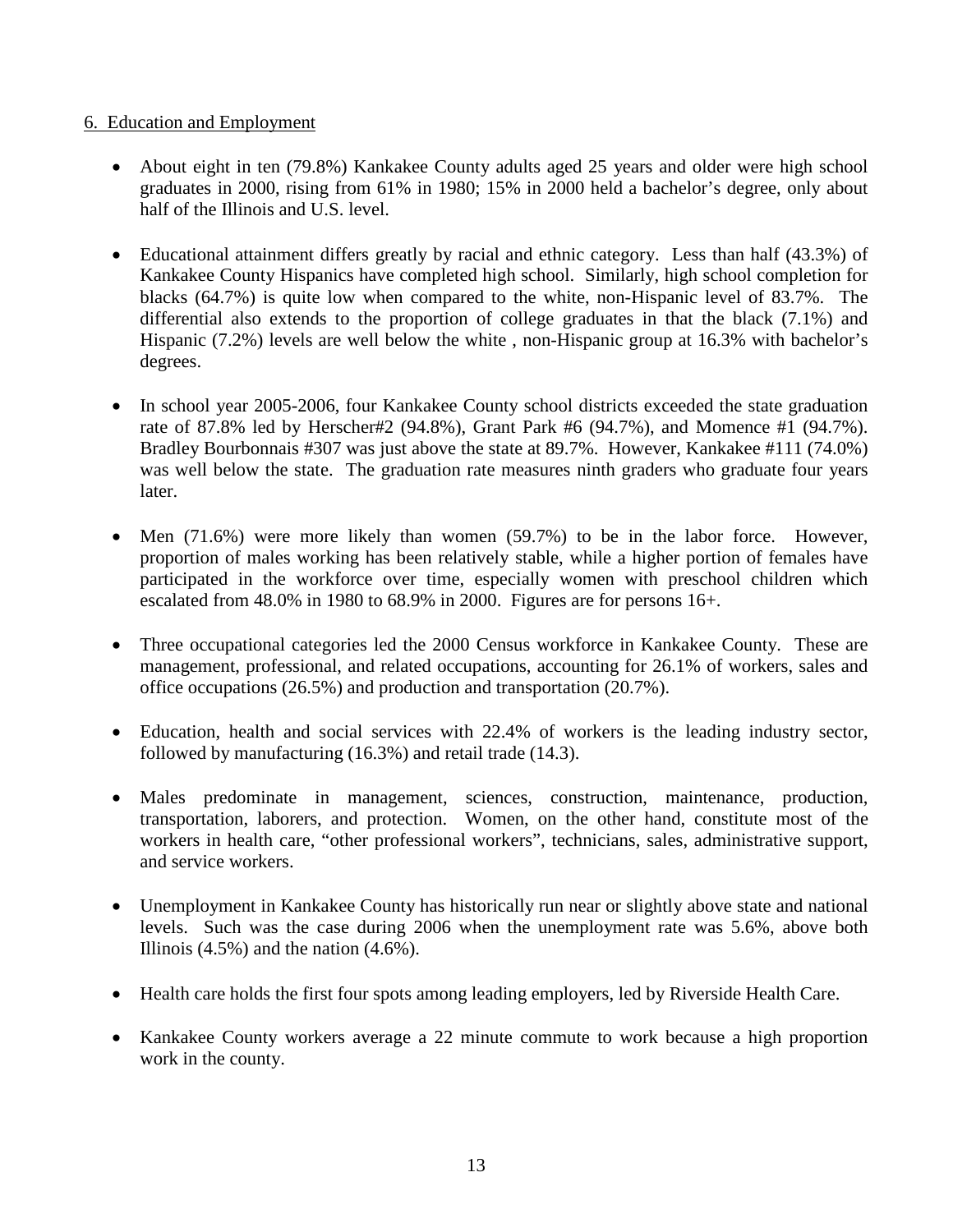- The leading work destinations outside of Kankakee County were Cook (9.6%) and Will (7.5%). For persons who work in Kankakee County, 85.0% also live in the county. Iroquois (6.3%) and Will  $(3.1\%)$  are the leading sources of workers from beyond the county borders.
- Educational levels are highest in Bourbonnais where more that one-fourth  $(26.7%)$  of adults  $25+$ are college graduates. Kankakee trails in that only 68.3% of residents have finished high school and perhaps, as a result, leads the larger communities in the unemployment level.

## 7. Income and Poverty

- According to the 2005 American Community Survey, the median household income of Kankakee County (\$46,074) was lower than the median for the state (\$50,260), but similar to that of the nation (\$46,242).
- During the 1990s, the median household income in Kankakee County grew by 20.1%, much slower than the growth seen by Illinois (44.5%), and the nation (39.7%). However, from 2000 to 2005, the median income in the county increased by 10.9%, more than the state (7.9%) and the nation overall (10.1%).
- In the 2000 Census, local households headed by 45-54 year olds earned the most of any age group, \$59,801,, about \$10,000 more than the next age group, 35-44 year olds. The county's youngest and oldest households reported the lowest median incomes.
- Among race/ethnic groups, the 2000 Census median household income for white, non-Hispanics stood at \$44,412, higher than the median income for both Hispanic households (\$37,161) and black households (\$25,294).
- Median income for all local household types in the county are below Illinois median incomes for the same household type. Kankakee county families earn a median income (\$48,975) far greater that non family households (\$23,408). Single female parent households had the lowest median income of any household type, with an average yearly income of only \$19,989. This is only 33.8% of the median annual income for a married couple with children (\$59,052), the household type with the highest median income.
- The county's 2000 Census per capita income was \$19,055, lower than the median per capita income for both the state (\$23,104) and nation (\$32,587).
- In 2004, Kankakee County's per capita personal income (PCPI) was \$26,810, or 81% of the U.S. PCPI. Since 1980, the county's PCPI has been between 81% and 89% of the U.S. PCPI and has always been below the per capita personal income for Illinois as well.
- Based on 2005 American Community Survey results, poverty was slightly higher in Kankakee County (13.0%) than in Illinois (12.0%). In the U.S., 13.3% of persons were below the poverty level in 2005.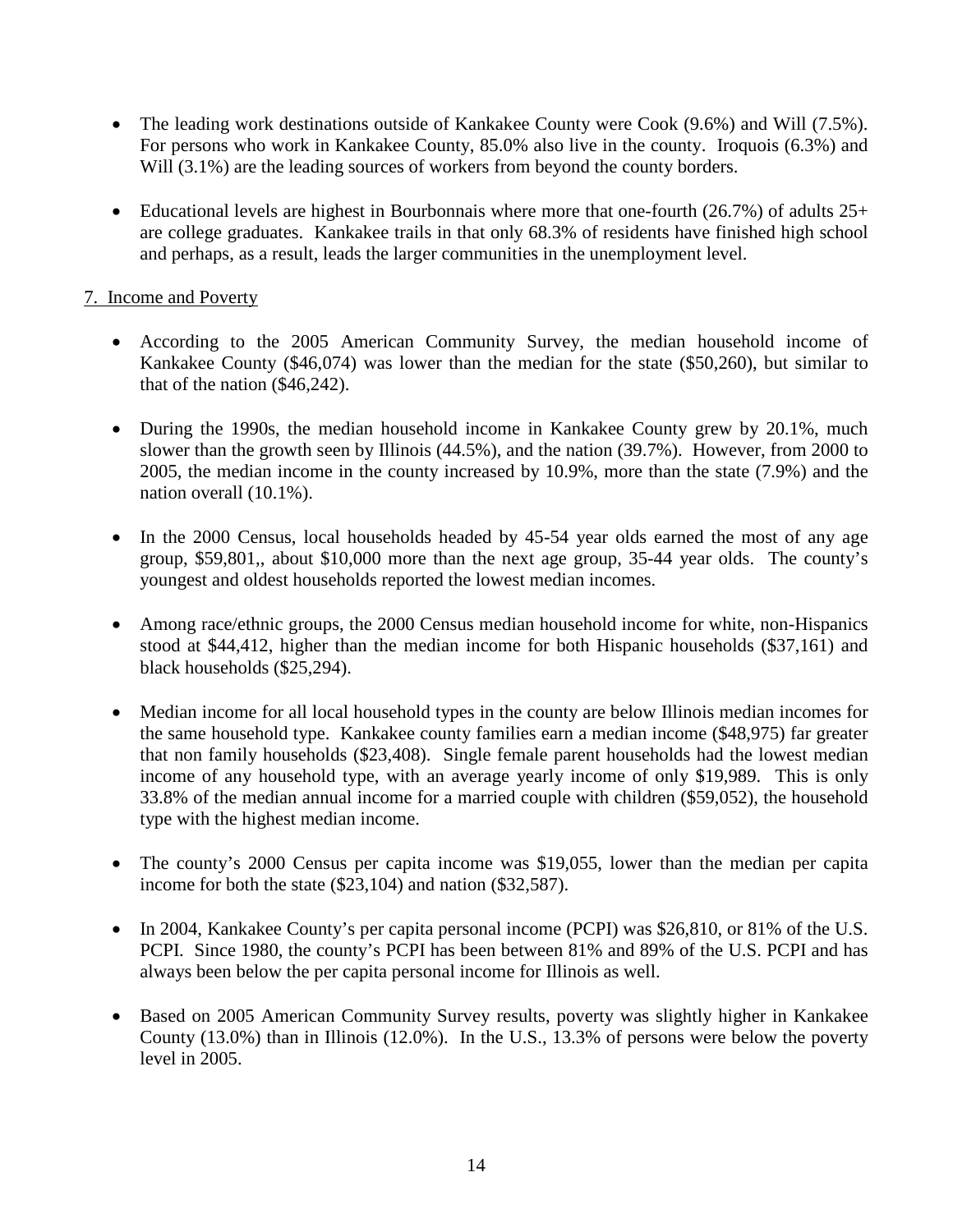- Kankakee County's 2005 rate for children in poverty (18.7%) is above the state (16.4%), but are similar to the U.S. (18.5%). As with poverty rates for the entire population, proportions of county children in poverty have increased from both the 2000 Census (15.6%) and the 2004 Census estimate (17.3).
- Kankakee County Hispanic (18.6%) and blacks (32.9%) recorded 2000 Census poverty levels much higher than the white, non-Hispanic proportion (6/6%). Poverty rates for white, non-Hispanic residents of the county were similar to Illinois rates of 6.3% and below U.S. rates of 8.1%. The Kankakee County Hispanic poverty rate is slightly above that of Illinois (16.5%) but below that of the nation (22.6%). However, the black poverty rate of 32.9% in Kankakee County is much higher than either the state at 26.0% or the nation at 24.8%.
- Among household groups, female-headed families are most likely to be poor, particularly female-headed families with young children. While 28.6% of female-headed families live below the poverty threshold, almost half (48.7%) of female-headed families with children aged 0-4 are below the poverty line. Poverty rates for all types of female-headed families are higher in Kankakee County than in Illinois or the U.S.
- The lowest levels of poverty are experienced by persons 65 and older (7.2%) and families (8.7%). All groups in the county except persons 65 years of age and older have higher poverty rates than similar groups in Illinois.
- More than on-quarter (27.6%) of Kankakee County residents live between poverty and 200% of poverty (twice the poverty level).
- Bourbonnais had the highest median income for both households and families, as well as the highest per capita income. Bourbonnais also recorded the lowest poverty level for both children and total persons.
- The City of Kankakee recorded the lowest median household and family income and per capita income of the three communities covered in the report. Kankakee also had the highest levels of persons living in poverty of any of the three cities. Just under three in ten (29.3%) City of Kankakee children are below the poverty line, compared to 8.2% of children in Bradley and 7.1% in Bourbonnais.

## 8. Births (Natality)

- Kankakee County reported 1,488 births in 2004, the second lowest number in the county's downward trend in annual births. During the early 1990s and earlier, the number of births to Kankakee County women routinely topped 1,600.
- The county's birth rte has declined, similar to state and national trends, with the 2004 county birth rate of 13.9 births per 1,000 population hitting a 25-year low.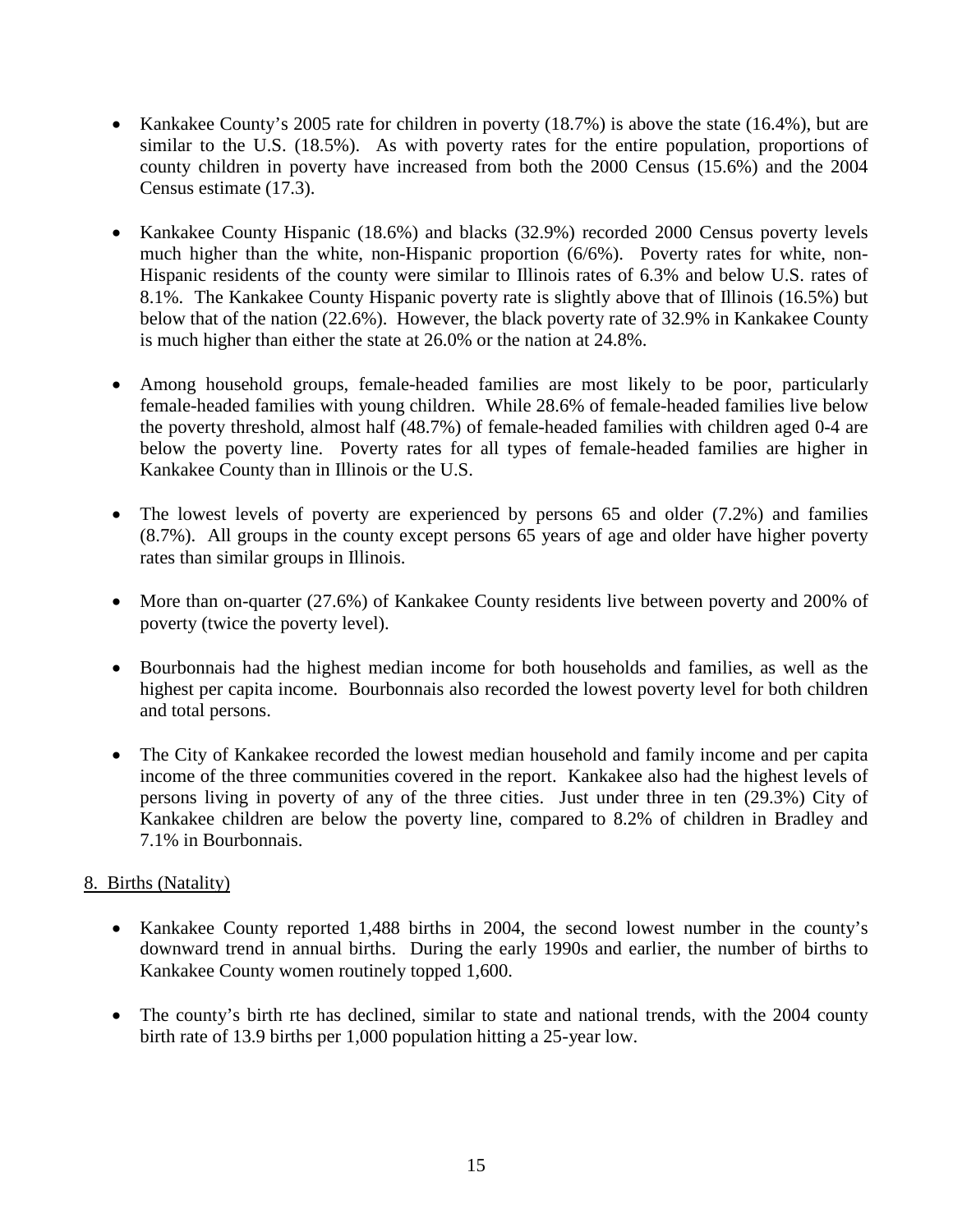- Kankakee County's fertility rate, a more specific measure of birth activity, fell from 78.3 births per 1,000 females ages 15-44 in 1990 to 70.2 in 2000 and 65.8 in 2004, a far greater drop in fertility than the nation.
- Eight in ten (79.9%) Kankakee County infants were born to white mothers in 2004, with one in five (19.0%) to black mothers. The proportion of births to Kankakee County black women has remained fairly stable, constituting a fifth to a quarter of all births for most years since 1980.
- Hispanic births, an ethnic classification which may be of any race, accounted for 13.4% of 2004 births, up appreciably from 10.0% in 2000 and 5.4% in 1995.
- Kankakee County women giving birth are more likely to be in their twenties. In 2004, three in ten (29.4%) Kankakee births were to women ages 20-24 years of age, while another three in ten (30.6%) were born to women ages 25-29, both larger proportions that the state or nation.
- Kankakee County women give birth at slightly older ages now than was true 20 years ago. In 1980, the county's median age for mothers giving birth was 23.7 years. By 2004, the median age had risen by almost three years to 26.4 years.
- Kankakee County women showed higher 2004 fertility than national rates for ages under 30 and lower fertility rates for age groups 30 years and older. The age group 25-29 exhibited a wide gap, with a county excess of 48% over the nation.
- Teen births in Kankakee County fell to a record low of 182 in 2004, more than 30 fewer births to teen than any other year in the past quarter century. Still, Kankakee County's proportion of births to teens, 12.2% in 2004, exceeds Illinois at 9.9% and U.S., 10.1%.
- More than four in ten (43.4%) 2004 county births were born to an unmarried mother, about double the 1980 proportion (23.7%). Kankakee County's births to unmarried mothers have consistently exceeded state and national levels.
- In 2004, 132 Kankakee County births were low weight, a proportion of 8.8%, slightly higher than Illinois at 8.1%. Reaching a record high in 2004, low birth weight proportions have inched up in the county over the past quarter century.
- Just under three in four (72.1%) 2004 county births received first trimester prenatal care, the smallest proportion in six years. The level of first trimester care rose during the mid 1990s to a high of 76.0% in 1997, and has fluctuated downward most years since then.
- Six in ten (60.6%) Kankakee county births received adequate care in 2004 according to the Kessner Index while a slightly higher percentage (64.6%) obtained adequate plus or adequate care based on the Kotelchuck Index of Prenatal Care Utilization. For both indices, Kankakee County's levels of adequate or high care fall below the Illinois figures by a substantial margin, more than nine percentage points.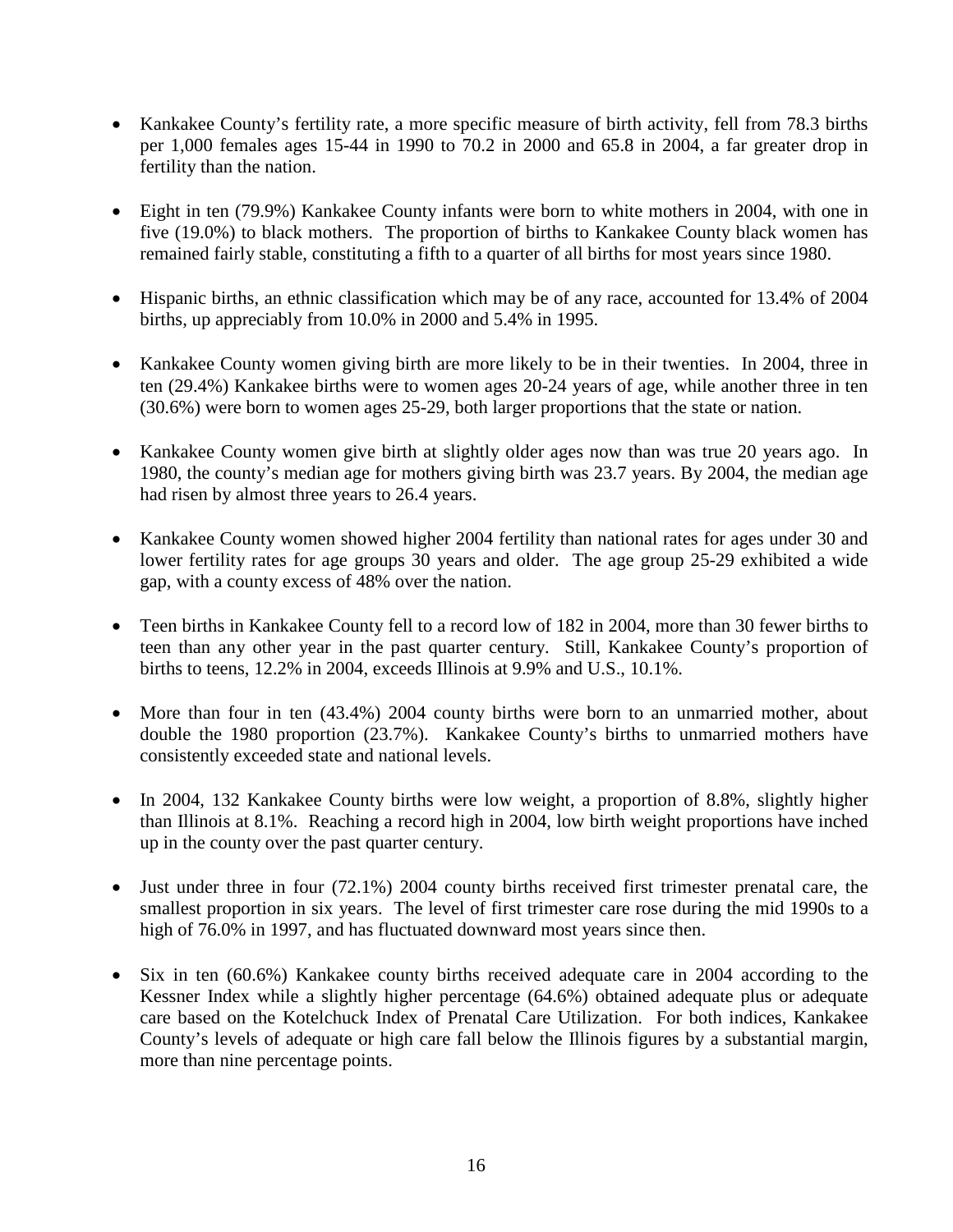- In 2004, 15.5% of county births were delivered by women who had used tobacco while pregnant, a record low and a substantial decline since 1990 when the level stood at 25.8%. County women are more likely to smoke during pregnancy than pregnant women statewide.
- Teen births are far more common among the Hispanic and black populations with one in five (20.5%, black; 19.5%, Hispanic) 2004 births born to women under age 20 as compared to 8.5% of white, non-Hispanic births.
- Black mothers in Kankakee County were more likely to give birth to low birth weight babies at 13.1% than either Hispanic (8.0%) or white (7.7%) mothers.
- White mothers were far more likely to seek "early" prenatal care, defined as care received in the first trimester. In 2004, three in four (75/5%) white mothers sought early care compared to 57.7% of black mothers and 43.5% of Hispanic mothers.
- Kankakee County women recorded 85 abortions in 2004 with a rate of 57.1 induced pregnancy terminations per 1,000 births, the lowest number and rate in ten years. Consistently falling far below the state, Kankakee County's abortion rates have generally been about one-third the Illinois figure.
- Kankakee County reported 19 infant deaths in 2004, a rate of 12.8 deaths per 1,000 live births. Prior to the early 1990s, Kankakee County usually witnessed more than 20 infant deaths per year, but that number dropped in the later years of the decade before rising again to 21 in 2000. Only once in the past 25 years has the county's rate fallen below the state and nation.
- Infant deaths vary dramatically by race, with Kankakee County black rates more than double that of whites and Hispanics for 2000-2004.

## 9. Deaths (Mortality)

- Kankakee County recorded 1,095 deaths in 2004, producing a rate of 10.3 deaths per 1,000 population. Kankakee County's death rates trended upward for two decades, rising from 8.3 per 1,000 in 1981 to a high of 11.0 in 2001.
- Kankakee County's 2003 age-adjusted death rate, which eliminates the effects of a population's age structure, is 9.9, substantially above the Illinois and U.S., both at 8.3.
- Age groups younger that 15 years and 45 and older record death rates higher that the U.S., with the county's death rate for the 45-54 year age group exceeding the U.S. rate by 42.7%
- The county's top two causes of death, heart disease and cancer, accounted for half (51.4%) of all 2004 deaths.
- For most causes of death, Kankakee County's rates stood higher that either Illinois of the U.S., with heart disease 35.5% above the U.S. level and cancer 20% higher.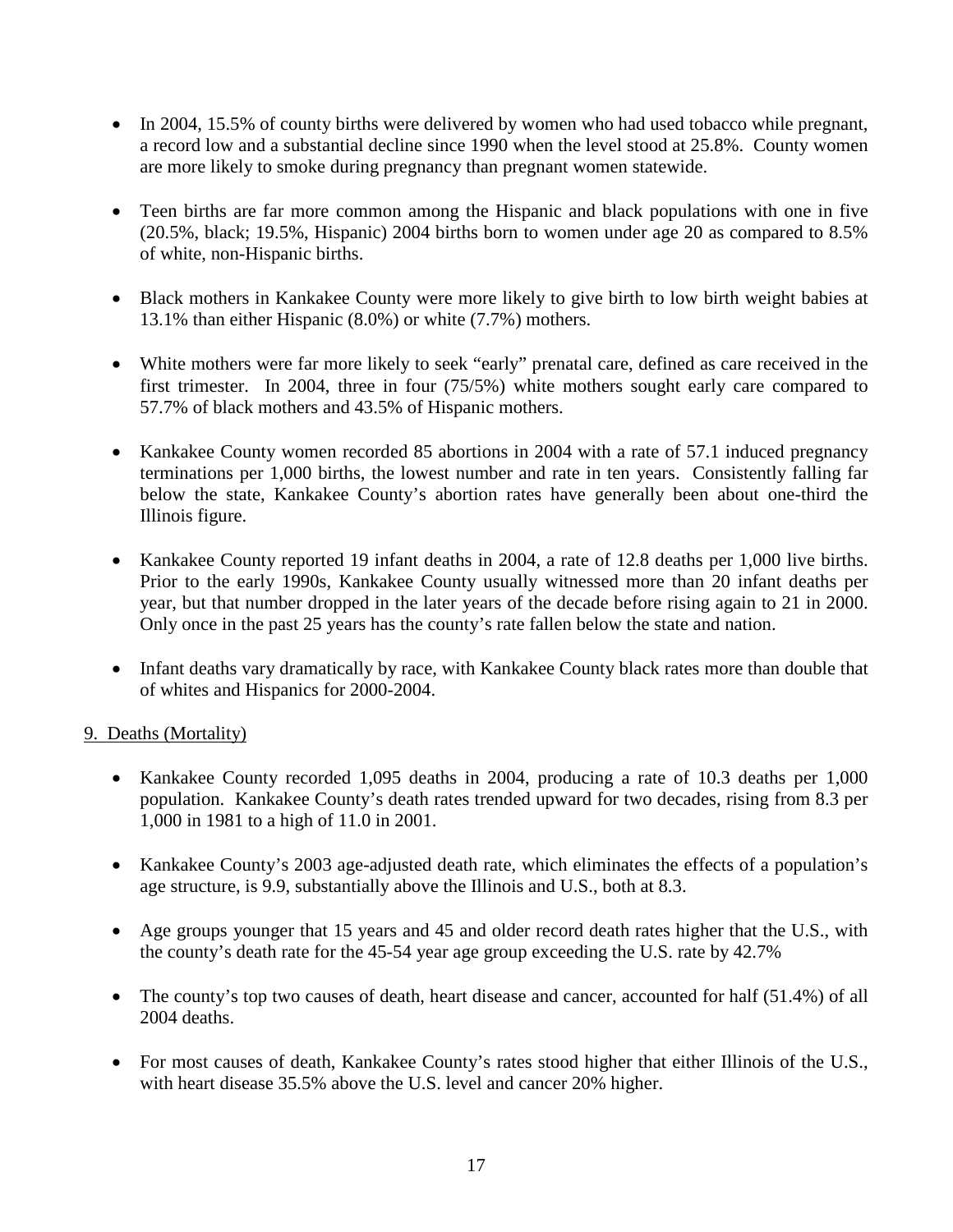- Age-adjusted death rates reveal a big ten-year drop in heart disease deaths in Kankakee County from 366.9 deaths per 100,000 in 1993 to 299.5 in 2003. Cancer remained essentially the same, while stroke, chronic lower respiratory diseases, and accidents rose over the decade. The county's age-adjusted death rates for all five top causes exceeded Illinois and the U.S.
- The county's average annual death rates for leading causes of death have also changed over the last decade. Heart disease dropped, cancer remained about the same, while stroke and chronic lower respiratory disease witnessed moderate increases.
- Heart disease accounted for three in ten  $(29.6%)$ Kankakee County deaths in 2002-2004, whereas ten years earlier, one-third (33.5%) of deaths were due to heart disease. Cancer, stroke, chronic lower respiratory diseases, and accidents were similar in the percentage of deaths for the two time periods. Alzheimer's captured a greater share of 2002-2004 deaths (3.4%) than in 1992- 1994 at 1%, as did nephritis (2.7% in 2002-2004;1.6% in 1992-1994) but coding changes explains some of the increases.
- Compared to females, Kankakee County males exhibit higher crude and age-adjusted death rates. Males also exhibit higher age-adjusted death rates for all leading death causes, with the widest gender differences for death rates due to accidents and suicide.
- More than one in four (26.7%) Kankakee County 2004 deaths occurred to persons under the age of 65. Certain causes of death were more likely to affect those under 65, with almost two in three (64.0%) accidental deaths occurring to county residents under age 65, and more than three in four deaths due to suicide or chronic liver disease claiming lives before age 65.
- Of Kankakee County 2001 deaths, accidents led the Years of Potential Life Lost (YPLL) list, capturing 1,129 of the 5,426 total lost years of life, followed by cancer with 820 YPLL and heart disease with 730 YPLL.
- Among 0-14 year olds, peri-natal conditions, the number one death cause, accounted for 35.9% of deaths in 2001-2003. Accidents claimed one-third (32.7%) of all deaths among 15-44 year olds. Cancer was the leading killer among 45-64 year olds,, with one in three (33.2%) deaths and heart disease was second with 27.5%. For ages 65-74 years, cancer was the leading death cause with 34.2% of deaths, with heart disease not far behind at 27.1%. Among the oldest age groups, ages 75+, heart disease led among death causes, claiming more than one in three (35%) deaths, followed by cancer, 17.1%.
- Kankakee County blacks and Hispanics are more than twice as likely as whites to die before the age of 65. Among top death causes, age-adjusted death rates for blacks are more than 10% higher than whites for heart disease and 20% for cancer.
- In 1980, almost two births took place for every death, producing a birth: death index of 1.95. Ten years later, that index dropped to 1.70 and by 2000, the index had fallen to 1.40. The 2004 birth:death index stood at 1.36, the second lowest level since 1980.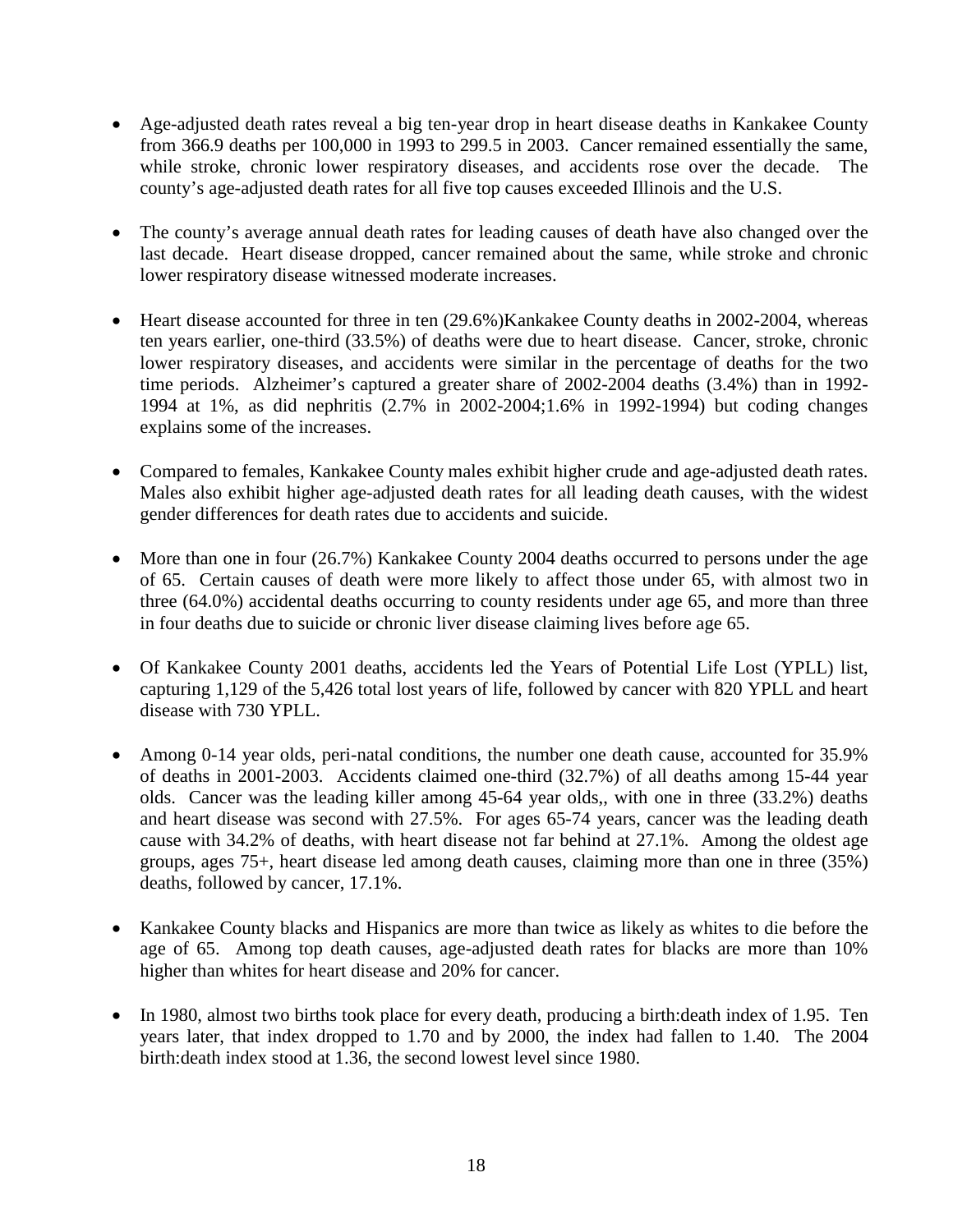## 10. Health Status

- Almost half (45.1%) of Kankakee County adults considered themselves to be in very good or excellent health in 2004, a decrease from 54.6% in 2002. Compared to the state, a smaller proportion of the county's adults reported very good or excellent health.
- Six in ten (62.2%) Kankakee County adults enjoyed good mental health during all days of the past month on 2004, falling from 2002 (64.9%), and lower than the state rate of 66.0%; 17.0% of the county's adults said they had experienced poor mental health for more than one week during the past month, higher than the state rate of 12.0% and up form 12.3% in 2002.
- Almost six in ten (57.1%) county residents reported good physical health every day during the past month on 2004, dropping from 65.2% in 2002, and lower than the 2004 state rate at 67.8%; 18.0% of county residents stated that they had experienced poor physical health for more than one week during the past month, a substantial increase from 10.4% in 2002.
- In 2004, one in five (20.5%) Kankakee County residents said that they could not perform their routine tasks for eight or more days in the past month, a level much higher that 2002 at 12.8%
- Almost two in three (64.5%) Kankakee County adults consider themselves to be overweight or obese compared to 59.0% statewide.
- Based on the self-reported results of chronic conditions, one in ten (10.5%) Kankakee County adults suffer from diabetes, while one in three lives with high blood pressure (33.2%), high blood cholesterol (33.6%) or arthritis (32.1%).
- Almost all Kankakee County (92.0%) women ages 4o years and older have had a mammography exam, however, only two-thirds (64.0%) have had their mammogram within the past year.
- Two in three (66.2%) Kankakee County men ages 40 years or older obtained a PSA test,, while seven in ten men (72.2%) have received a digital rectal exam, two screening techniques for prostate cancer.
- Among the county's population 50 years and older, 57.4% have received a colonoscopy or sigmoidoscopy, a screen for colorectal cancer and abnormalities.
- Kankakee County's cancer rates for the total population, among males and ages 65+ (both genders) are statistically higher that the state, as are the rates for stomach cancer and lung cancer. Conversely, breast in situ is lower among Kankakee County females.
- Normal newborns was the leading reason for hospitalization among Kankakee County residents in 2005, while the most frequent non birth-related hospitalization diagnosis was psychoses, having almost as many discharges as normal newborns.
- Kankakee County hospitalization rates are higher than the state, frequently by a substantial amount, for 24 of the county's top 25 diagnoses.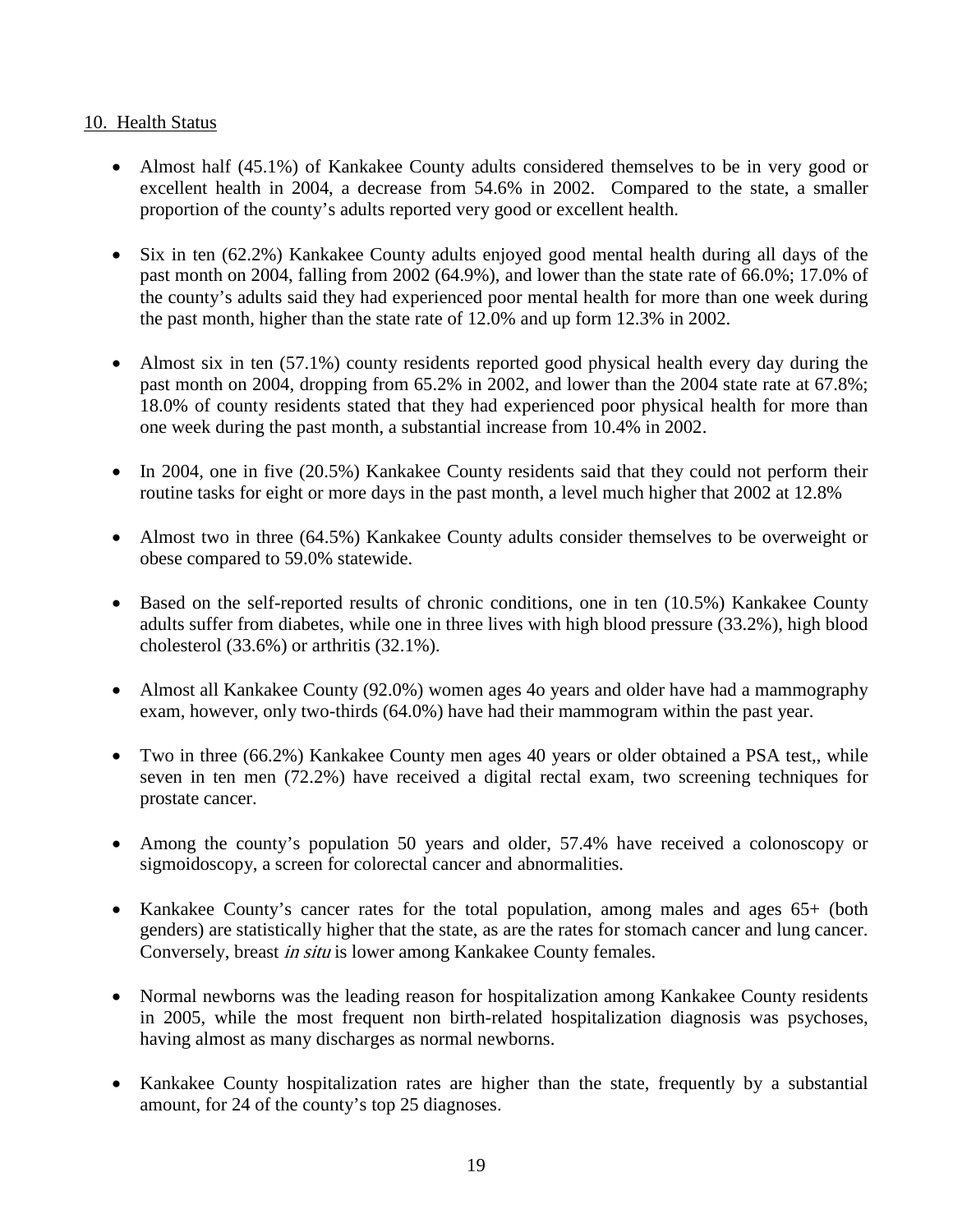- Salmonella led all of the county's reported communicable diseases except for sexually transmitted in 2005, accounting for 22 cases.
- Kankakee County has witnessed an upward trend of Chlamydia rates since 1990. In 2005, 483 cases of Chlamydia were reported, with an overall rate of 465.2 cases per 100,000 population, exceeding the state rate of 407.1.
- Kankakee County reported a gonorrhea rate of 234.0 cases per 100,000 population in 2005, much higher than Illinois at 161.2 cases. For twelve of the past 15 years, the county's gonorrhea rate has exceeded the state.
- OF the 2,451 Kankakee County children tested for elevated blood lead levels in 2004, 26 or 1.1% showed levels of 15 or more micrograms per deciliter (mcg/dL).
- Six in ten (59%) Kankakee County three year olds had received the recommended doses of diphtheria, tetanus & pertussis (DTP), polio, and measles, mumps, & rubella (MMR), according to a IDPH Clinic Assessment Survey conducted in 2005. The county's vaccination rate exceeded Illinois.
- Based on 200 Census findings, one in five (19.5%) Kankakee County persons aged five and older claimed to have a disability, similar to the U.S. rate of 19.3% Among age groups, disability occurs most frequently among the county's seniors, ages 65 years and older, with 43.6% of this age group reporting a disability.

## 11. Developmental Disability, Mental Health, and Substance Abuse

- The number of developmentally disabled (DD) persons in Kankakee County during 2005 is estimated at 1,643, including 137 children aged 0-2, 446 children aged 3-17, 990 adults aged 18- 64, and 70 senior citizens.
- By DD category, 625 local individuals are estimated to be physically impaired, while 575 are mentally retarded, 279 sensory impaired, and 164 seriously emotionally disturbed.
- During 2005, long-term care facilities in Kankakee County housed 743 developmentally disabled persons with 59.5% aged 45-64, along with 29.1% in the 18-44 age group, and 13.2% elderly aged 65+. Males comprised two-thirds of the DD population in long-term care facilities.
- A total of 3,183 Kankakee County students receive special education services, or about 17.3% of all students in the county Pre-K through  $12<sup>th</sup>$  grade. The two largest categories of exceptional characteristics are specific learning disability (42.8%) and speech/language impairment (21.8%).
- Within the past year, al least 11,628 Kankakee County residents aged 18-54 are estimated to have been affected by at least on mental disorder. The leading mental disorders are simple phobia (4,596), major depressive episode (3,597), and unipolar major depressive disorder (2,935). An estimated 4,860 Kankakee County residents aged 55 and older have a mental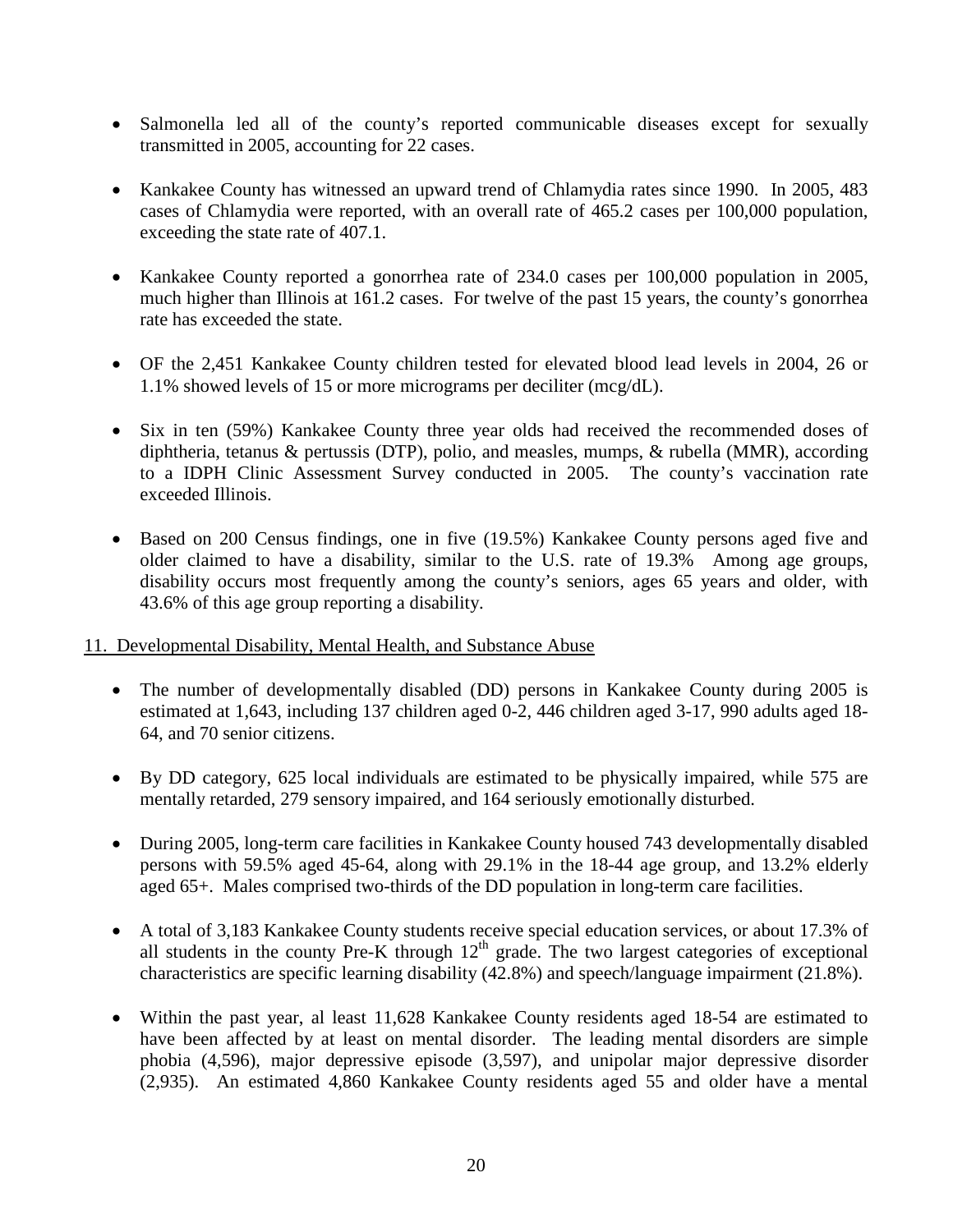disorder. The leading mental disorder among this age group is simple phobia (1,792), followed by severe cognitive impairment (1,473).

- The number of Kankakee County persons aged 12 and older, currently using illicit drugs is estimated to be about 7,413. Marijuana is the primary illegal substance used, an estimated 5,525 persons.
- Among legal substances, alcohol is used by the most residents, followed by tobacco. Approximately 20,421 Kankakee County residents aged 12 and older have had an episode of binge drinking during the past month, along with 5,909 who use alcohol heavily.
- The 2004 Kankakee County BRFS indicates that 19.1% of Kankakee County adults are at risk for binge drinking. Males (26.9%) are far more likely than females (11.8%) to be at risk for binge drinking. Almost one-third (31.4%) of individuals aged 18-24 are at risk, along with 29.9% of those aged 25-44.
- During 2005, 11 of the 21 (52.4%) fatal vehicle crashes in Kankakee County involved alcohol. Twelve of the 22 fatalities involved alcohol, while five drivers were over the legal limit (0.8) for blood alcohol content (BAC).
- During 2004, Driving Under the Influence (DUI) arrests in Kankakee County totaled 483 for a rate of 587.4 arrests per 100,000 licensed Kankakee County residents aged 16 and older, higher than the Illinois rate of 510.1.
- According to Illinois Department of Public Health, 51 Kankakee County infants were prenatally exposed to any drug during the period 1995-1999, for a rate of 67.7 per 100,000 births, lower that the state overall (102.7).
- DUI arrests stood at a rate of 582.6 per 100,000 Kankakee County population in 2005, falling considerably from 964.8 in 1999, but about two thirds the Illinois rate of 888.6.
- In FY2005, 2,573 Kankakee County residents received state-funded substance abuse treatment, a rate of 2,383.1 per 100,000 population, far above the Illinois rate at 1,443.9.

## 12. Health Resources

- Most (89.2%) Kankakee County adults reported being covered by a health plan in 2004, higher than adults statewide at 85.7%. According to Behavioral Risk Factor survey findings, the proportion of Kankakee County adults with health care coverage has been constant since 1997 when the level stood at 89.0%
- In 2004, nine in ten (89.8%) adults in the county had a usual health care provider,, a bit higher that Illinois at 83.4%. However, about one in ten (10.5%) Kankakee county adults avoided visiting a physician due to cost, higher than 2002 (6.0%) and 1997 (9.1%).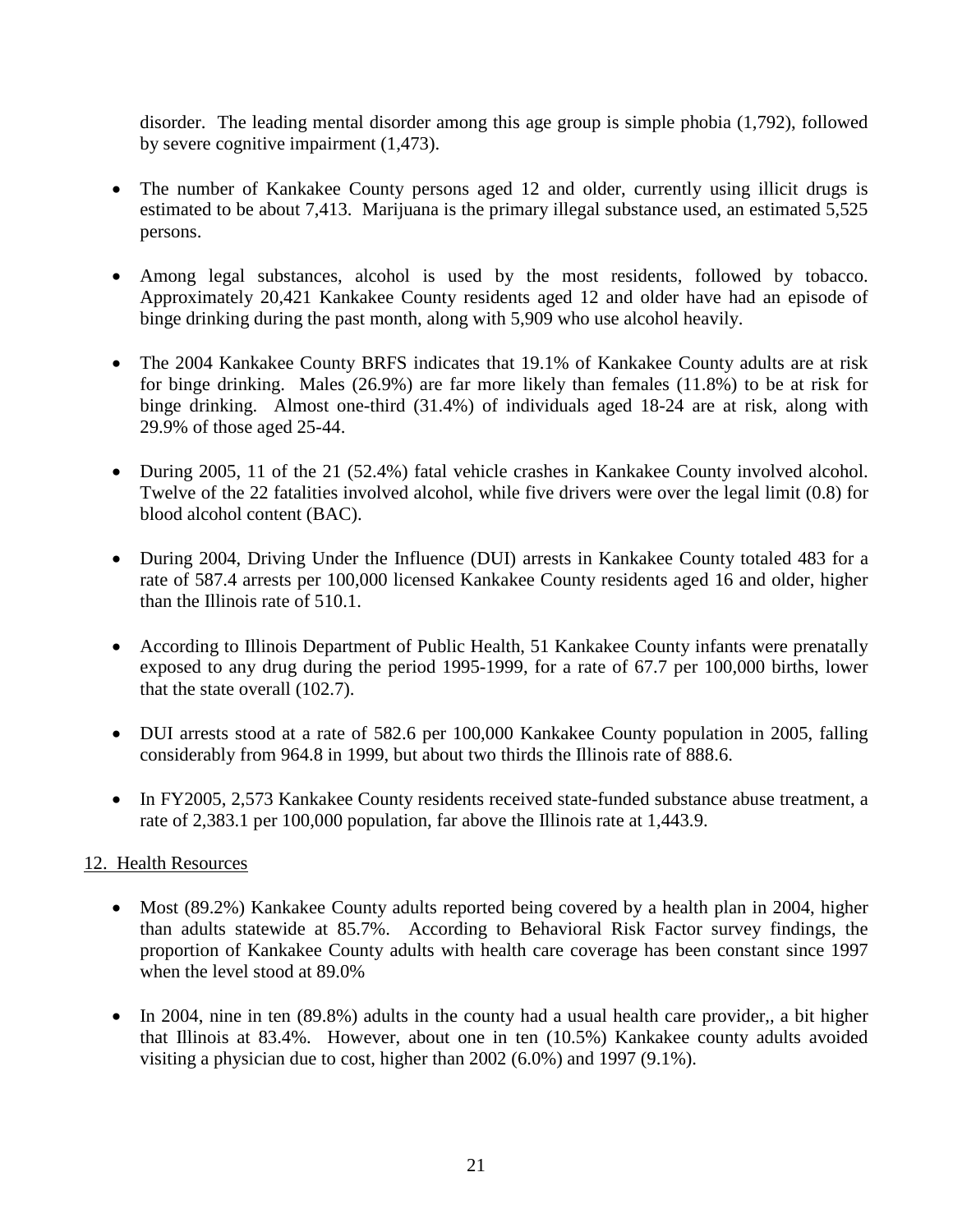- Medicare data reveal that 13,452 residents aged 65+ and 3,164 disabled persons were enrolled in 2003, the last year for which information is available.
- A total of 2,091 persons lived in one of the twenty-five Kankakee County long-term care facilities as of December 31, 2004. Thirteen facilities include DD beds only, ten have nursing care beds only, while one is licensed for sheltered care only, and one is licensed for both nursing care and sheltered care.
- Among long-term care residents, 37.7% had a primary diagnosis of developmental disabilities, the number one reason for being in long-term care. Ranking second, third, and fourth in terms of frequency were mental illness (18.7%), circulatory system (10.6%), and Alzheimer's disease (8.6%) as the main reason for residing at the long-term care facility.
- Kankakee County contains five assisted living facilities containing a total of 190 beds.
- Kankakee County residents are hospitalized more often than nationally. With a 2005 rate of 1,707.2 hospitalizations per 10,000 population, the Kankakee County rate falls well above the U.S. at 1,192.3. Females were 25.4% more likely to be hospitalized than males. Kankakee County hospitalization rates are higher than the U.S. for all age groups.
- Two general hospitals are located in Kankakee County- Provena St. Mary's Hospital and Riverside Medical Center. In 2005, the hospitals reported 20,656 inpatient admissions, with a total of 92,478 patient days and an average stay of 4.5 days. Births numbered 1,617 and surgeries totaled 13,260 with about two-thirds (63.8) of surgeries taking place on an outpatient basis.
- Medicare was the leading payer, covering nearly half (46.5%) of discharged hospital patients. Medicaid accounted for 17.5% of patients. Other insurance covered 31.3%, private pay 2.2%, and the hospitals provided charity care for 2.6%.
- Kankakee County was home to 160 active patient care physicians in 2004 according to American Medical Association data.
- State employment data for 2004 show registered nurses (RNs) to be the largest health occupation at 1,279, a rate of 1,195.5 per 100,000 population, above the Illinois rate at 787.0.

## 13. Crime and Violence

- The 3,706 crimes committed in Kankakee County during 2005 yielded a rate of 3,457.5 crimes per 100,000 population, slightly lower that Illinois' 3,757.0. The county's one-year crime rate fell by 2.4% from 3,540.8 in 2004. The 2005 crime rate was the lowest recorded in the county since 1993.
- Among Kankakee County communities, Bradley's 2005 crime rate of 6,915.0 was the highest and represented a 6.9% increase from the 2004 rate of 6,469.4. Bradley was followed by St.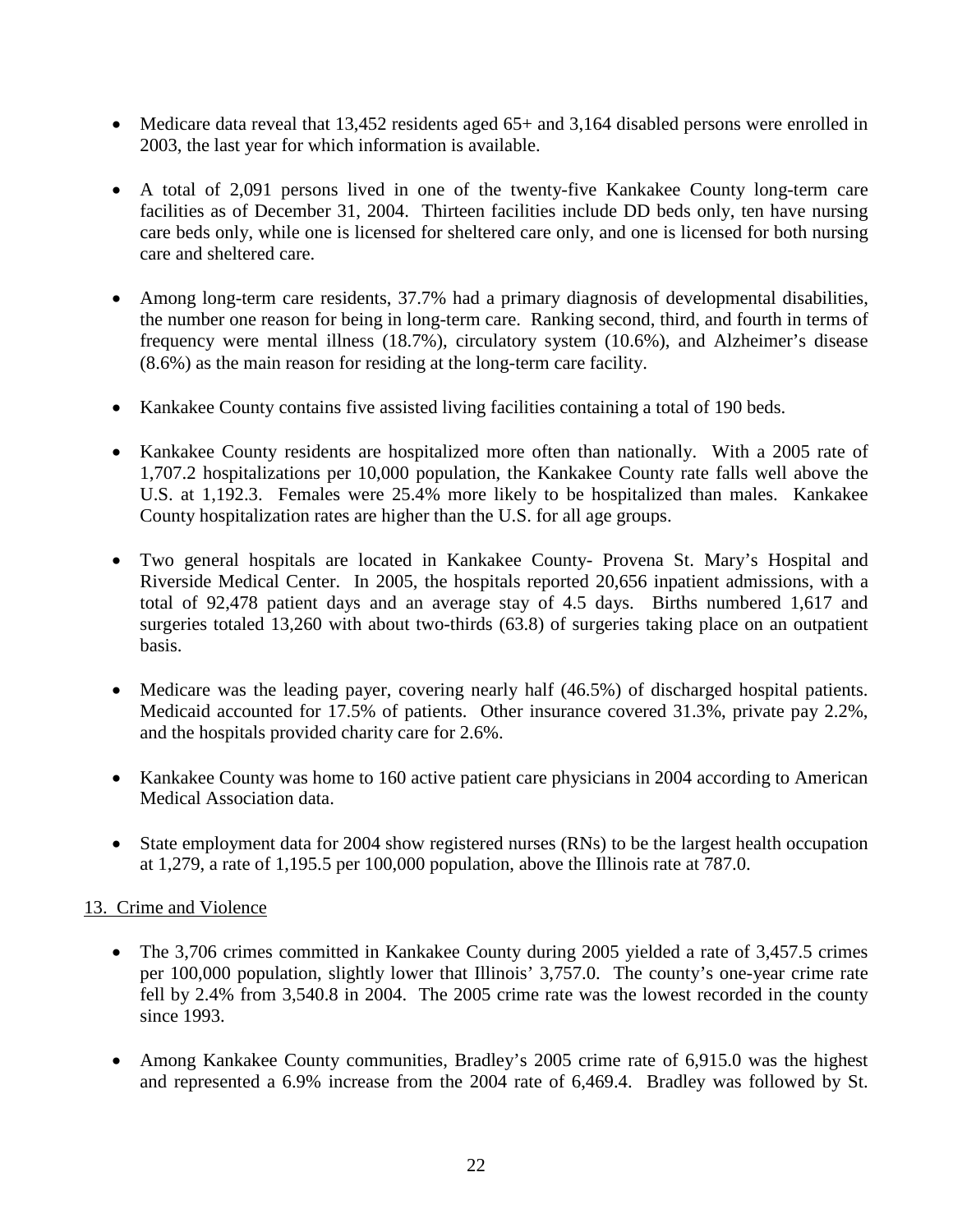Anne at 6,628.5, a 15.3% crime rate decrease and Kankakee (6008.3), which recorded a 2.7% crime rate increase from 2004. Essex experienced a very low 2005 crime rate of just 754.1.

- Almost three in ten (28.5%) Kankakee County adults live in a home containing a gun. Most likely to keep a gun at home are those with a household income of over \$50,000 (38.1%), households with more than one adult, and no children (36.6%) and married persons (35.7%). Males (34.3%) are more likely than women (23.2%) to report that they own a firearm. Least likely are widowed individuals (2.4%), those with a household income of less than \$15,000 (2.7%), unemployed persons (9.1%), and nonwhites (9.8%).
- According to Illinois State Police data, Kankakee County police (comprised of those agencies which reported domestic offenses to the State Police) responded to 727 domestic related calls during 2005, rising from 693 during 2004.
- Kankakee County recorded 129 reports of elder abuse during 2005, for a rate of 6.9 per 1,000 persons aged 60 and older, higher that the Illinois rate of 4.1. During 1993, just 92 elder abuse reports were received—a rate of 4.9. Historically in Kankakee County, elder abuse reports have ranged from a low of 55 in 1995 to a high of 130 during 2002.
- During FY2006, reports of child abuse in Kankakee County numbered 1,300, a rate of 46.3 per 1,000 children aged 0-17, well above the Illinois rate of 29.8, and the highest county rate since 1998. Of the reported cases, 309 (23.8% of reported) were indicated, for a rate of 11.0, above the state indicated rate of 7.8.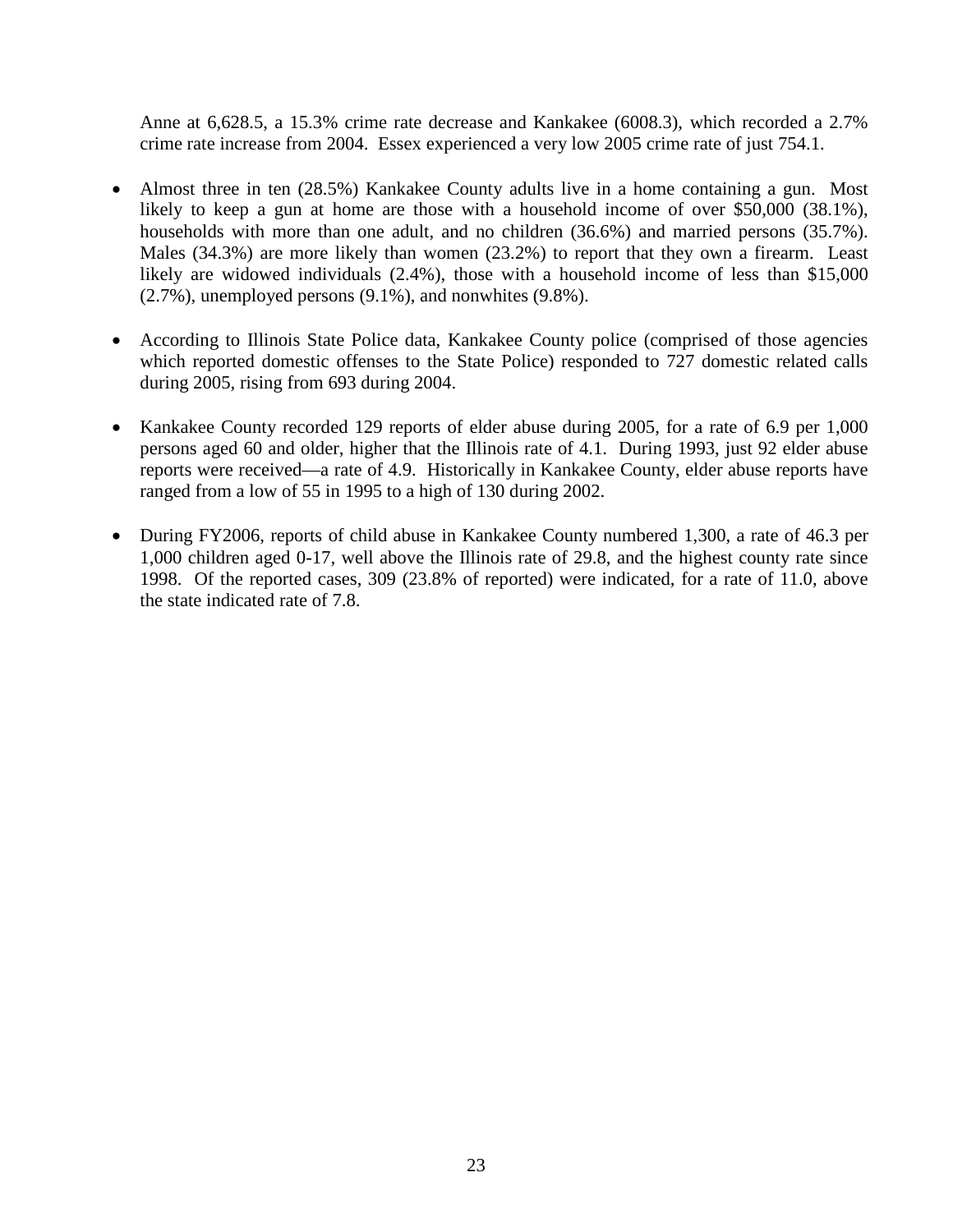# COMMUNITY HEALTH PLAN

## 1. Purpose

This Community Health Plan was developed to address the prioritized health problems identified in the Community Needs Assessment. Management staff of the Kankakee County Health Department and the members of the IPLAN Community Forum played a vital role in the analysis of the assessment data, the identification and prioritization of the health problems, and provided valued input to the development of this health plan. The Community Health plan builds on the Community Needs Assessment and takes the process to the next level. The IPLAN Community forum group will continue to meet, add members as appropriate, and serve in an advisory capacity for monitor progress toward achievement of the goals identified in the plan and to evaluation effectiveness of the strategies identified for implementation.

The purpose of the Kankakee county Community Health Plan is to address the priority health needs identified and selected by the IPLAN Community Forum in an organized approach. The overall goal is to prevent premature death, disability, and illness by fostering healthy lifestyles. The Healthy People 2010 document was utilized extensively to set goals and objectives. Realistic objectives and strategies were developed to guide the formation of the Health Plan for 2008-2012.

This Community health Plan will serve as the strategic plan for Kankakee County for the next five years. The Kankakee County Health Department will be ultimately responsible for the coordination, implementation, and evaluation of the Kankakee County Health Department Community Health Plan. The health department, as a local governmental agency, has a basic duty to assure the public's health and safety. Their leadership and commitment to organizing the community needs assessment and community health plan assures that health problems in the county will be addressed. Funding will be sought for implementation of the activities needed to meet the health needs of the county's citizens. Continued collaboration with other community organizations and stakeholders is essential for this endeavor to be successful. By working together, more will be accomplished to improve the quality of life for citizens of Kankakee County.

## II. Community Health Plan Process

As with the Community Needs Assessment, the Kankakee County IPLAN Community Forum group provided the guidance and much of the input for the development of the Community Health Plan. At the second meeting of the group, on July 24, 2007, the members received additional data on the original ten health issues identified as possible priorities. From this list of ten, three priorities were determined to be of top priority: Cardiovascular Disease, Cancer and Sexually Transmitted Diseases. Two of these priorities, Cardiovascular Disease and Cancer, were priorities in the previous IPLAN for Kankakee County.

Using a nominal group process, the members of the forum then discussed these priorities in detail, identifying risk factors, and contributing factors to the current prevalence of the problems. Implementation strategies were discussed and recommendation made as to how to reduce the level of the contributing factors. Community resources and community organization were identified to work with the Health Department on these strategies. The health department administrator, Bonnie Schaafsma,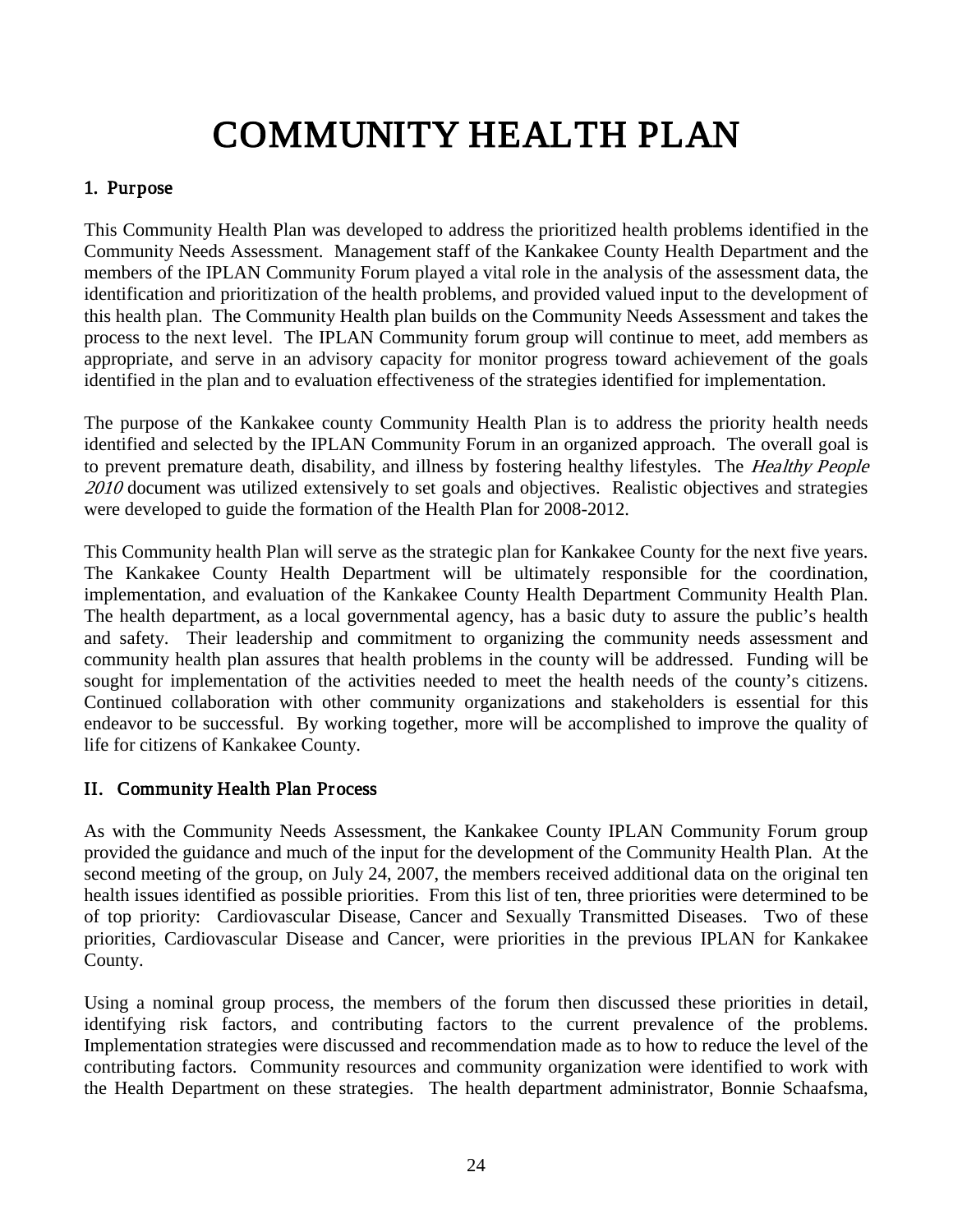compiled all this information from the discussion and work of the forum members, and used this for the formal development of the plan. The forum will continue to meet and will form subcommittees for each of the priority health needs identified. This systems view allows integrated, interdependent sectors to share responsibility for addressing the identified health priorities. The organization of these activities into a plan is a way to activate the community and encourage and support the social, and behavioral changes needed to impact these problems in a positive way. The subcommittees will serve to assist with the implementation, evaluation, and ongoing planning for the health plan.

Following are the priorities along with the goals:

- Priority 1: Cardiovascular Disease: To reduce deaths caused by coronary heart disease and stroke, through reduction in risk factors including high blood pressure, high blood cholesterol, and tobacco use.
- Priority 2: Cancer: To reduce the overall cancer death rate with emphasis on reducing the death rate from lung cancer through improvement in diet, reduction of tobacco use, and increase in cancer screenings.
- Priority 3: Sexually Transmitted Diseases: To reduce the incidence of Chlamydia and gonorrhea infections by reducing risky sexual behavior and improving STD testing, treatment, and partner notification and treatment.

## IV. Health Priorities

## Health Priority #1

## Health Problem: Incidence of Cardiovascular Disease

Description of the Problem: Heart disease and stroke, the principle components of cardiovascular disease, are the first and third leading causes of death in the United States, according to the Centers for Disease Control and Prevention (CDC). These conditions account for nearly 40% of all deaths. Heart disease is also a major cause of disability and a significant contributor to increasing health care costs in the U.S. About 70 million, or one-fourth of all Americans, have some form of heart disease, leading to more than 6 million hospitalizations each year and costing billions in health care expenses and lost productivity from death and disability. These conditions have a similar impact in Kankakee County, as the following data from the Community Needs Analysis indicates:

- Heart disease is the leading killer of Kankakee County residents, and stroke ranks third. In 2004, 323 Kankakee County residents died of heart disease while 58 died due to cerebrovascular disease (stroke).
- The county's heart disease death rate of 301.8 per 100,000 population exceeds the state and national rates by more that 30%, while the stroke death rate stands about 6% higher.
- When eliminating the effects of differing age structures between the county and nation, the county's age-adjusted heart disease death rate remains 25% above Illinois and U.S. rates, while the stroke rate is just a little higher.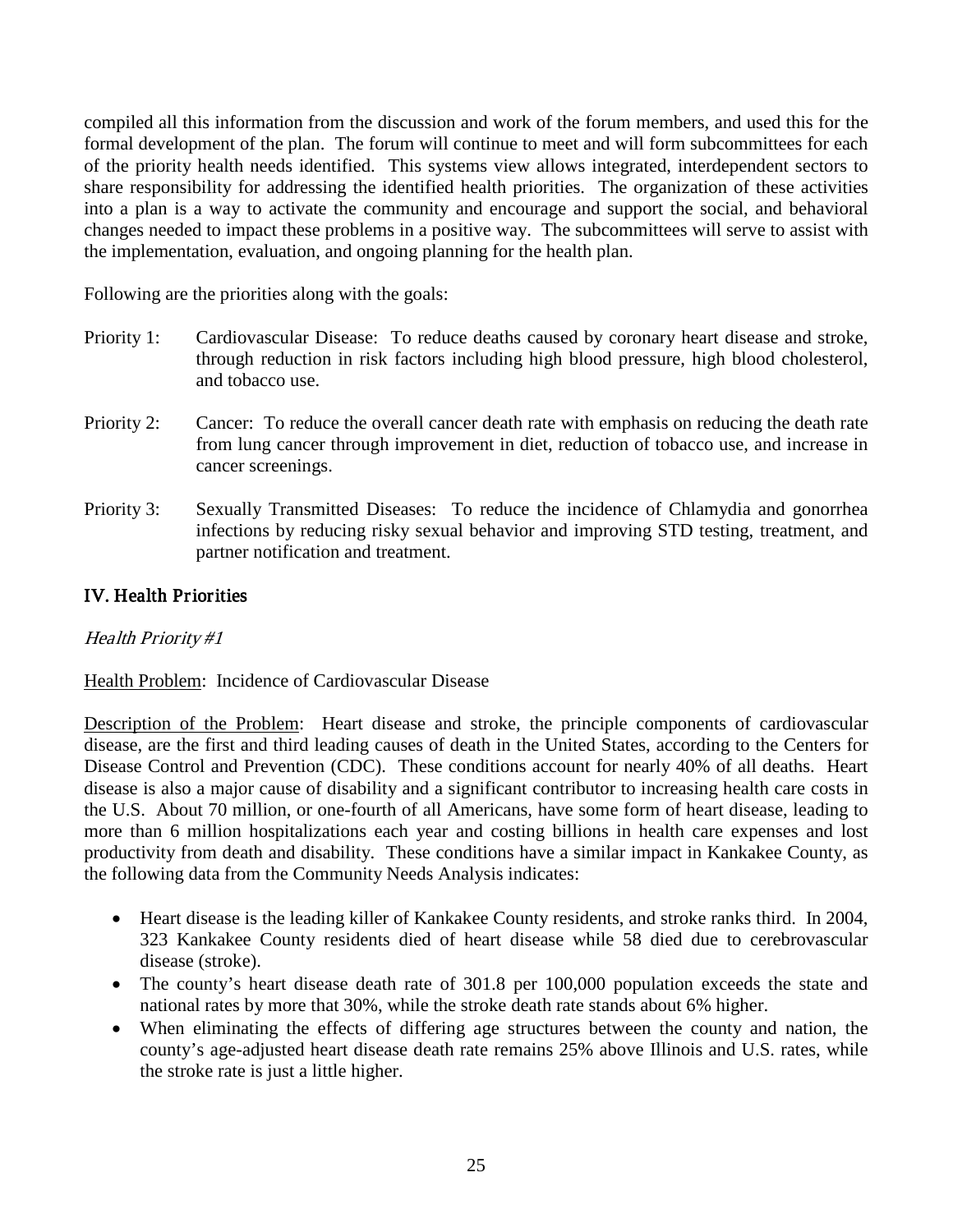- Kankakee County blacks exhibit lower crude, but higher age-adjusted heart disease death rates than whites. This is because the black population structure is much younger.
- The county's heart disease death rate has dropped by 12% during the past decade from 340.1 deaths per 100,000 population in 1992-1994 to 229.4 in 2002-2004.
- One in five (21.7%) of the county's heart disease deaths (2003-2004) occurred to victims under age 65, compared to 18.6% statewide.
- Two heart disease diagnoses ranked in the top ten reasons for hospitalization among Kankakee County residents in 2005: chest pain, with 474 discharges, ranked fifth, while heart failure and shock, 472 discharges, ranks sixth. County hospitalizations for these two diagnoses were substantially higher than Illinois rates.
- 34.5% of Kankakee County adults consider themselves overweight. An additional 30% report being obese.
- 34.5% Kankakee adults are somewhat less active, based on physical activity guidelines and activity levels than adults statewide.
- More than one-quarter (26.7%) of Kankakee County adults smoke, higher than Illinois at 22.2%.
- One-third (33.2%) of Kankakee County adults report having high blood pressure, higher than Illinois at 25.5%.
- One-third (33.6%) of Kankakee County adults report having high blood pressure, a bit lower that Illinois at 36.2%

## Healthy People 2010 National Health Objectives Related to Cardiovascular Disease:

- 12-1. Reduce coronary heart disease deaths to 166 death per 100,000 population. (Baseline: 208 deaths peop100,000 population)
- 12-7. Reduce stroke death to 48 per 100,000 population. (Baseline: 48 deaths per 100,000 population)
- 12-9. Reduce the proportion of adults with high blood pressure to 16%. (Baseline: 28%)
- 12-10. Increase to 50% the proportion of adults with high blood pressure whose blood pressure is under control. (Baseline: 18%)
- 12-11. Increase to 95% the proportion of adults with high blood pressure who are taking action (for example, losing weight, increasing physical activity, or reducing sodium intake) to help control their blood pressure (Baseline: 82%)
- 12-12. Increase to 95% the proportion of adults who have had their blood pressure measured with in the preceding two year and con state whether their blood pressure was normal or high. (Baseline: 90%)
- 12-13. Reduce to 199 mg/dL the mean total blood cholesterol among adults. (Baseline: 206 mg/dL)
- 12-14. Reduce to 17% the proportion of adults with high total blood cholesterol levels. (Baseline: 21%)
- Increase to 80% the proportion of adults who have had their blood cholesterol checked within the preceding 5 years. (Baseline: 67%)
- 27-1. Reduce tobacco use by adults to 14%. (Baseline: 27%)
- 27-1. Reduce tobacco use by adolescents to 21%. (Baseline: 40%)
- 19-1. Increase to 60% the proportion of adults who are ata healthy weight. (Baseline: 42%)
- 19-2. Reduce to 15% the proportion of adults who are obese. (Baseline: 23%)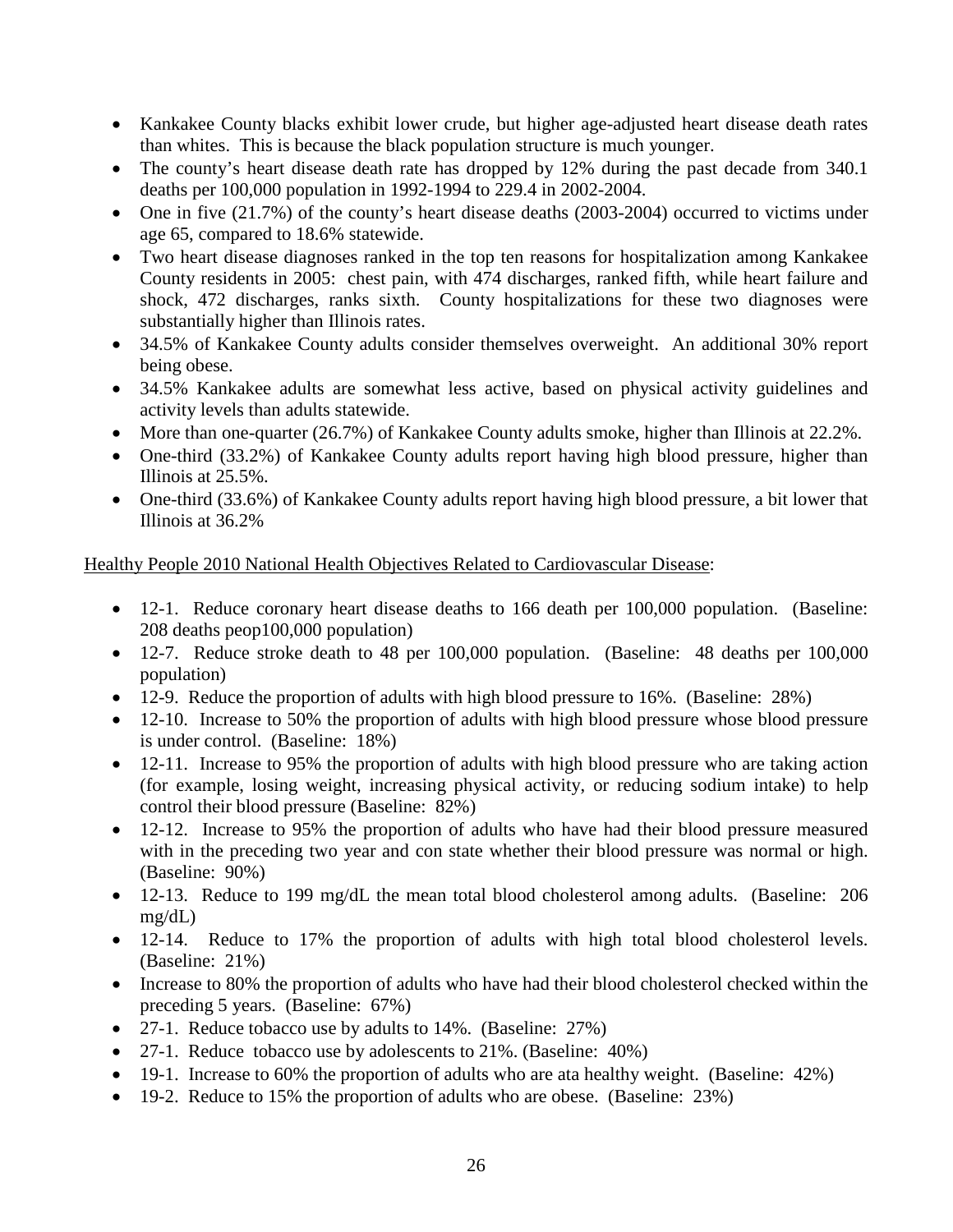• 19-3. Reduce to 5% the proportion of children and adolescents who are overweight or obese. (Baseline: 11%)

## Risk Factors:

Much of the impact of cardiovascular disease can be modified if lifestyle changes and behaviors are improved. The major modifiable risk factors for cardiovascular disease identified for Kankakee County are: 1) hypertension; 2) high blood cholesterol; and 3) tobacco use/smoking.

Approximately one-third of Kankakee County adults suffer from high blood pressure. Individuals with hypertension have three to four times the risk of developing heart disease and seven times the risk of strike as do those with normal blood pressure. Studies have shown that bringing blood pressure under control can help to reduce the deaths from coronary heart disease and stroke. Obesity, a sedentary lifestyle, and lack of access to screening and medical treatment are direct contributing factors to hypertension. Lack of exercise, poor eating habits, and lack of knowledge of appropriate diet and nutrition contribute indirectly to the incidence of obesity. Indirectly contributing to a sedentary lifestyle are lack of motivation to exercise, limited access to exercise opportunities and time to pursue these opportunities, and types of employment which involve little physical activity. Access to care issues such as cost and lack of insurance, limited opportunities for blood pressure screening and follow-up, and limited knowledge and/or denial of their risk for hypertension are all indirect factors that prevent the appropriate detection and medical treatment of hypertension.

The causal relationship of high blood cholesterol to heart disease also has been demonstrated, with coronary heart disease mortality and morbidity increasing as blood cholesterol levels rise. Approximately 33% of Kankakee County adults report having high blood cholesterol levels (above 200 mg/dL). Factors contributing directly to high blood cholesterol include diet, lack of medical attention and screening, and heredity. As is true with obesity, poor eating habits, lack of knowledge regarding nutrition, and stress all indirectly affect diet. Early detection and appropriate treatment will not take place when issue of access to care issues and limited knowledge of the importance of these factors exist. The influence of hereditary risk for high blood cholesterol can be reduced if genetic screening and counseling and education regarding this risk were available.

Smoking is a major cause of coronary heart disease and is also associated with increased risk of stroke. National estimates indicate that 24% of American adults smoke cigarettes, and 35% of adolescents are smokers. In Kankakee County, 26.7% of adults smoke. Studies have shown that smoking cessation can substantially reduce the death rate from heart disease, even among older adults. Benefits may become evident as soon as two years after quitting. Stroke risk can also be substantially reduced by the cessation of smoking. The physical addiction to smoking, the influence of mass marketing and peer pressure, and the need for more public education and cessation programs are all factors identified as contributing directly to tobacco use. Limited access to cessation programs, the cost of such programs and adjunctive therapies, and limited resources for follow-up counseling and support after an individual quits smoking all indirectly contribute to a need to increase such education and cessation efforts in a more effective manner. Other factors indirectly affecting the physical addiction and marketing factors contributing to tobacco use include the easy availability of obtaining cigarettes, the need for more regulation and enforcement of tobacco use and distribution laws, the poor role models seen by teens in the media, peer pressure to smoke, stress, and smoking associated with alcohol use.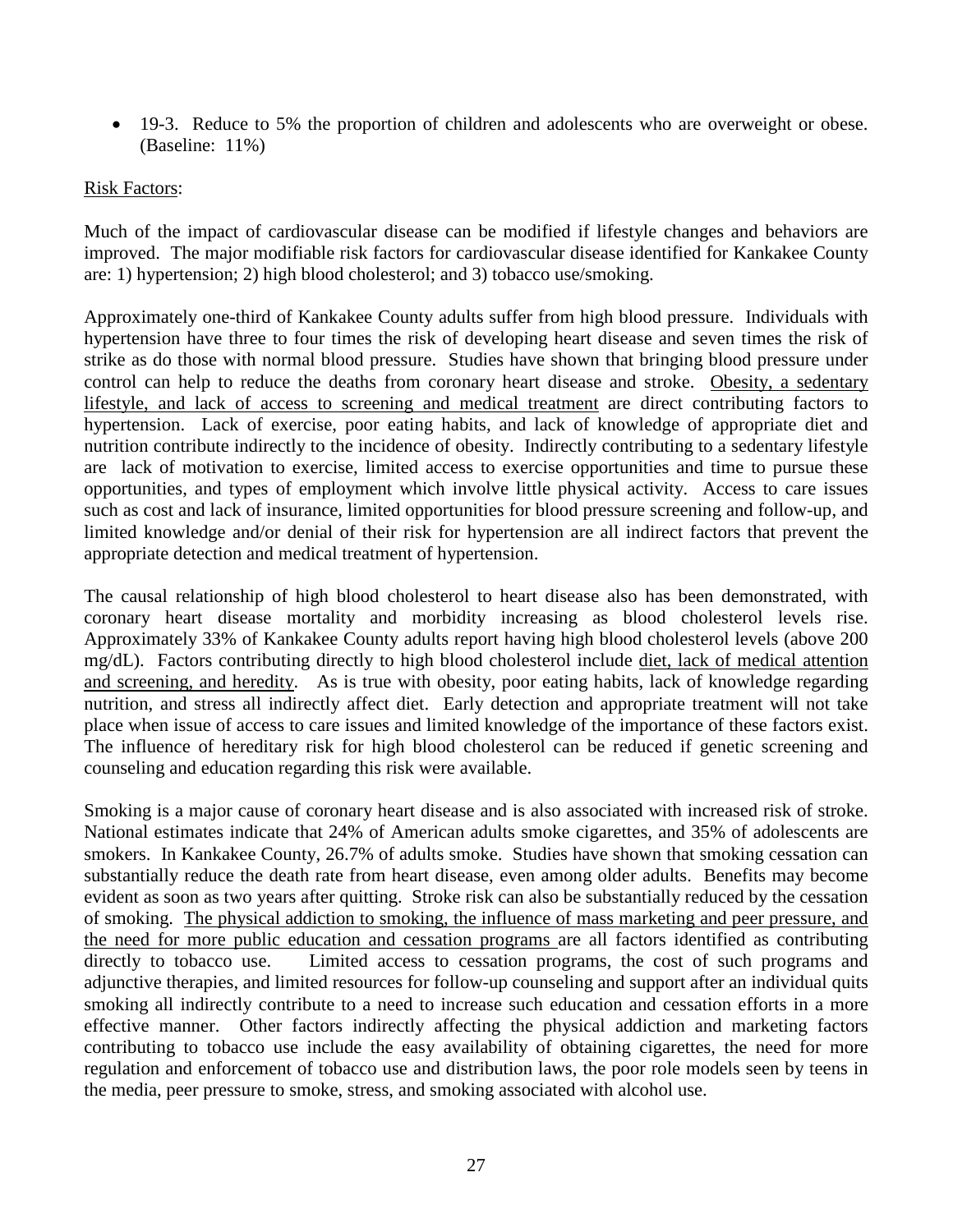## Outcome Objectives for Kankakee County:

1.1. By the end of 2012, reduce deaths caused by coronary heart disease to a rate of no more than 220 per 100,000 people, and reduce the rate of deaths caused by stroke to a rate of no more than 40 per 100,000 people. Baseline: 301.8/100,000 for coronary heart disease 54.2/100,000 for stroke

## **Impact Objectives**

- 1.1.1 Reduce the proportion of Kankakee County adults who have high blood pressure to 20% or less by the year 2012. Baseline: 33.2%. Source: Illinois County Behavioral Risk Factor Survey (ICBRFS) 2004.
- 1.1.2 Reduce the proportion of Kankakee County adults with high blood cholesterol levels to 20% or less by the year 2012. Baseline: 33.6%. Source: ICBRFS, 2004.
- 1.1.3 Reduce the proportion of Kankakee County adults who smoke to 15% or less by the year 2012. Baseline: 26.7% Source: ICBRFS, 2004.

## Intervention Strategies

- Develop and implement a community education and marketing plan which focuses on cardiovascular disease and risks that includes screening, management and prevention. Use collaborative approach with both local hospitals, community health centers, University of Illinois Extension office, NAACP health program coordinator, Migrant Health Center, and parish nurses for development and implementation.
- Increase opportunities for community screening for high blood pressure and high blood cholesterol, and include referral for medical management and education at screenings, in order to increase number of Kankakee County residents screened for these risk factors.
- Provide healthy lifestyle education for Kankakee County residents that focuses on prevention, including diet and exercise, and early screening for risk factors. Venues include health fairs, at flu clinics, WIC clinics, media releases and special interest articles, and speaking engagements.
- Promote coordination of school health education, extension education and health department programs in providing education for school-aged children and their parents on the heart healthy nutrition and exercise.
- Collaborate with physicians' offices to increase access to care and to promote appropriate screenings and treatment.
- Work with both hospital-owned health centers, YMCA, park districts, schools, churches, and the mall to encourage use of available space for physical activity in order to increase opportunities for year-round walking or other physical exercise
- Encourage and promote smoke-free environments by monitoring and enforcing smoke free community laws and ordinances.
- Work with law enforcement to increase enforcement of existing and new ordinances and statutes on tobacco sales.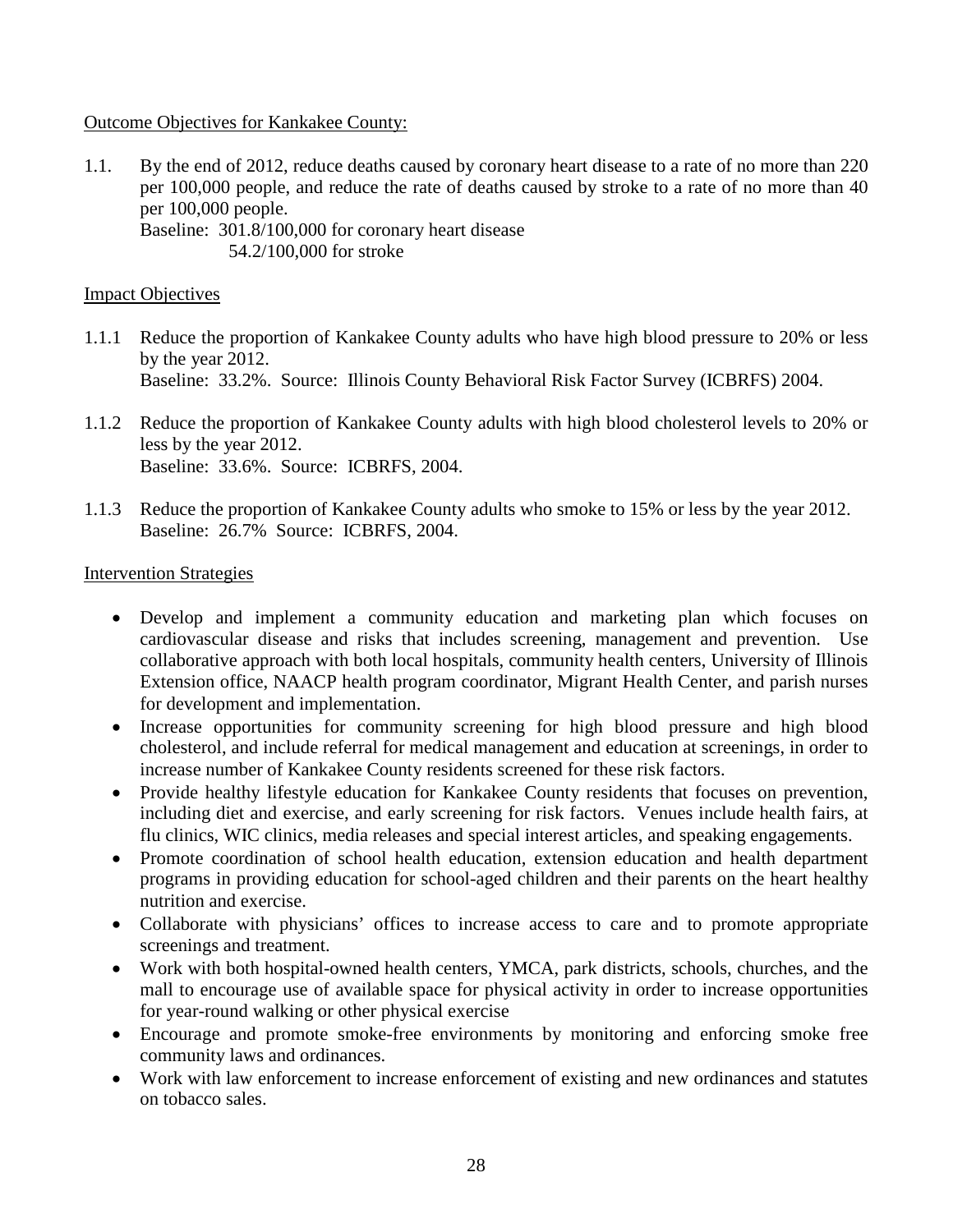- Provide marketing programs to change public attitudes about tobacco use, and promote smoking cessation through emphasis on immediate and long term benefits of cessation.
- Provide accessible smoking cessation programs for Kankakee County residents.
- Provide education in schools, working with health education teachers and Life Education staff regarding health risks of tobacco use.
- Work with Chamber of Commerce members to offer education sessions, screenings, smoking cessation programs, and encourage development of work-site wellness programs.

## Resources for Strategy Implementation

- Kankakee County Health Department
- KCHD health educator
- Riverside Medical Center
- Provena St. Mary's Hospital
- Medical Providers
- County schools and school nurses
- Kankakee Community College
- Olivet Nazarene University
- Parish nurses
- Faith community
- University of Illinois Extension office
- Pledge for Life Partnership/Life Education Center
- Chamber of Commerce
- NAACP-health promotion staff
- Local media-newspapers and radio/cable TV
- Civic and business groups
- Funding—IDPH, IDHS, and other sources for grant funds; Tobacco-free Communities grant; Local Health Protection grant funding (if increased); Collaboration and pooling of resources by community partners

#### Barriers

- Financial Resources
- Lack of additional health/community education and marketing staff at KCHD
- Client apathy, procrastination/denial or risk
- Lack of knowledge
- Lack of time/resources
- Access to primary and preventative health care
- Accepted social norms
- Difficulty of modifying behaviors

## Evaluation

The costs and benefits of the interventions will be considered in evaluation of any initiatives developed and implemented. In addition, the number of presentations, screenings, programs, classes, and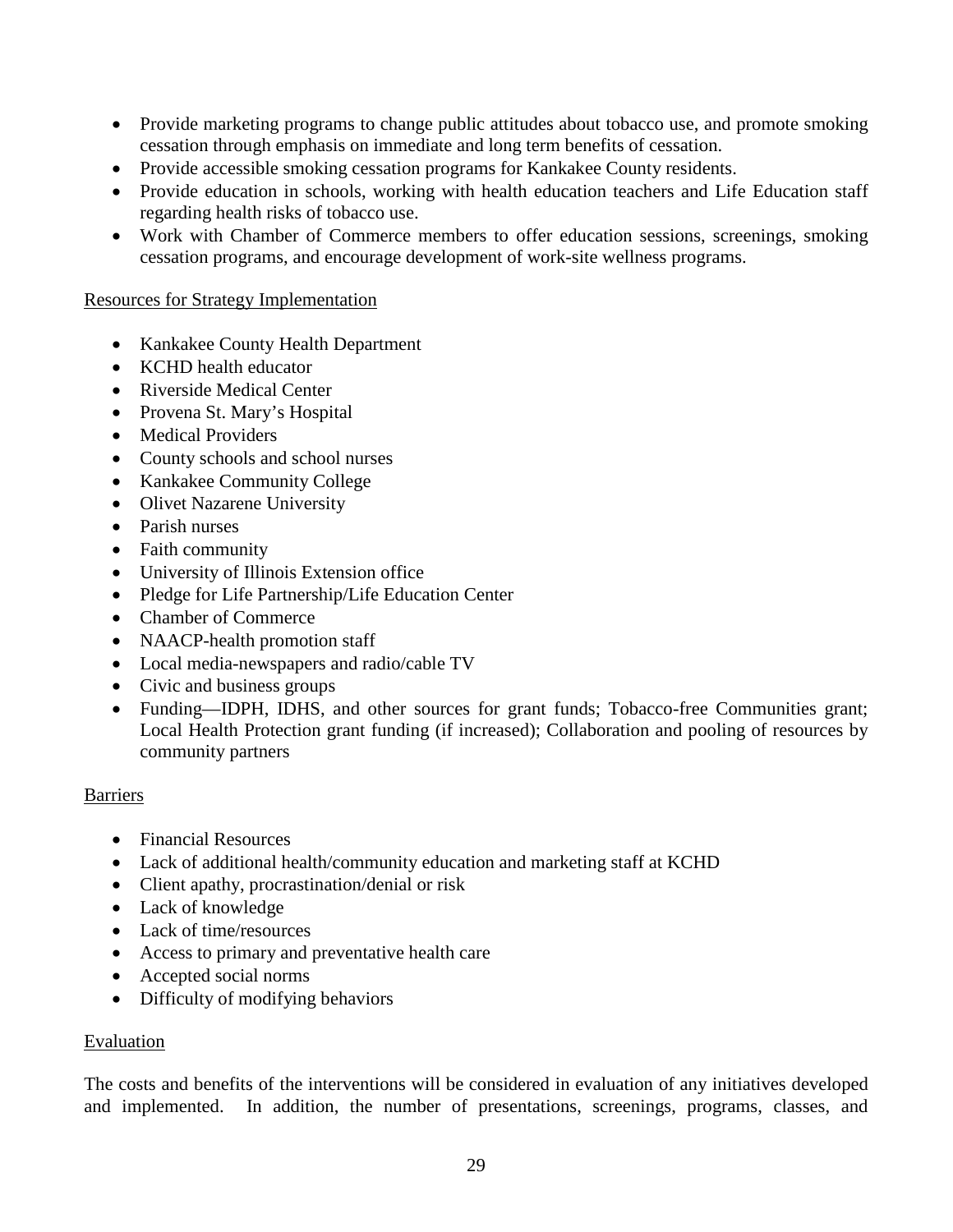marketing events, as well as the number of residents in attendance and impacted by these activities will be tracked, and kept on file at the Kankakee County Health Department. This data will be used to determine the quality and worth of the activities, as well as the estimated contribution to reducing the prevalence of cardiovascular disease in Kankakee County. Statistical data, such as used for the community needs assessment will be reviewed to help determine effectiveness as well. All evaluation information will be shared with the IPLAN Forum committee and any subcommittees formed and with other collaborating community partners. Some of this information will be shared with the public as well, through publication in the Kankakee County Health Department Annual report.

## Health Priority #2

Health Problem: Incidence of Cancer

Description of Problem: Cancer is a group of diseases characterized by uncontrolled growth and spread of abnormal cells. Both external factors such as chemical exposure, radiation and viruses, as well as internal factors including hormones, immune conditions, and genetic predisposition appear to cause cancer.

Cancer is the second leading cause of death in the United States. In 2004, the death rate for cancer in the U.S. was 187.4 per 100,000 population. The lung and bronchus, prostate, female breast, and colon and rectum were the most common sites for al racial and ethnic populations in the United States, and together accounted for almost 54% of tall newly diagnosed cancers in 2000. In addition to the human toll of cancer, the financial cost of cancer are substantial, with overall annual costs estimated at \$107 billion. Of this amount, \$37 billion is spent on direct medical costs (the total of all health expenditures), \$11 billion for costs of illness (the cost of low productivity due to illness), and \$59 billions for costs of death (the cost of lost productivity due to death). Treatment for lung, breast, and prostate cancers alone accounts for more than half of the direct medical costs. The impact of cancer in on the residents of Kankakee County is substantial also, as the following data from the Community Needs Analysis indicates:

- About one in five (22%) Kankakee County deaths in 2004 were due to cancer, the second leading cause of death. Cancer was the primary death cause for 240 persons.
- The county's cancer death rate stands 19.6% above the U.S. using crude rates and 16.3% above the U.S. fro age-adjusted rates.
- Cancer death is more common among Kankakee County men.
- Unlike the county's 12% ten-year drop in the heart disease death rates, the death rate due to cancer changed very little in the past decade.
- Three in ten (30.4%) Kankakee County cancer deaths were in persons under the age of 65.
- Cancer is more common in Kankakee County than statewide. The county's 2000-2004 ageadjusted incidence rate was 533.1 cases per 100,000 population, 10% above Illinois at 484.3.
- Men are more likely to develop cancer that females. In Kankakee County, the male cancer rate at 645.7 cases per 100,000 males exceeded the female rate of 456.6 by 41%. A similar gender difference exists statewide.
- The county's rate of lung cancer overall and for both males and females is significantly higher than the state.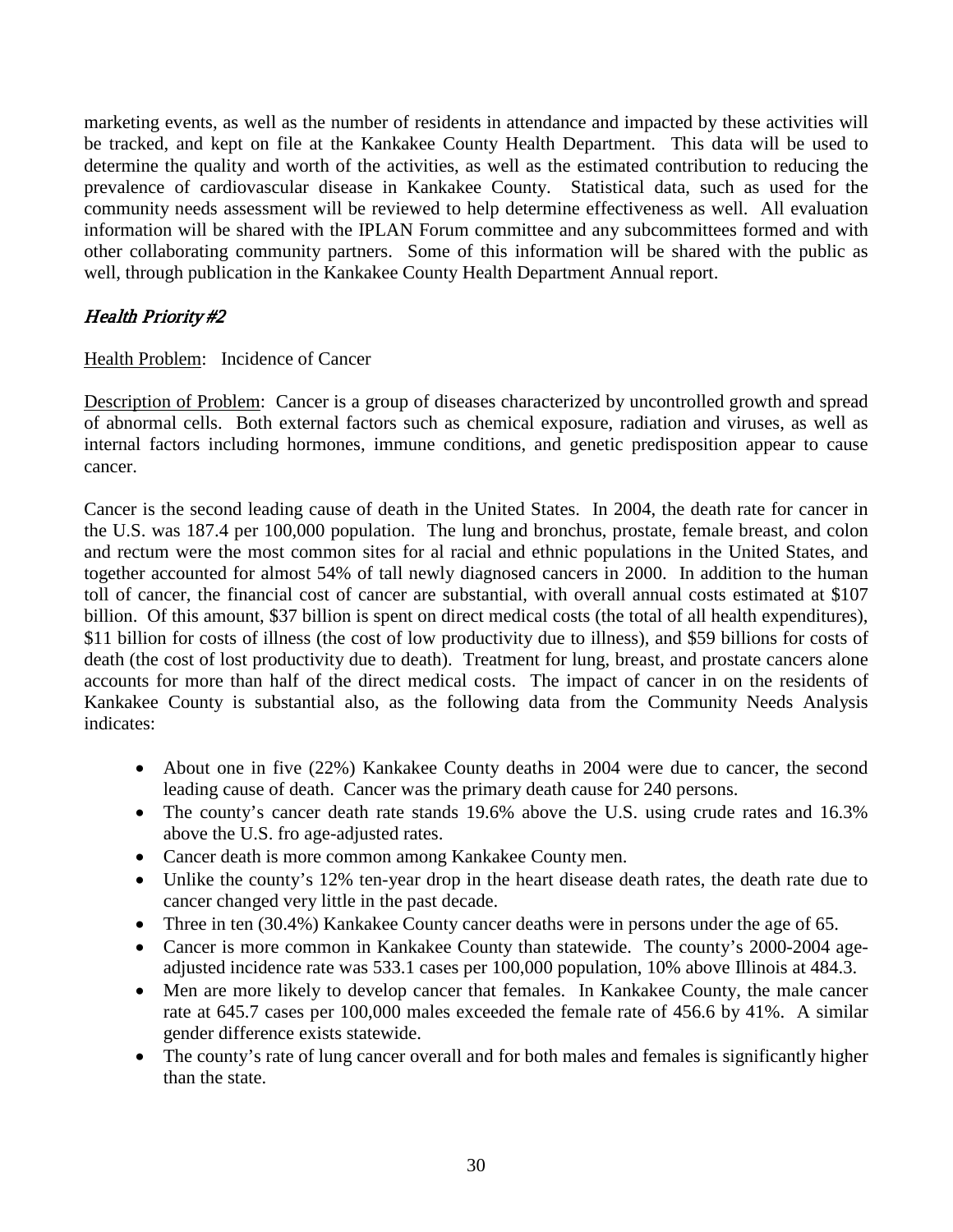- During 200-2004, 424 cases of prostate cancer were reported among Kankakee County men. Prostate cancer was the most frequent type of cancer in men, representing 28% of all male cancer sites. Second most common was lung cancer, 262 cases, 17% of all cases.
- Among Kankakee County females, breast cancer was the most common cancer with 377 cases (28% of all) from 2000-2004. Lung cancer was the next most frequent, 205 cases, 15% of all cases.
- Cancer is more common among Kankakee County blacks, with a 2000-2004 incidence rate 22% above whites (actual cases-2,468, white; 363, black).
- The county's black men are 65% more likely than white men to develop prostate cancer.
- The county's black females are about 50% more likely than white females to develop breast cancer.
- Based on the Behavioral Risk Factor Survey findings, more Kankakee county women and men ages 40 and older use cancer screening procedures that is true statewide. Nevertheless, many persons have not had age-appropriate screening tests.
- More than one-quarter (26.7%) of Kankakee County adults smoke, and 11% of 12-17 year olds report having used cigarettes in the past month.

## Healthy People 2010 National Health Objectives Related to Cancer:

- 3-1. Reduce the overall cancer death rate to 159.9 deaths per 100,000 population. (Baseline:202.4 cancer deaths per 100,000 population)
- 3-2. Reduce the lung cancer death rate to 44.9 deaths per 100,000 population. (Baseline: 57.6) lung cancer deaths per 100,000 population)
- 3-3. Reduce the breast cancer death rate to 22.3 deaths per 100,000 females. (Baseline: 27.9 rest cancer deaths per 100,000 females)
- 3-4. Reduce the death rate from cancer of the uterine cervix to 2 deaths per 100,000 females. (Baseline: 3 cervical cancer deaths per 100,000 females)
- 3-5. Reduce the colorectal cancer death rate to 13.9 deaths per 100,000 population. (Baseline: 21.2 colorectal cancer deaths per 100,000 population)
- 3-7. Reduce the prostate cancer death rate to 28.8 death s per 100,000 males) (Baseline: 32 prostate cancer deaths per 100,000 males)
- 3-8. Reduce the rate of melanoma cancer deaths to 2.5 deaths per 100,000 population. (Baseline: 2.8 melanoma cancer deaths per 100,000 population)
- 3-10. Increase to 85% the proportion of physicians and dentists who counsel their at-risk patients about tobacco use cessation, physical activity, and cancer screening. (Baseline: 22%-59% depending on type of counseling)
- 3-11. Increase to 97% the proportion of women who receive a Pap test. (Baseline: 92%)
- 3-12. Increase to 50% the proportion of adults who receive a colorectal cancer screening examination. (Baseline: 35%-37%)
- 3-13. Increase to 70% the proportion of women aged 40 years and older who have received a mammogram within the preceding 2 years. (Baseline: 67%)
- 27-1. Reduce tobacco use by adults to 14%. (Baseline: 27%)
- 27-1. Reduce tobacco use by adolescents to 21%. (Baseline: 40%)
- 19-5. Increase to 75% the proportion of persons aged 2 years and older who consume at least 2 daily servings of fruit. (Baseline: 28%)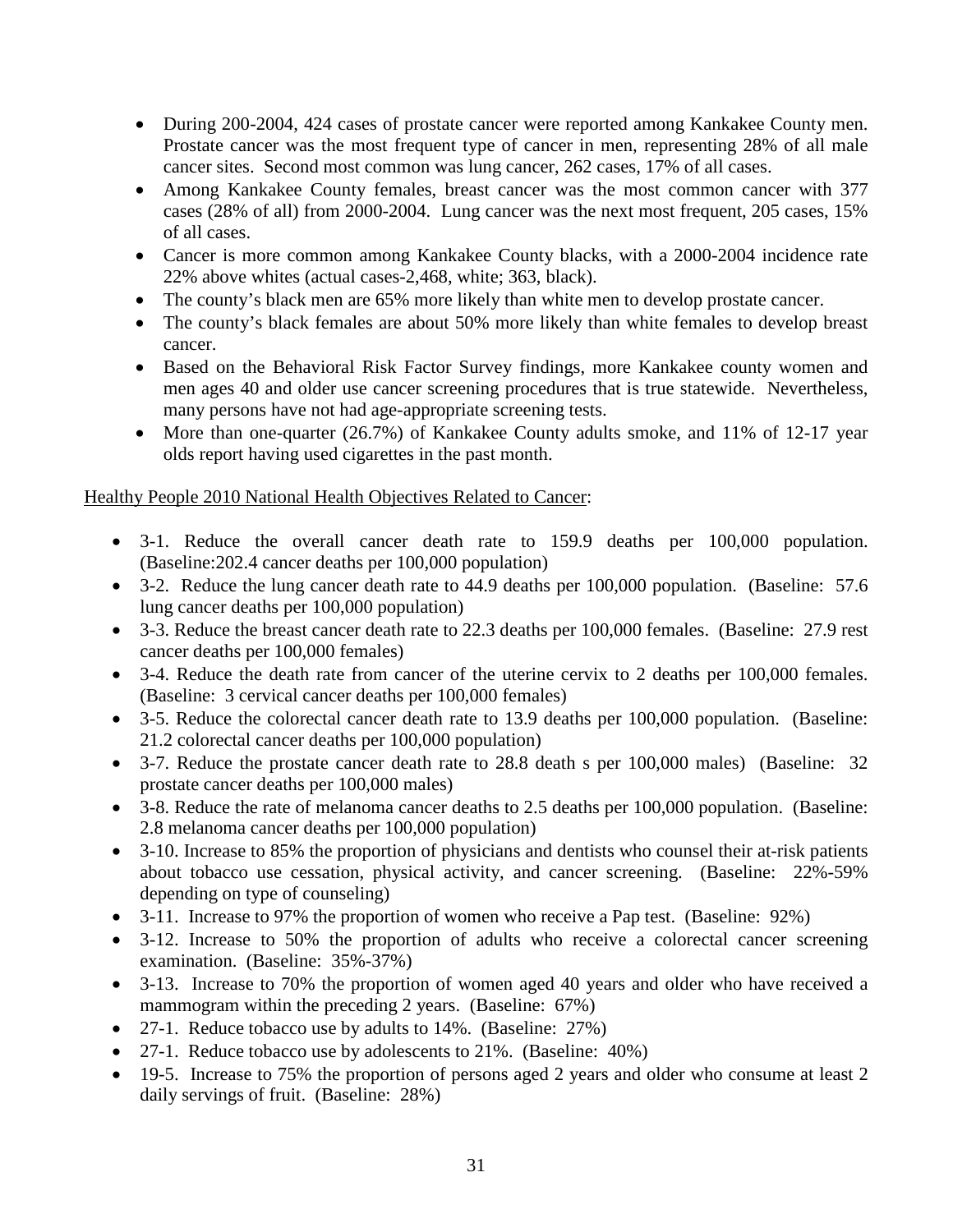- 19-6. Increase to 50% the proportion of persons aged 2 years and older who consume at least 3 daily servings of vegetables, with at least one-third being dark green or orange vegetables. (Baseline: 3%)
- 19-7. Increase to 50% the proportion of persons aged 2 years or older who consume at least 6 daily servings of grain products, with at least 3 servings being whole grains. (Baseline: 7%)
- 19-8. Increase to 75% the proportion of persons aged 2 years and older who consume less that 10% of calories from saturated fat. (Baseline: 36%)
- 19-9. Increase to 75% the proportion of persons aged 2 years and older who consume no more than 30% of calories from total fat. (Baseline: 33%)

## Risk Factors:

It is estimated that 50 percent or more of cancer can be prevented through smoking cessation and improved dietary habits, such as reducing fat consumption and increasing fruit and vegetable consumption. Physical activity and weight control can also contribute to cancer prevention. In addition to theses lifestyle changes, scientific data indicate that following screening recommendation for breast cancer, cervical cancer, and colorectal cancer reduces deaths from these types of cancer. The major risk factors for cancer identified for Kankakee County are: 1) inadequate dietary habits; 2) tobacco use; and 3) inadequate screening.

Almost two in three (64.5%) of Kankakee County residents consider themselves to be overweight or obese compared to 59% statewide. According to the ICBRFS for 2004, 57.8% of adults in Kankakee County report they are eating less fat to try to reduce risk of disease. Also, only 11.7% report eating 5 or more servings of fruits and vegetables per day. A diet high in fat, containing less than 5 servings of fruit and vegetables both contribute directly to an inadequate diet for disease prevention. Limited knowledge of nutrition, increased intake of fast food, access to fresh fruits and vegetables, and cultural factors all indirectly affect an individual's dietary consumption.

Smoking is a major risk factor for cancer, as well as cardiovascular disease, as discussed previously. In Kankakee County, 26.7% of adults smoke. The physical addiction to smoking, the influence of mass marketing and peer pressure, and the need for more public education and cessation programs are all factors identified as contributing directly to tobacco use. Limited access to cessation programs, the cost of such programs and adjunctive therapies, and limited resources for follow-up counseling and support after an individual quits smoking all contribute directly to a need to increase such education and cessation efforts in a more effective manner. Other factors indirectly affecting the physical addiction and marketing factors contributing to tobacco use include the easy availability of obtaining cigarettes, the need for more regulation and enforcement of tobacco use and distribution laws, the poor role models seen by teens in the media, peer pressure to smoke, stress, and smoking associated with alcohol use. Mammography, an x-ray of the breast, is a recommended screening procedure for breast cancer and breast abnormalities. In Kankakee County, 92% of women ages 40 and older have had a mammography exam. However, less than two-thirds (64%) of Kankakee County women have had a mammography within the past year, lower than the Illinois rate of 74.1%. About 94% of women in both the county and the state report ever having a pap smear, but only 56.2% of women in the county have had a pap test in the past year, lower than the state rate of 66.3%. A prostate-specific antigen test (PSA) test, is a blood test used to determine the presence of prostate cancer. In Kankakee County, two in three (66.2%) men ages 40 years or older have obtained a PSA test, higher that the state proportion of 57.7%. Over seven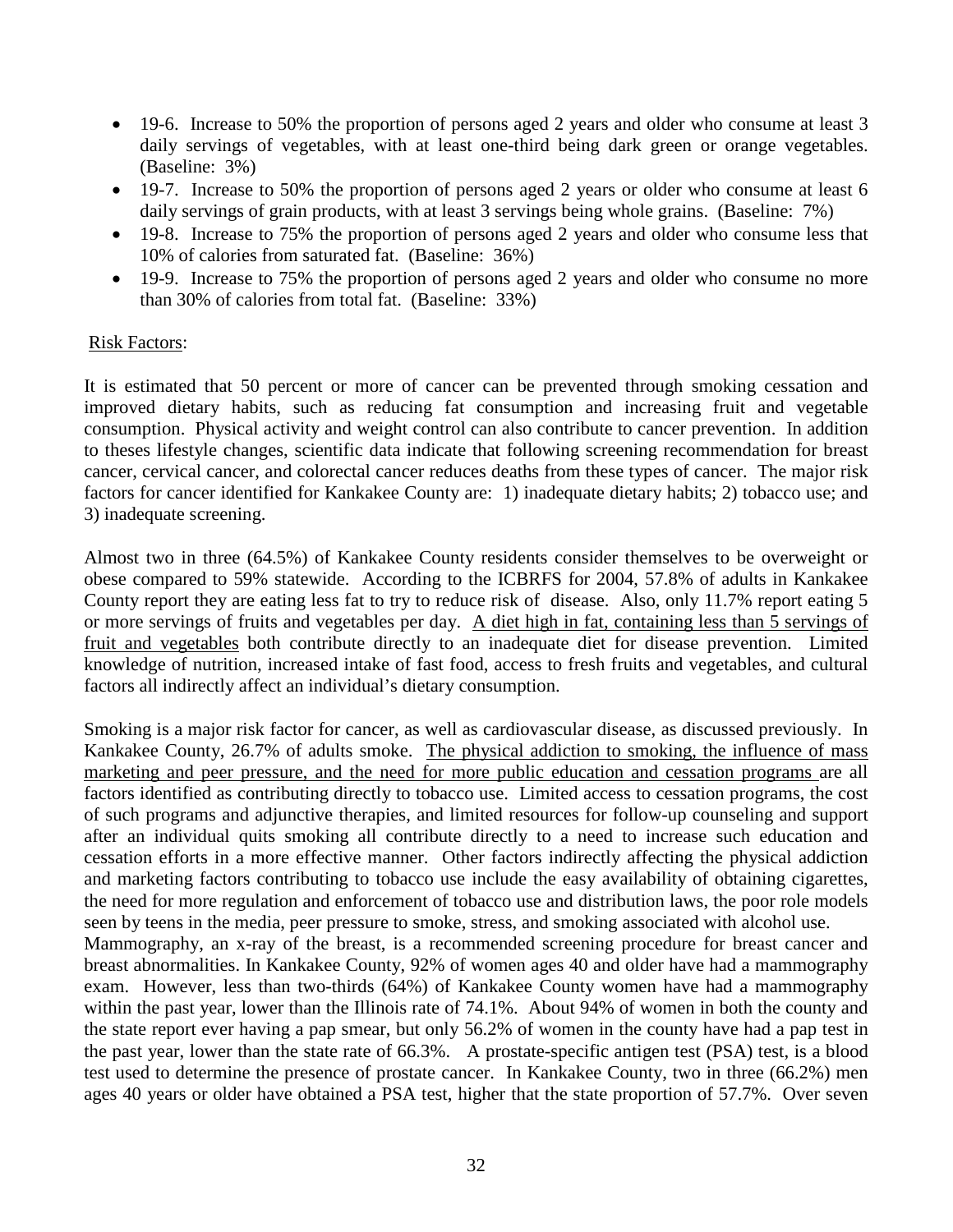in ten men in the county (72.2%) and the state (70.8%) have received a digital rectal exam, another screening technique for prostate cancer. Two medical tests used to screen for colorectal cancer and abnormalities show moderate use among Kankakee County adults. Among the population 50 years and older, 57.4% have received a colonoscopy or sigmoidoscopy, compared to 49% statewide. A lower percentage (45.5%) of ages 50+ have completed a blood stool test versus 41.4% of state residents.

Issues of access to screening services are the issue identified as the greatest contributing factor to inadequate screening for all segments of the population of Kankakee County. Cost of services, lack of insurance, the denial of one's risk for cancer, and the perceived importance and necessity of receiving these screenings all indirectly contribute to this issue of access.

## Outcome Objectives for Kankakee County

1.1. By the end of 2012, reduce the overall cancer death rate in Kankakee County to no more than 185 deaths per 100,000 people and the lung cancer death rate to no more than 74 deaths per 100,000 people.

Baseline: 224.2/100,000 for total cancer deaths 86.3/100,000 for lung cancer Source: IPLAN Needs Assessment

## Impact Objectives

- 1.1.1. Increase the proportion of Kankakee County residents aged 2 years and older who consume at least 5 servings of fruit and vegetables per day to 30% or more by the year 2012. Baseline: 11.7% Source: ICBRFS, 2004
- 1.1.2 Increase the proportion of Kankakee County residents aged 2 years and older who consume no more than 30% of calories from total fat to 70% or more by the year 2012. Baseline: 57.8% Source: ICBRFS, 2004
- 1.1.3 Reduce the proportion of Kankakee County adults who smoke to 15% or less by the year 2012. Baseline: 26.7% Source ICBRFS, 2004
- 1.1.4 Increase the proportion of Kankakee County women aged 40 years and older who have received a mammogram and pap test within the preceding two years to 70% by the year 2012.

Baseline: 57.8% for mammogram 56.2% for pap test Source: ICBRFS, 2004)

1.1.5 Increase the proportion of Kankakee County men aged 40 years and older who have received a PSA test and digital rectal exam to 80% by the year 2012.

Baseline: 66.2% for PSA 72.2% fro digital rectal exam Source: ICBRFS, 2004

1.1.6. Increase the proportion of Kankakee County adults aged 50 years and older who have had a colonoscopy/sigmoidoscopy to 70% by the year 2012. Baseline: 57.4% Source: ICBRFS, 2004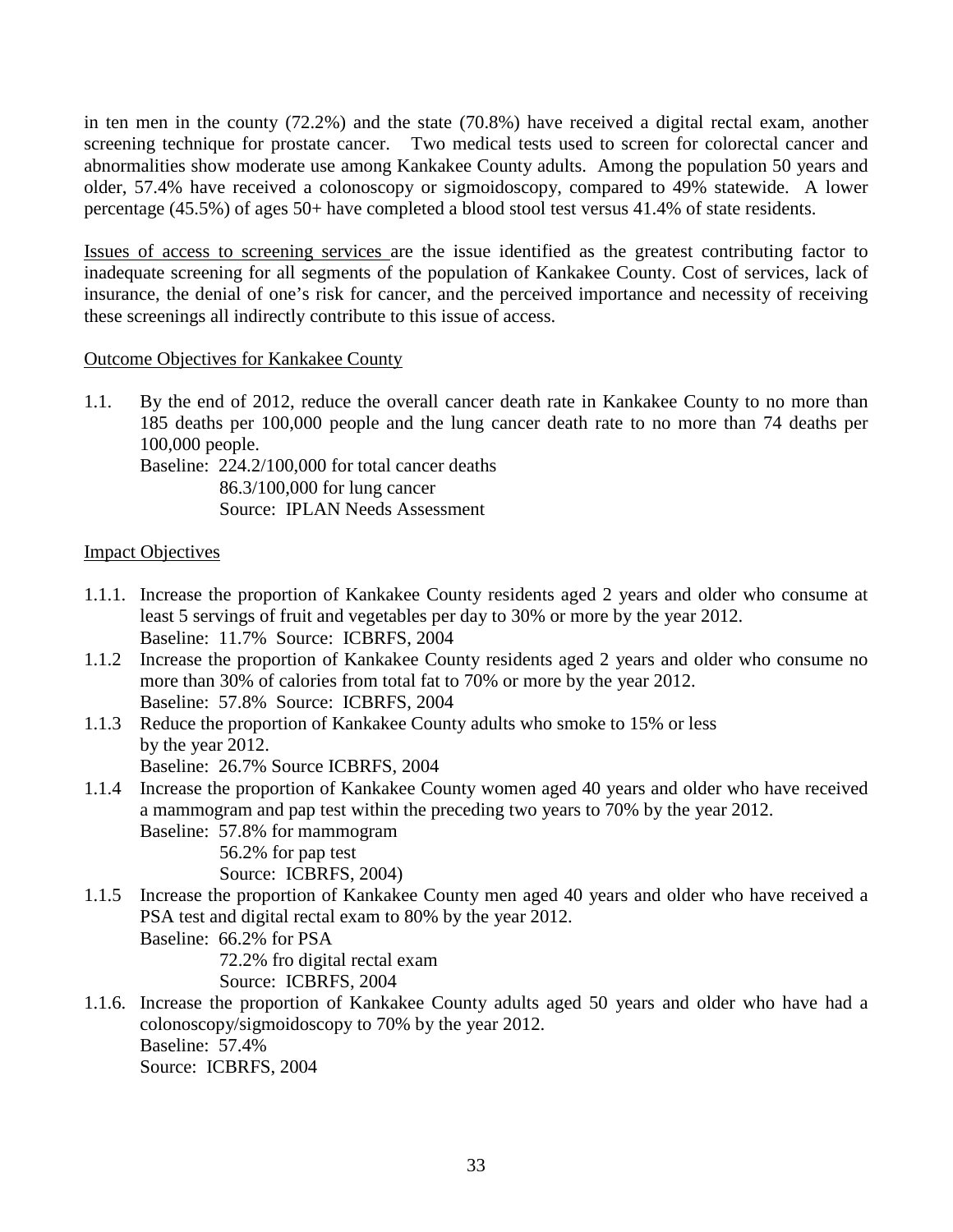## Intervention Strategies

- Develop and implement a community education and marketing plan which focuses on cancer and risks that includes screening, management, and prevention. Use collaborative approach with both local hospitals, community health centers, University of Illinois Extension office, NAACP health program coordinator, Migrant Health Center, and parish nurses for development and implementation.
- Increase opportunities for community screening for breast, cervical, prostate, and colorectal cancer which include referral for medical management and education at screenings.
- Provide healthy lifestyle education for Kankakee County residents that focuses on prevention, including diet and exercise, and early screening for cancer. Venues include health fairs, at flu clinics, WIC clinics, media releases and special interest articles, and speaking engagements.
- Promote coordination of school health education, extension education and health department programs in providing education to school-age children and their parents on healthy dietary practices and exercise.
- Collaborate with physicians' offices to increase access to care and to promote appropriate screenings and risk counseling.
- Continue to provide services through Illinois Breast and Cervical Cancer Program to increase number of Kankakee County women who receive Mammograms and pap testing.
- Provide education aimed at increasing fruit and vegetable consumption and decreasing fat intake at WIC education classes.
- Promote availability of fresh produce at local farmers' markets and host WIC farmers' market day at KCHD.
- Encourage and promote smoke-free environments by monitoring and enforcing smoke free community laws and ordinances.
- Work with law enforcement to increase enforcement of existing and new ordinances and statutes regulating tobacco sales.
- Provide marketing and public awareness programs to change public attitudes about tobacco use, and promote smoking cessation through emphasis on immediate and long term benefits of cessation.
- Provide accessible smoking cessation programs for Kankakee County residents.
- Provide education in schools, working with health education teachers and Life Education staff regarding health risks of tobacco use.
- Work with Chamber of Commerce members to offer education sessions, screenings, smoking cessation programs, and encourage development of work-site wellness programs.

## Resources for Strategy Implementation

- Kankakee County Health Department
- KCHD health educator
- Riverside Medical Center
- Provena St. Mary's Hospital
- Medical Providers
- County schools and school nurses
- Kankakee Community College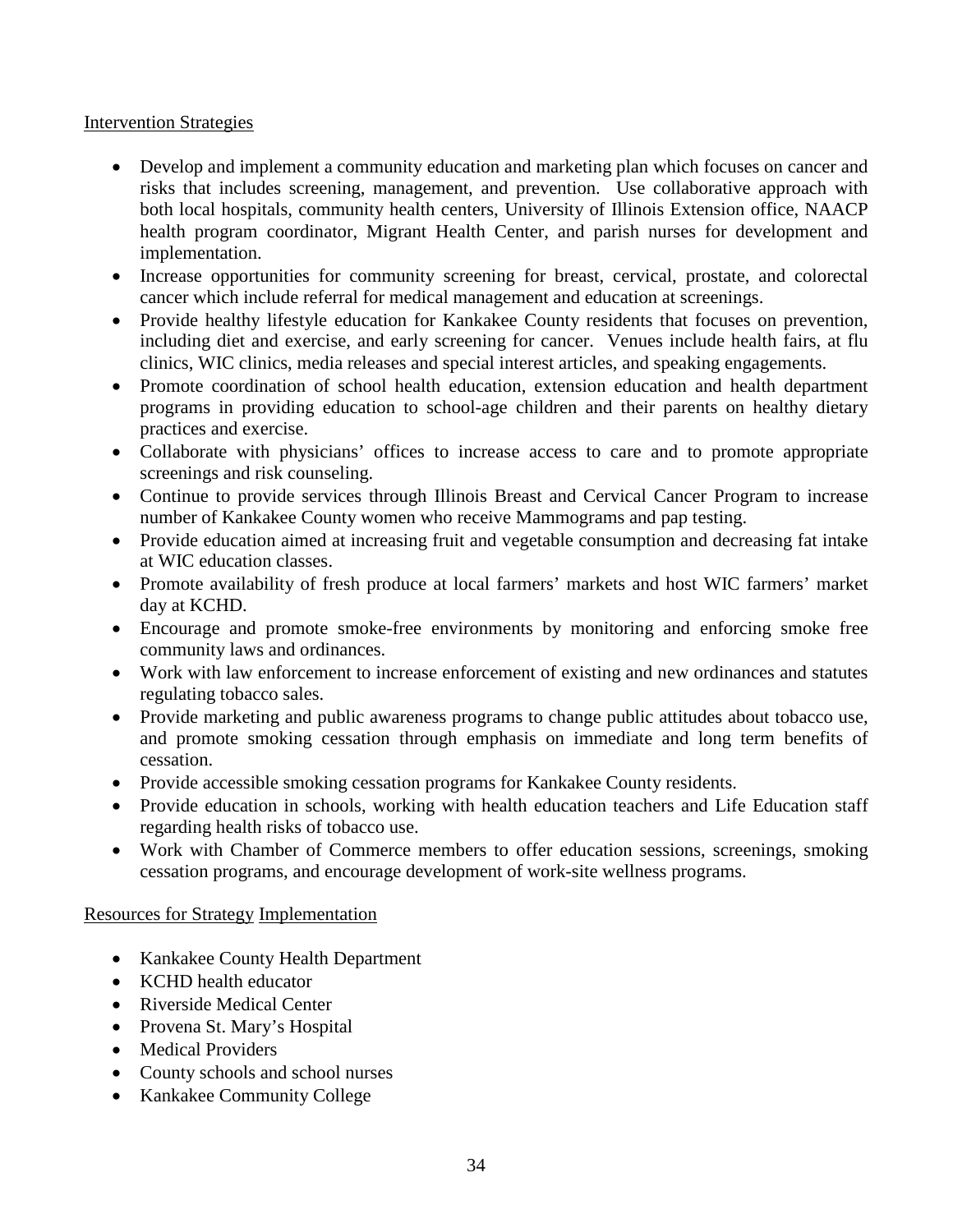- Olivet Nazarene University
- Parish nurses
- Faith community
- University of Illinois Extension office
- Pledge for Life Partnership/Life Education Center
- Chamber of Commerce
- NAACP- health promotion staff
- Local media-newspapers and radio/cable TV
- Civic and business groups
- Funding—IDPH, IDHS, and other sources for grant funds; Tobacco-Free Communities grant; Illinois Breast and Cervical Cancer Program grant; Local Health Protection grant funding (if increased); collaboration and pooling of resources by community partners.

## **Barriers**

- Financial resources
- Lack of additional health/community education and marketing staff at KCHD
- Client apathy, procrastination/denial of risk
- Lack of knowledge
- Lack of time/resources
- Access to primary and preventative health care
- Accepted social norms
- Difficulty of modifying behavior

## Evaluation

The costs and benefits of the interventions will be considered in evaluation of any initiatives developed and implemented. In addition, the number of presentations, screenings, programs, classes, and marketing events, as well as the number of residents in attendance and impacted by these activities will be tracked, and kept on file at the Kankakee County Health Department. This data will be used to determine the quality and worth of these activities, as well as the estimated contribution to reducing the prevalence of cancer in Kankakee County. Statistical data, such as used for the community needs assessment will be reviewed to help determine effectiveness as well. All evaluation information will be shared with the IPLAN Forum committee and any subcommittees formed and with other collaborating partners. Some of this information will be shared with the public as well, through publication in the Kankakee County Health Department annual report.

## Health Priority #3

Health Problem: Incidence of Sexually Transmitted Disease

Description of the Problem: Sexually transmitted diseases (STDs) refers to the more than 25 infectious organisms transmitted primarily through sexual activity. STDs cause many harmful, often irreversible, and costly clinical complications, such as reproductive health problems, fetal and perinatal health problems, and cancer. Also, STDs are a link in the causal chain in the sexual transmission of HIV infection. STDs are common, costly, and preventable. In 1995, STDs were the most common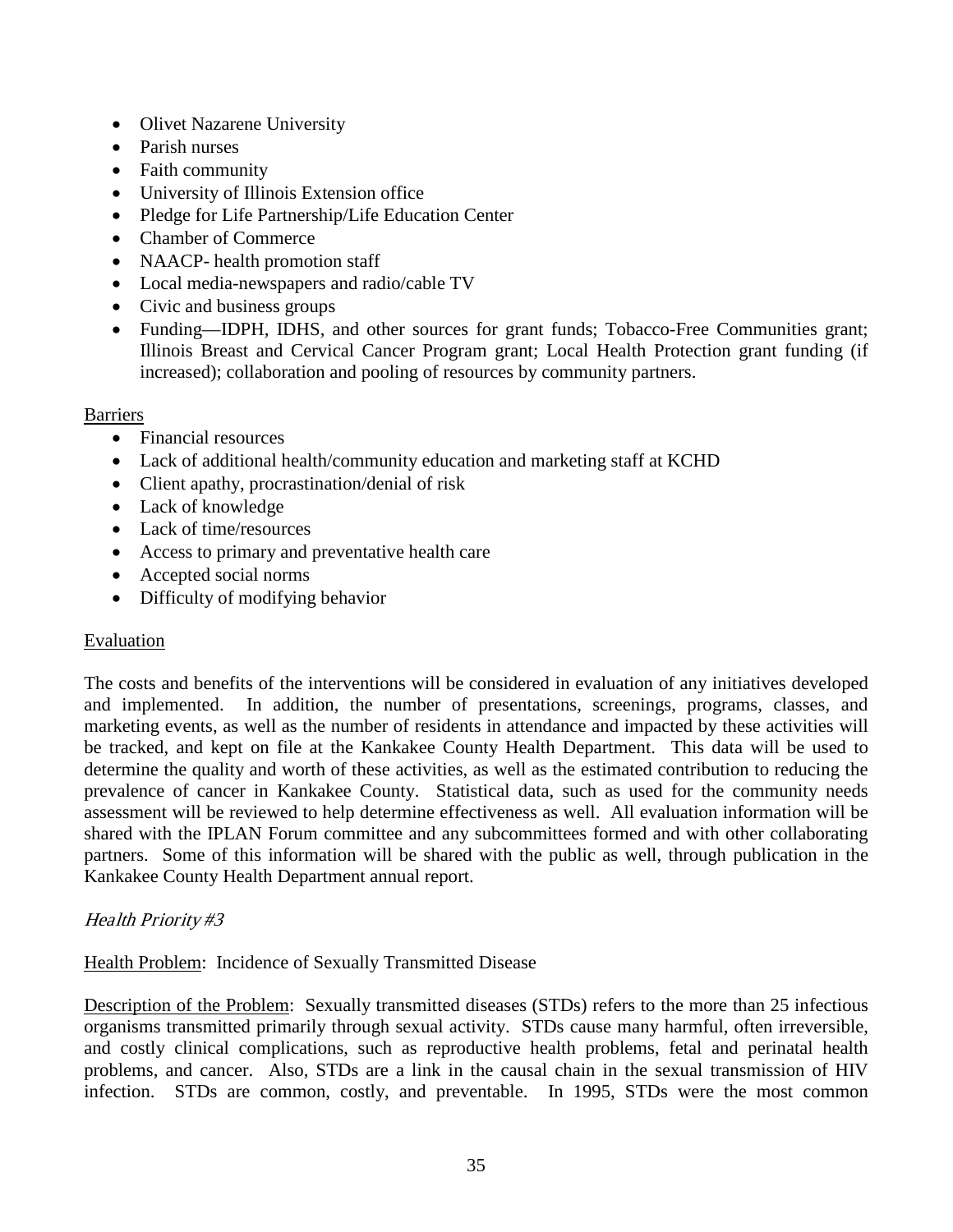reportable diseases in the United States. They accounted for 87% of the top 10 infections most frequently reported to the Centers for Disease Control and Prevention (CDC) from state health departments. Each year an estimated 15 million new STD infections occur in the U.S., and nearly 4 million teenagers are affected with an STD. The direct and indirect costs of the major STDs and their complications, including sexually transmitted HIV infection, are conservatively estimated at \$17 billion per year. In Kankakee County the most prevalent STDs identified were Gonorrhea and Chlamydia. The following data from the IPLAN Community Needs Assessment Analysis further indicate the extent of the problem in Kankakee County:

- Kankakee County has witnessed an upward trend in Chlamydia rates since 1990. In 2005, 483 cases of Chlamydia were reported, with an overall rate of 465.2 cases per 100,000 population. During the 1990s, the Kankakee County rate fluctuated, beginning the decade at 353.2 cases per 100,000 and falling to a low of 289.9 cases per 100,000 population in 1996. The county's highest rate of Chlamydia was recorded in 2003, with 487.3 cases per 100,000 population. The county has consistently recorded a higher rate of Chlamydia than the state, with the 2005 Kankakee County rate at 465.2 per 100,000 as compared to 407.1 for Illinois.
- Kankakee ranked  $14<sup>th</sup>$  among Illinois counties for rates of Chlamydia in 2006.
- In 2006, 57% of the Chlamydia cases in Kankakee County were black and 32% of the cases were white.
- In 2006, 75% of the Chlamydia cases were individuals 10-24 years of age, with 40% of the cases 19 years of age or under.
- Gonorrhea has a lower incidence rate than Chlamydia, although still high. Kankakee County reported a gonorrhea rate of 234 cases per 100,000 population in 2005. The county's highest rate of gonorrhea occurred in 1992, with 393.7 cases per 100,000. In 2003, the county recorded its lowest 16 year gonorrhea rate, with 164.7 cases per 100,000 population. With the exception of 2003, 1996, and 1991, the county's gonorrhea rate exceeded the state rate. In 2005, the county recorded a rate of 234, compared to the state's rate of 161.2 cases per 100,000 population.
- Kankakee ranked  $15<sup>th</sup>$  among Illinois counties for rates of gonorrhea in 2006.
- In 2006, 64% of the gonorrhea cases were black and 26% of the cases were white.
- In 2006, 63% of the cases were individuals 10 to 24 years of age, with 28% of the cases 19 years of age or younger.

## Healthy People 2010 National Health Objectives Related to Sexually Transmitted Disease:

- 25-1. Reduce to 3 percent the proportion of adolescents and young adults with Chlamydia trachomatis infections. (Baseline: 15.7 %)
- 25-2. Reduce gonorrhea to 19 new cases per 100,000 population. (Baseline: 123 new cases of gonorrhea per 100,000 population)
- 25-4. Reduce to 14% the proportion of adults aged 20-29 years of age with genital herpes infection. (Baseline: 17%)
- 25-11. Increase to 95% the proportion of adolescents who abstain from sexual intercourse or use condoms if sexually active. (Baseline: 85%)
- 25-18. Increase to 90% the proportion of primary care providers who treat patients with sexually transmitted diseases and who manage cases according to recognized standards. (Baseline: 70%)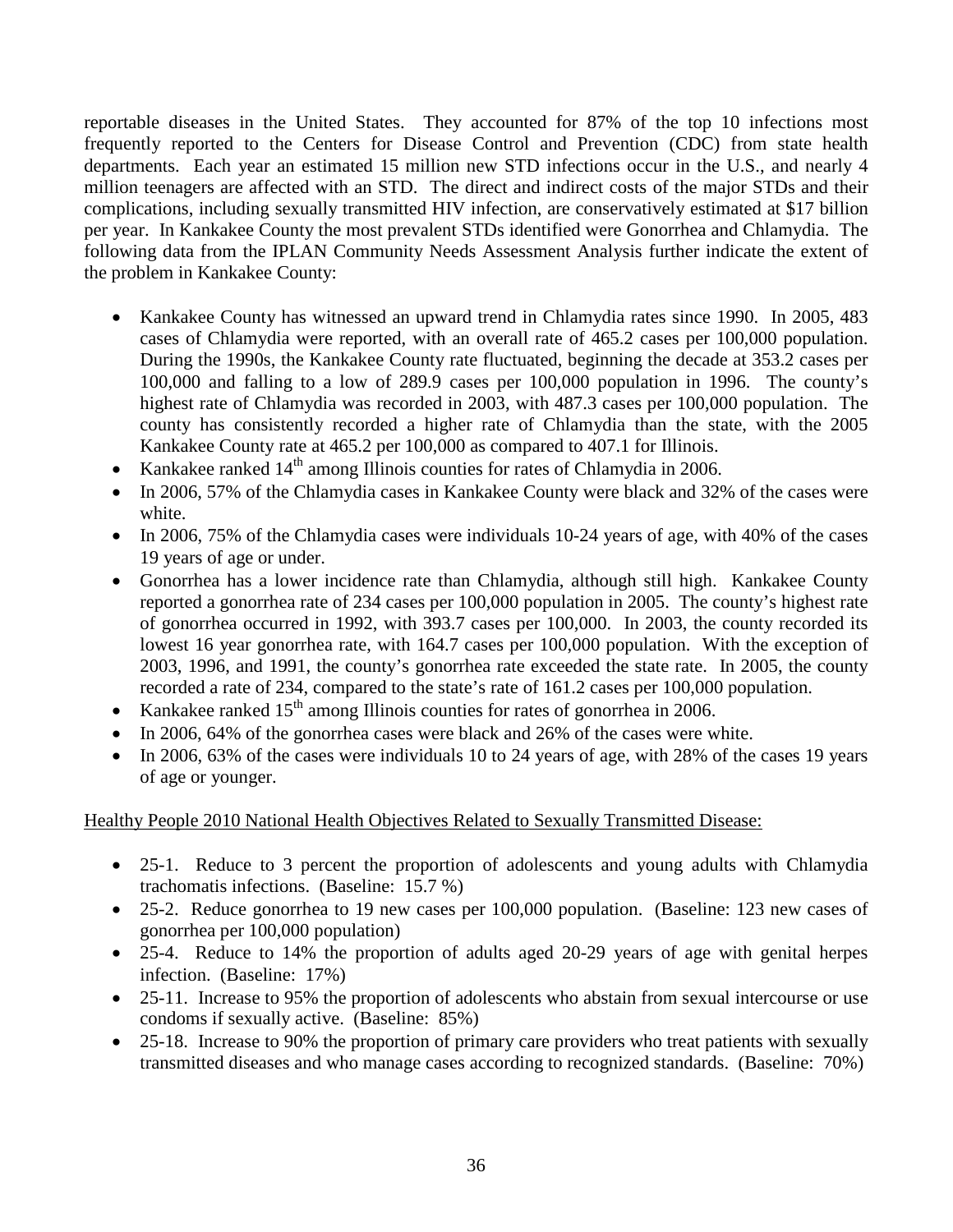• 25-19. Increase the proportion of all sexually transmitted disease clinic patients who are being treated for bacterial STDs (chlamydia, gonorrhea, syphilis) and who are offered provider referral services for their sex partners. (No baseline set)

## Risk Factors

STDs are behavior-linked diseases that result from unprotected sex. Biological factors, such as the asymptomatic nature of STDs and the lag time between infection and complications contribute to their rapid spread. Effective STD prevention has to take into account the complex interaction between the behavioral and social factors and the biological factors that sustain STD transmission in populations. Change in personal behaviors and health care services involves having effective policies for education, mass communication media, financing, and health care infrastructure. The major risk factors identified for the incidence of STDs in Kankakee County are: 1) unprotected/risky sexual activity; and 2) inadequate treatment.

Changing behavior can prevent the exposure, transmission, and duration of STDs. Reducing risky sexual behavior by abstaining from sexual intercourse, delaying initiation of intercourse, reducing the number of sex partners, and increasing the use of effective physical barrier methods, such as condoms or new chemical barriers would have a direct impact of decreasing the incidence of STDs. Adolescent denial of risk, lack of knowledge about how STDs are transmitted and lack of knowledge about sex in general, as well as a need for more public awareness of the risk and incidence of these diseases in our own community indirectly contribute to changing unsafe behaviors. The social stigma or secrecy that surrounds open, factual and frank discussion of sexual information not only between parents and children, but in an educational setting also has an indirect effect on changing practices.

Effective medical intervention is necessary to cure these diseases and also to reduce their transmission and duration. Access to care issues directly impact whether or not an individual gets adequate treatment. Cost of treatment, convenience and availability of clinics, the availability of physicians to staff STD clinics, and the social stigma surrounding STDs indirectly affect access to care. The need for more thorough treatment and follow-up by private medical providers treating STD patients also directly impacts the quality of treatment provided. Thorough treatment involves more intense counseling for risk and prevention and identifying and treating partners of persons with curable STDs in order to break the chain of transmission. Early antimicrobial treatment of exposed partners reduces the likelihood of transmission and stops infection. Treating current partners protects future sex partners. Intensified efforts to notify and treat partners of those patients treated in the private sector will contribute to reducing disease.

## Outcome Objectives for Kankakee County

1.1. Reduce the rate of Chlamydia trachomatis infection to 300 cases per 100,000 Kankakee County residents by the year 2012, and reduce the rate of gonorrhea infection to 100 cases per 100,000 Kankakee County residents. Baseline: 483/100,000 for Chlamydia 243/100,000 for gonorrhea Source: 2005 IDPH data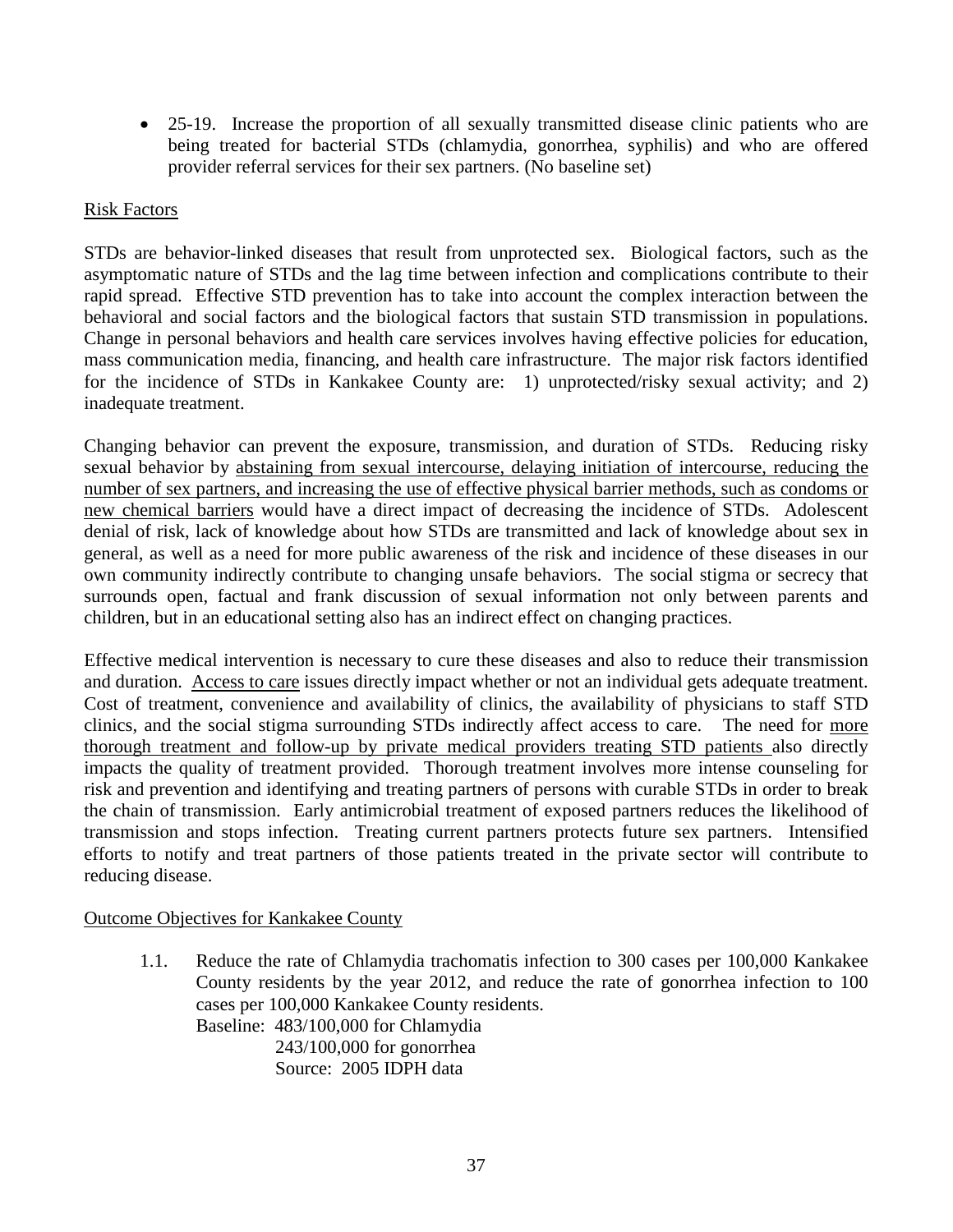## Impact Objectives for Kankakee County

- 1.1.1 By 2012, increase the percent of 9-12 grade students in Kankakee County who abstain from sexual intercourse to 70%. (Baseline: 60%; 1999 Illinois Youth Risk Behavior Survey)
- 1.1.2. By 2012, increase the percent of 9-12 grade students in Kankakee County who report using a condom at last sexual intercourse to 50%. (Baseline: 26%; 1999 Illinois Youth Risk Behavior Survey)
- 1.1.3. Increase the number of STD partners/contacts examined and treated In Kankakee County at public health clinics and by private providers. (Baseline: To be determined)

## Intervention Strategies

- Develop and implement a community awareness program regarding the incidence of STDs in Kankakee County, risk factors and preventative factors. Work with STD Coalition to carry out this program.
- Provide healthy lifestyle education for Kankakee County residents that focus on prevention, including abstinence and barrier method use. Venues include health fairs, media releases, special interest articles, and speaking engagements.
- Promote coordination of school health education and health education provided by KCHD in providing sex education and healthy lifestyle choice education to school age children and their parents. Education should be provided early, beginning in elementary grades and repeated frequently through high school.
- Assist schools with choosing and providing effective sex education and abstinence education curriculum.
- Provide condom distribution to programs within the Kankakee County health department, including at clinic services, family case management, WIC and STD clinic.
- Increase availability of condoms through distribution at locations where high risk heterosexuals gather such as bars.
- Conduct a youth forum of high school age youth to obtain ideas and input on relevant and successful ways to reach youth with the prevention message.
- Provide STD clinic and referral information to emergency rooms, community clinics, schoolbased clinics, and private physician in Kankakee County.
- Provide STD education and referral information to staff at community agencies that work with at-risk clients.
- Increase number of STD clinics at KCHD by adding urine based testing clinics which do not require a physician, to monthly schedule of clinics.
- Provide technical assistance to private medical providers to help increase counseling and partner notification and treatment practices.

## Resources for Strategy Implementation

- Kankakee County Health Department
- KCHD health educator
- STD Coalition